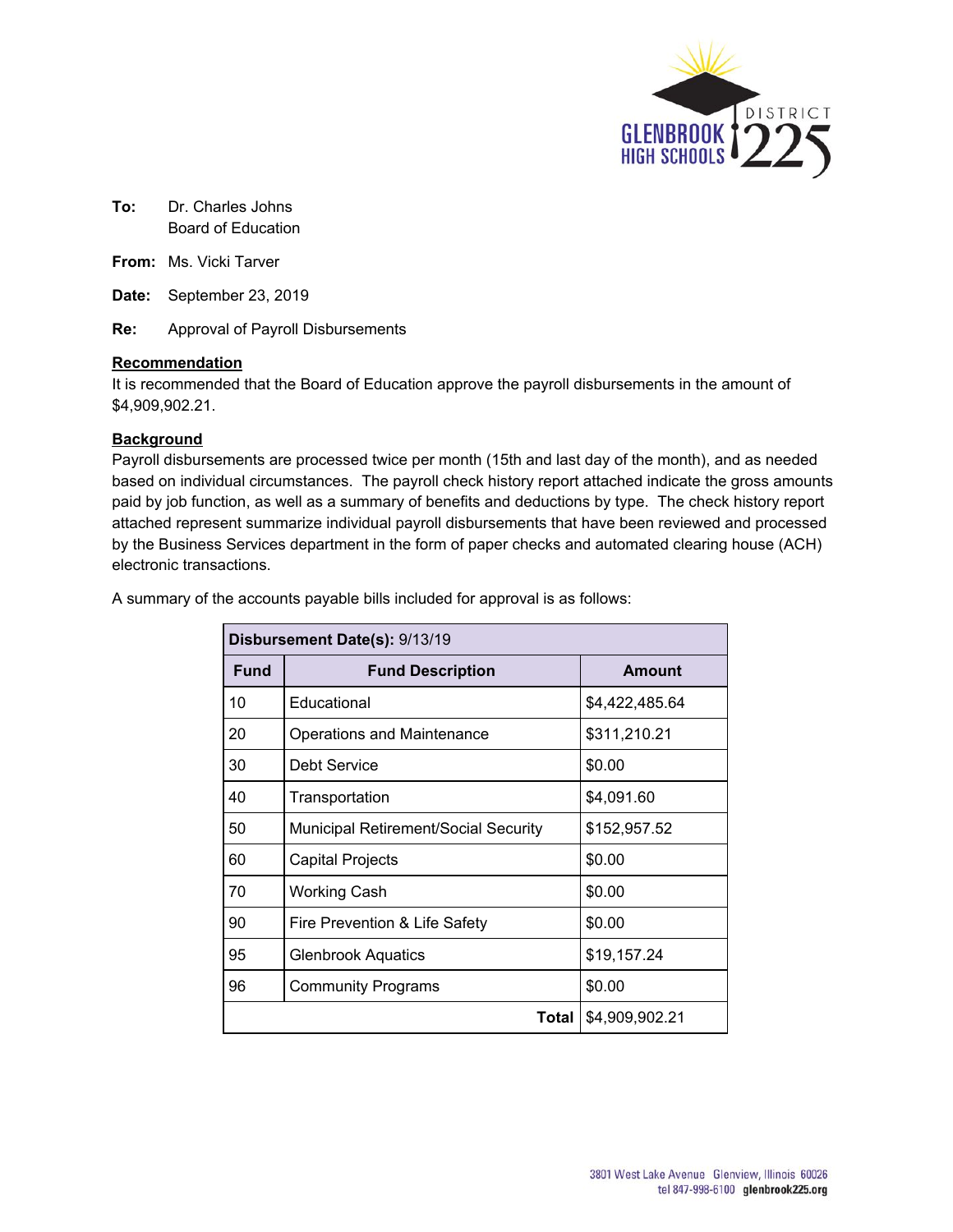### **NORTHFIELD TOWNSHIP HIGH SCHOOL DISTRICT NO. 225 PAYROLL DISBURSEMENTS**

WHEREAS, the Illinois School Code (105 ILCS 5/10-23.5 and 24-1) authorizes a school board to employ teachers and educational support personnel and to compensate those employees;

WHEREAS, the Illinois School Code (105 ILCS 5/10-20.19) permits payments for a school district's recurring obligations between meetings of the school board, provided that the board secretary has certified to the school treasurer the amount and to whom payment is to be made and what budgetary item or items the payment shall be debited from; and

WHEREAS, pursuant to such authority and since the last Board-authorized payroll payments, the Board Secretary has certified, and the School Treasurer has made or will make, payments for payroll in the amounts as indicated in the attached check history payroll report, including paper checks and automated clearing house electronic transactions, for the period(s) indicated on the Approval of Payroll Disbursements; and

WHEREAS, the Board has reviewed the attached payroll report;

NOW, THEREFORE Be it Resolved by the Board of Education of Northfield Township High School District No. 225, Cook County, Illinois, as follows:

Section 1: The Board approves the payroll report as presented and attached hereto.

Section 2: The Board approves the payments made for payroll as indicated.

Section 3: This Board Order shall be in full force and effect upon its adoption.

| AYES:    |  |
|----------|--|
| NAYS:    |  |
| ABSTAIN: |  |
| ABSENT:  |  |

The President declared the Motion duly carried this 23rd day of September, 2019.

BOARD OF EDUCATION OF NORTHFIELD TOWNSHIP HIGH SCHOOL DISTRICT NO. 225, COOK COUNTY, ILLINOIS

By: \_\_\_\_\_\_\_\_\_\_\_\_\_\_\_\_\_\_\_\_\_\_\_\_\_\_\_\_\_\_\_\_

Bruce Doughty President, Board of Education

ATTEST:

\_\_\_\_\_\_\_\_\_\_\_\_\_\_\_\_\_\_\_\_\_\_\_\_\_\_\_\_\_\_\_\_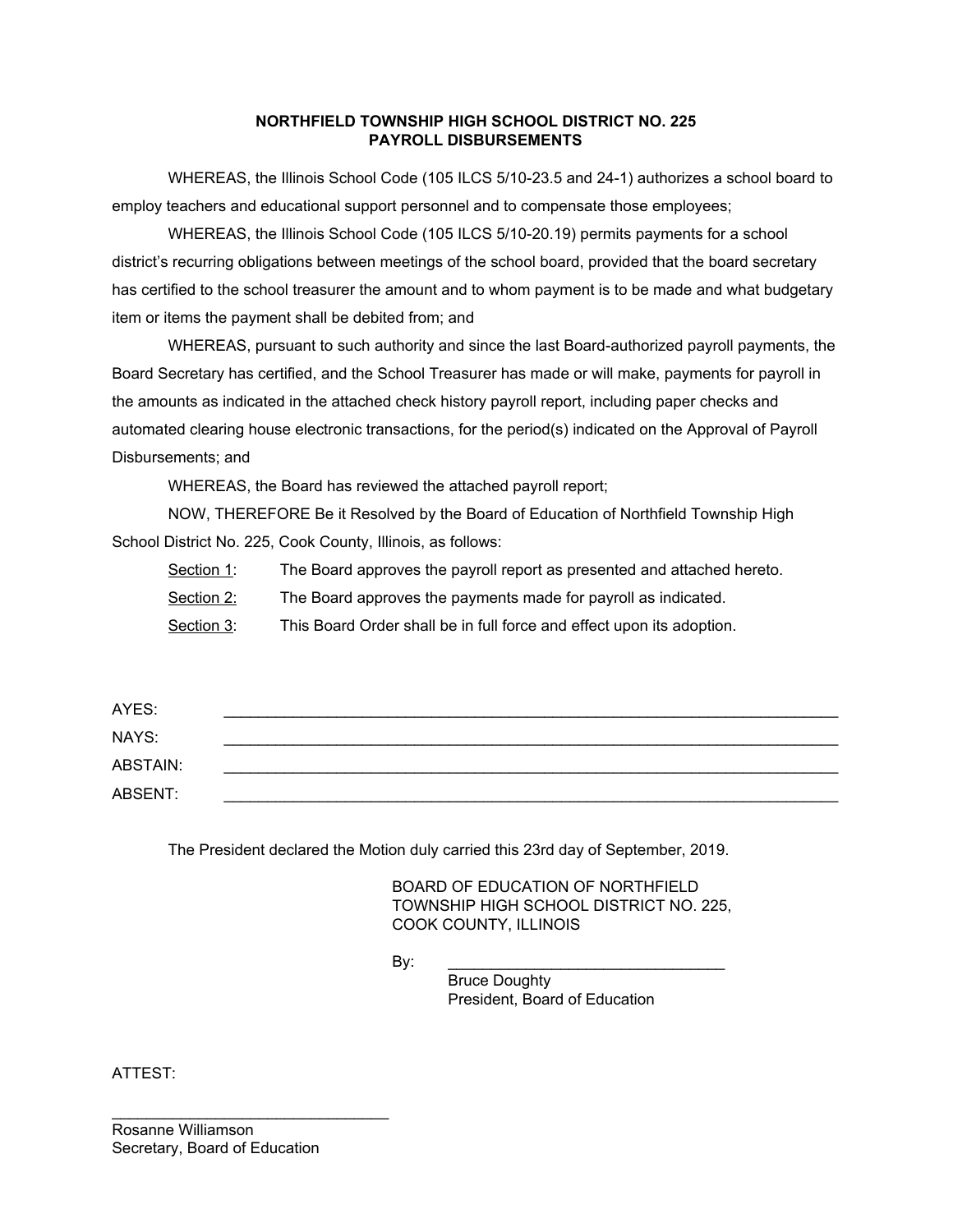| Payroll Run Description: PYRL-P-09/13/2019<br><b>Glenbrook High School District 225</b> |                          |                |                |                  |              |
|-----------------------------------------------------------------------------------------|--------------------------|----------------|----------------|------------------|--------------|
| <b>Check Number</b>                                                                     | <b>Employee Name</b>     | <b>Net Pay</b> | <b>Benefit</b> | <b>Deduction</b> | <b>Total</b> |
| 9000100054                                                                              | Adam, Poull              | \$1,452.64     | \$0.00         | \$0.00           | \$1,452.64   |
| 9000100055                                                                              | Adam, Razzouk            | \$1,439.76     | \$0.00         | \$0.00           | \$1,439.76   |
| 9000100056                                                                              | Adams, Caitlin M.        | \$2,028.58     | \$0.00         | \$0.00           | \$2,028.58   |
| 9000100057                                                                              | Adlon, Kyle              | \$1,535.93     | \$0.00         | \$0.00           | \$1,535.93   |
| 9000100058                                                                              | Agins, Joan A            | \$1,702.20     | \$0.00         | \$0.00           | \$1,702.20   |
| 9000100059                                                                              | Ahlgrim, Meghan E        | \$2,704.68     | \$0.00         | \$500.00         | \$3,204.68   |
| 9000099626                                                                              | Ahmed, Zia K             | \$3,249.17     | \$0.00         | \$0.00           | \$3,249.17   |
| 9000100060                                                                              | Ainscough, Erik D        | \$1,342.87     | \$0.00         | \$0.00           | \$1,342.87   |
| 9000100061                                                                              | Albandia, Christopher    | \$2,627.48     | \$0.00         | \$0.00           | \$2,627.48   |
| 9000100062                                                                              | Albeker, Laura M         | \$1,241.90     | \$0.00         | \$0.00           | \$1,241.90   |
| 9000099674                                                                              | Albert, Susan E          | \$4,123.57     | \$0.00         | \$0.00           | \$4,123.57   |
| 9000100063                                                                              | Allen, John E            | \$4,145.62     | \$0.00         | \$0.00           | \$4,145.62   |
| 9000099675                                                                              | Allen, Patrick J         | \$1,513.48     | \$0.00         | \$100.00         | \$1,613.48   |
| 9000100064                                                                              | Alpert, Amelia G         | \$678.66       | \$0.00         | \$785.00         | \$1,463.66   |
| 9000099627                                                                              | Alvarez, Sofia I         | \$1,747.91     | \$0.00         | \$300.00         | \$2,047.91   |
| 9000100065                                                                              | Anderson Jr, Walter L    | \$1,251.04     | \$0.00         | \$0.00           | \$1,251.04   |
| 9000100066                                                                              | Anderson, Lars D         | \$1,134.06     | \$0.00         | \$0.00           | \$1,134.06   |
| 105691                                                                                  | Andolfi, Angela Marie    | \$174.80       | \$0.00         | \$0.00           | \$174.80     |
| 9000100067                                                                              | Andrews, Chiara          | \$2,523.62     | \$0.00         | \$0.00           | \$2,523.62   |
| 9000100068                                                                              | Antolovic, Halina M      | \$1,261.75     | \$0.00         | \$0.00           | \$1,261.75   |
| 9000099676                                                                              | Arechar, Miguel R        | \$1,477.46     | \$0.00         | \$0.00           | \$1,477.46   |
| 9000099677                                                                              | Arnett, Jennifer         | \$2,121.72     | \$0.00         | \$750.00         | \$2,871.72   |
| 9000100069                                                                              | Ascencio, Blanca E       | \$2,300.26     | \$0.00         | \$0.00           | \$2,300.26   |
| 9000099678                                                                              | Aschkenase, Michele B    | \$1,148.64     | \$0.00         | \$0.00           | \$1,148.64   |
| 9000100070                                                                              | Azra, Vanessa M          | \$1,026.36     | \$0.00         | \$0.00           | \$1,026.36   |
| 9000100071                                                                              | Bachmann, James M        | \$3,036.01     | \$0.00         | \$500.00         | \$3,536.01   |
| 9000099679                                                                              | Baig, Humaira M          | \$1,650.42     | \$0.00         | \$0.00           | \$1,650.42   |
| 9000099628                                                                              | Baig, Tariq              | \$4,482.97     | \$0.00         | \$500.00         | \$4,982.97   |
| 9000100072                                                                              | Bailey, Stephanie E      | \$2,937.50     | \$0.00         | \$0.00           | \$2,937.50   |
| 9000100073                                                                              | Bajjalieh, David Lee     | \$2,225.51     | \$0.00         | \$0.00           | \$2,225.51   |
| 9000100074                                                                              | Baker, Lauren M          | \$2,357.44     | \$0.00         | \$0.00           | \$2,357.44   |
| 9000100075                                                                              | Balabanos, Vickie        | \$880.36       | \$0.00         | \$0.00           | \$880.36     |
| 9000100076                                                                              | Balabanos-Bank, Margaret | \$1,114.58     | \$0.00         | \$0.00           | \$1,114.58   |
| 9000099680                                                                              | Balaskas, Dimitra        | \$205.31       | \$0.00         | \$1,000.00       | \$1,205.31   |
| 9000100077                                                                              | Ball-Ryan, Andrea R      | \$2,852.37     | \$0.00         | \$0.00           | \$2,852.37   |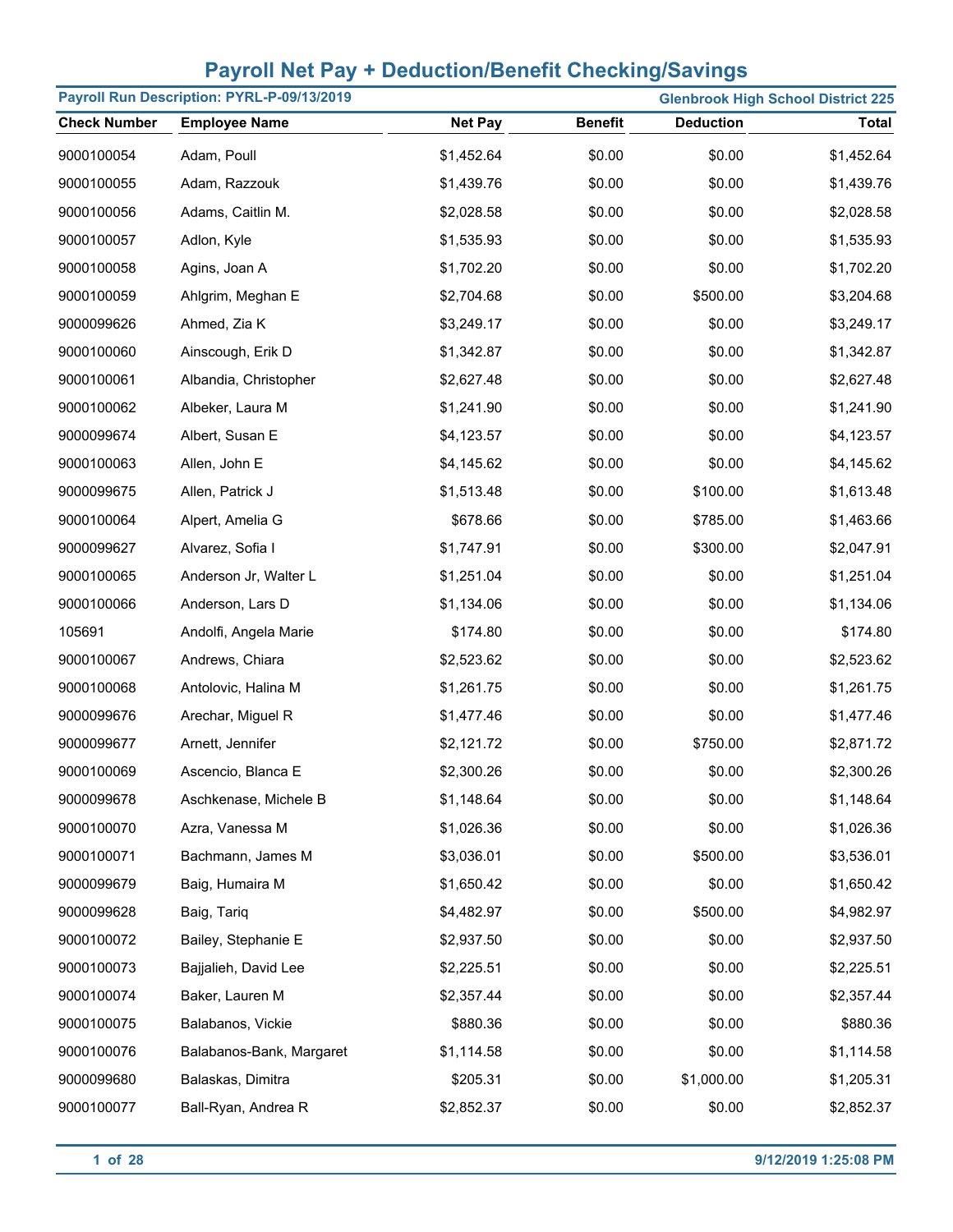| Payroll Run Description: PYRL-P-09/13/2019 |                        |                |                |                  | <b>Glenbrook High School District 225</b> |
|--------------------------------------------|------------------------|----------------|----------------|------------------|-------------------------------------------|
| <b>Check Number</b>                        | <b>Employee Name</b>   | <b>Net Pay</b> | <b>Benefit</b> | <b>Deduction</b> | <b>Total</b>                              |
| 9000100078                                 | Barajas, Stephanie C   | \$2,237.83     | \$0.00         | \$0.00           | \$2,237.83                                |
| 9000100079                                 | Barrera, Daniel        | \$1,721.37     | \$0.00         | \$0.00           | \$1,721.37                                |
| 9000099681                                 | Basford, Stefanie M    | \$2,979.45     | \$0.00         | \$0.00           | \$2,979.45                                |
| 9000099682                                 | Bauer, Christina       | \$3,914.69     | \$0.00         | \$0.00           | \$3,914.69                                |
| 9000100080                                 | Bauman, Mark           | \$2,496.07     | \$0.00         | \$1,300.00       | \$3,796.07                                |
| 9000099683                                 | Baxmeyer, Alexandra    | \$3,737.34     | \$0.00         | \$0.00           | \$3,737.34                                |
| 9000100081                                 | Baxter, Brian C        | \$3,702.28     | \$0.00         | \$675.00         | \$4,377.28                                |
| 9000100082                                 | Bean, Ronald E         | \$1,374.19     | \$0.00         | \$3,062.50       | \$4,436.69                                |
| 9000099684                                 | Bellman, James A       | \$1,365.16     | \$0.00         | \$0.00           | \$1,365.16                                |
| 9000100083                                 | Benca, Julie           | \$3,521.51     | \$0.00         | \$500.00         | \$4,021.51                                |
| 9000099685                                 | Benitez, Javier        | \$1,103.35     | \$0.00         | \$810.00         | \$1,913.35                                |
| 9000099686                                 | Bennett, Juliet D      | \$1,684.42     | \$0.00         | \$50.00          | \$1,734.42                                |
| 9000100517                                 | Benson, Anne M         | \$853.10       | \$0.00         | \$0.00           | \$853.10                                  |
| 9000099687                                 | Benson, Bradley        | \$3,580.35     | \$0.00         | \$0.00           | \$3,580.35                                |
| 9000100084                                 | Bentley, Jennifer Lynn | \$2,992.54     | \$0.00         | \$0.00           | \$2,992.54                                |
| 9000100025                                 | Benvenuti, Joy A       | \$1,245.52     | \$0.00         | \$0.00           | \$1,245.52                                |
| 9000099688                                 | Benyamin, Kuliana      | \$1,184.57     | \$0.00         | \$0.00           | \$1,184.57                                |
| 9000099629                                 | Berg, Cynthia L        | \$95.92        | \$0.00         | \$0.00           | \$95.92                                   |
| 9000099689                                 | Berg, Jason D          | \$3,463.80     | \$0.00         | \$0.00           | \$3,463.80                                |
| 9000099690                                 | Berg, Robert J         | \$3,948.95     | \$0.00         | \$0.00           | \$3,948.95                                |
| 9000100026                                 | Berk, Lauren           | \$1,075.21     | \$0.00         | \$0.00           | \$1,075.21                                |
| 9000100085                                 | Berkenfield, Jessica L | \$982.28       | \$0.00         | \$0.00           | \$982.28                                  |
| 9000100086                                 | Berkley, Steven A      | \$2,412.24     | \$0.00         | \$0.00           | \$2,412.24                                |
| 9000100087                                 | Berkson, David A       | \$2,727.00     | \$0.00         | \$0.00           | \$2,727.00                                |
| 9000100088                                 | Berlin, Deborah A      | \$3,079.95     | \$0.00         | \$0.00           | \$3,079.95                                |
| 9000099691                                 | Berman, Lindsey I      | \$3,753.94     | \$0.00         | \$0.00           | \$3,753.94                                |
| 9000099692                                 | Bernstein, Sandra L    | \$947.63       | \$0.00         | \$0.00           | \$947.63                                  |
| 9000100089                                 | Bertke, Matthew I      | \$3,105.92     | \$0.00         | \$0.00           | \$3,105.92                                |
| 9000100090                                 | Biscotakis, Georgia    | \$1,899.64     | \$0.00         | \$0.00           | \$1,899.64                                |
| 9000100091                                 | Bish, Scott M          | \$2,358.79     | \$0.00         | \$0.00           | \$2,358.79                                |
| 9000100092                                 | Blair, Anne            | \$4,158.50     | \$0.00         | \$0.00           | \$4,158.50                                |
| 9000100093                                 | Blanchard, Jaqueline D | \$2,530.00     | \$0.00         | \$0.00           | \$2,530.00                                |
| 9000100094                                 | Blix, John T           | \$1,565.26     | \$0.00         | \$0.00           | \$1,565.26                                |
| 9000099693                                 | Block, Leanne Kuhlman  | \$3,912.76     | \$0.00         | \$0.00           | \$3,912.76                                |
| 9000100095                                 | Boarini, Matthew G     | \$1,532.57     | \$0.00         | \$0.00           | \$1,532.57                                |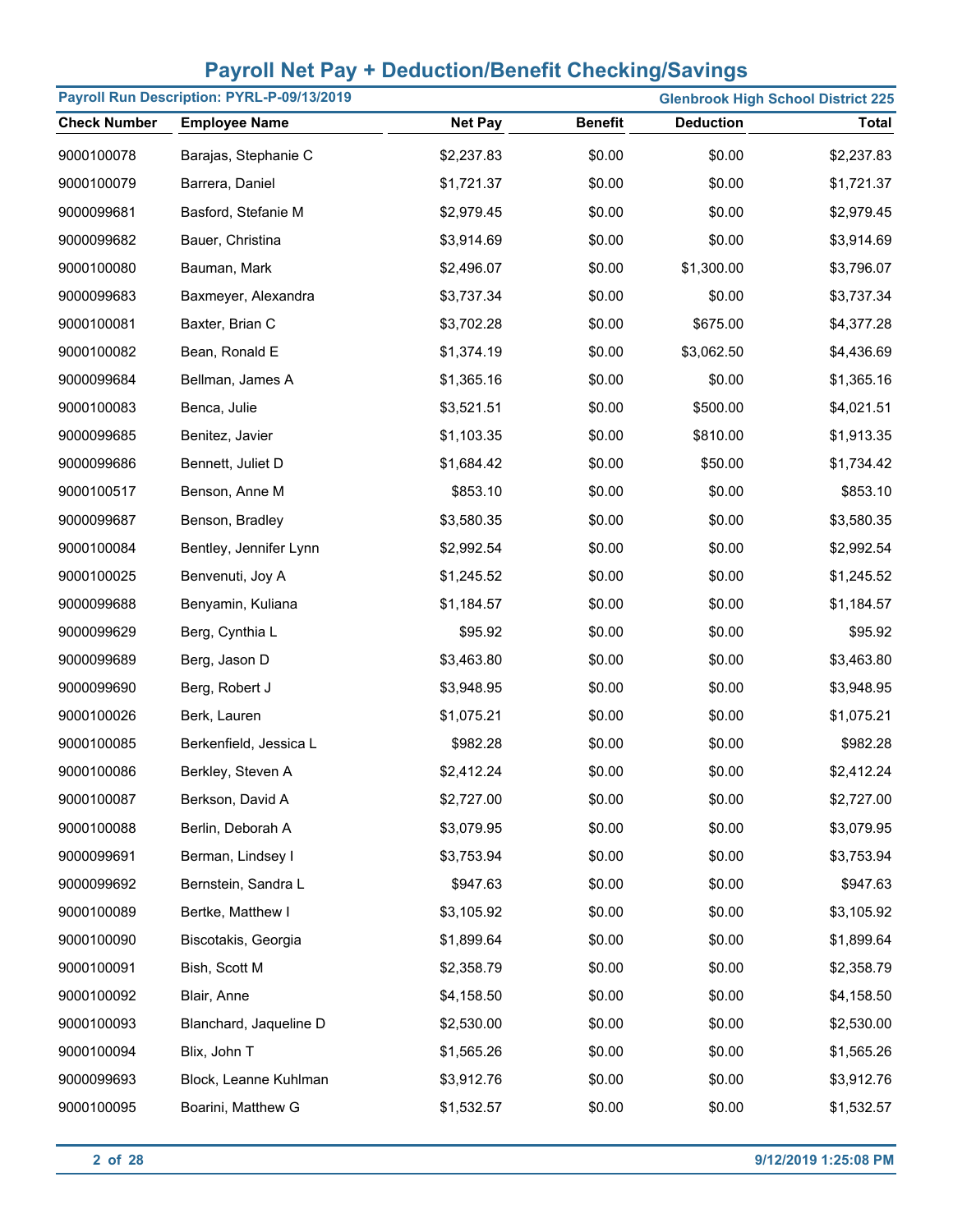| Payroll Run Description: PYRL-P-09/13/2019<br><b>Glenbrook High School District 225</b> |                         |                |                |                  |              |
|-----------------------------------------------------------------------------------------|-------------------------|----------------|----------------|------------------|--------------|
| <b>Check Number</b>                                                                     | <b>Employee Name</b>    | <b>Net Pay</b> | <b>Benefit</b> | <b>Deduction</b> | <b>Total</b> |
| 9000100096                                                                              | Boehmer, Dana K         | \$3,833.25     | \$0.00         | \$0.00           | \$3,833.25   |
| 9000100097                                                                              | Bolf, Kara              | \$3,381.66     | \$0.00         | \$0.00           | \$3,381.66   |
| 9000100098                                                                              | Bolf, Steven            | \$3,686.51     | \$0.00         | \$0.00           | \$3,686.51   |
| 9000099694                                                                              | Borisova, Svetlana V    | \$1,955.31     | \$0.00         | \$0.00           | \$1,955.31   |
| 9000100099                                                                              | Boron, Brian Z          | \$3,046.20     | \$0.00         | \$0.00           | \$3,046.20   |
| 9000099695                                                                              | Borowicz, Joel T        | \$2,365.57     | \$0.00         | \$0.00           | \$2,365.57   |
| 9000100100                                                                              | Bowen, Esther E         | \$3,551.79     | \$0.00         | \$150.00         | \$3,701.79   |
| 9000099696                                                                              | Boyle, David            | \$4,839.70     | \$0.00         | \$0.00           | \$4,839.70   |
| 9000100101                                                                              | Boyle, Michael          | \$1,719.27     | \$0.00         | \$100.00         | \$1,819.27   |
| 9000099697                                                                              | Bozacki-Rae, Joyce      | \$3,813.12     | \$0.00         | \$500.00         | \$4,313.12   |
| 105702                                                                                  | Brandt, Ernest J        | \$1,498.01     | \$0.00         | \$0.00           | \$1,498.01   |
| 9000099698                                                                              | Brandt, Sean M          | \$2,863.71     | \$0.00         | \$0.00           | \$2,863.71   |
| 9000100102                                                                              | Braude, Damien Benjamin | \$3,610.41     | \$0.00         | \$0.00           | \$3,610.41   |
| 9000099699                                                                              | Braun, Kevin M          | \$1,710.84     | \$0.00         | \$0.00           | \$1,710.84   |
| 105692                                                                                  | Brennan, Kelly M        | \$1,013.69     | \$0.00         | \$0.00           | \$1,013.69   |
| 9000099700                                                                              | Brescia, Meghan A       | \$2,344.60     | \$0.00         | \$0.00           | \$2,344.60   |
| 9000099630                                                                              | Bretag, Ryan Scot       | \$5,509.51     | \$0.00         | \$0.00           | \$5,509.51   |
| 9000099701                                                                              | Briggs, Daniel N        | \$4,542.17     | \$0.00         | \$0.00           | \$4,542.17   |
| 9000099702                                                                              | Brosnan, Kathleen C     | \$3,732.41     | \$0.00         | \$0.00           | \$3,732.41   |
| 9000099703                                                                              | Brosnan, Renee          | \$2,552.57     | \$0.00         | \$1,250.00       | \$3,802.57   |
| 9000099704                                                                              | Brown, Aaron L          | \$989.23       | \$0.00         | \$0.00           | \$989.23     |
| 9000100027                                                                              | Brown, Allyson J        | \$1,103.42     | \$0.00         | \$0.00           | \$1,103.42   |
| 9000099705                                                                              | Brown, Kelly A          | \$2,243.17     | \$0.00         | \$0.00           | \$2,243.17   |
| 9000100103                                                                              | Brown-Harris, Melissa A | \$1,246.29     | \$0.00         | \$0.00           | \$1,246.29   |
| 9000099706                                                                              | Bruno, Joseph M         | \$2,295.40     | \$0.00         | \$0.00           | \$2,295.40   |
| 9000099707                                                                              | Bucklin, Bridget A      | \$3,491.55     | \$0.00         | \$0.00           | \$3,491.55   |
| 9000100104                                                                              | Budny, Kaitlin F        | \$2,022.36     | \$0.00         | \$0.00           | \$2,022.36   |
| 105703                                                                                  | Burns, Ashley J         | \$739.62       | \$0.00         | \$0.00           | \$739.62     |
| 9000100105                                                                              | Bushek, Elizabeth       | \$3,807.82     | \$0.00         | \$0.00           | \$3,807.82   |
| 9000100518                                                                              | Butler, Mary Kathleen   | \$157.55       | \$0.00         | \$0.00           | \$157.55     |
| 9000099708                                                                              | Calabrese, Randy L      | \$1,848.99     | \$0.00         | \$0.00           | \$1,848.99   |
| 9000100106                                                                              | Camacho, Lindsey S      | \$2,864.10     | \$0.00         | \$200.00         | \$3,064.10   |
| 9000099709                                                                              | Campbell, Michael A     | \$4,181.46     | \$0.00         | \$0.00           | \$4,181.46   |
| 9000100028                                                                              | Canales, Elizabeth V.C. | \$1,045.02     | \$0.00         | \$0.00           | \$1,045.02   |
| 9000100107                                                                              | Canary, Margaret B      | \$150.91       | \$0.00         | \$0.00           | \$150.91     |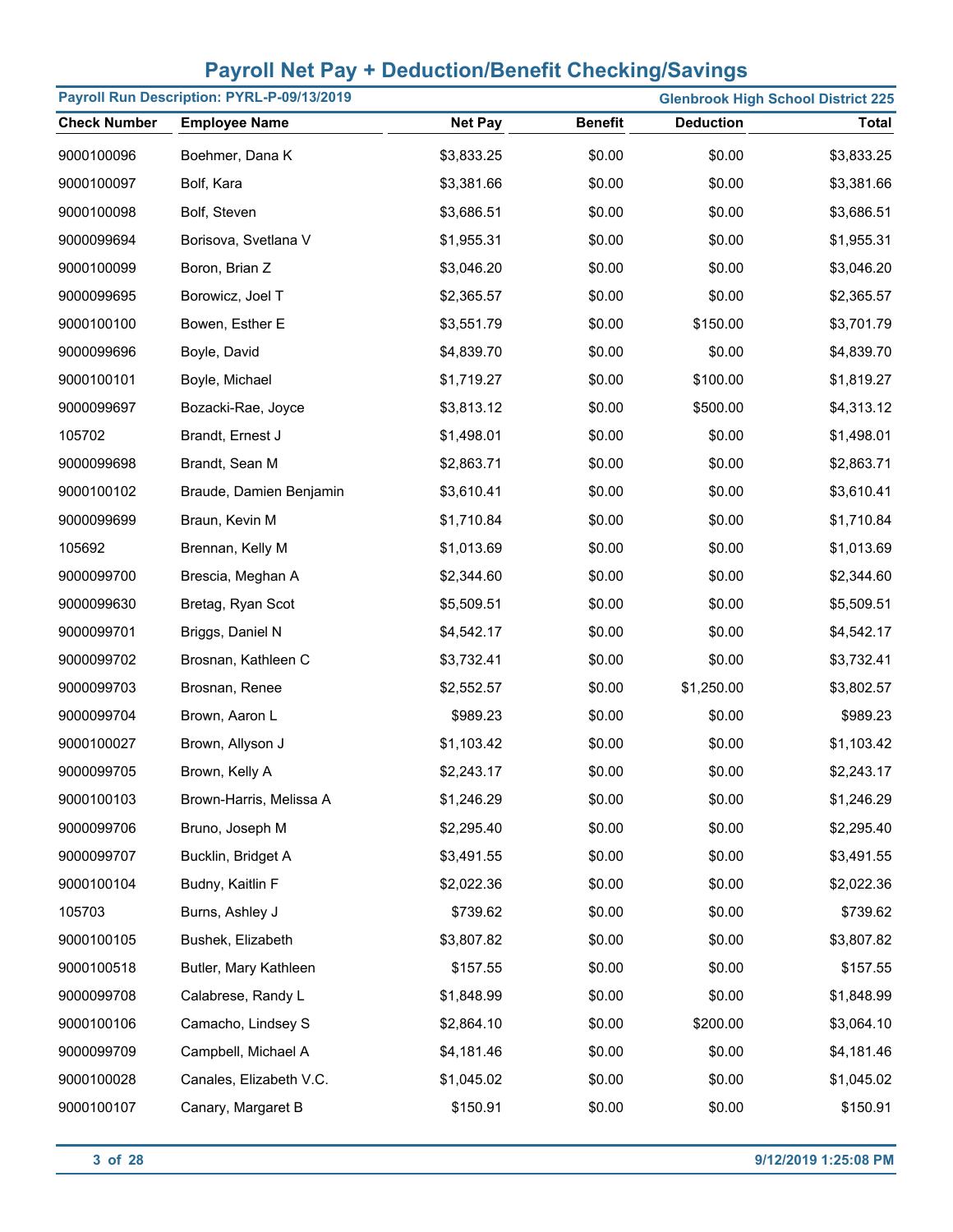|                     | Payroll Run Description: PYRL-P-09/13/2019 |                |                | <b>Glenbrook High School District 225</b> |              |
|---------------------|--------------------------------------------|----------------|----------------|-------------------------------------------|--------------|
| <b>Check Number</b> | <b>Employee Name</b>                       | <b>Net Pay</b> | <b>Benefit</b> | <b>Deduction</b>                          | <b>Total</b> |
| 9000099710          | Capalbo, Nicholas M                        | \$2,412.20     | \$0.00         | \$0.00                                    | \$2,412.20   |
| 105704              | Caras Kunkel, Deborah                      | \$268.58       | \$0.00         | \$0.00                                    | \$268.58     |
| 9000099631          | Carlson, Paul L                            | \$6,974.18     | \$0.00         | \$0.00                                    | \$6,974.18   |
| 9000100108          | Carmen, Nicole E P                         | \$2,625.54     | \$0.00         | \$0.00                                    | \$2,625.54   |
| 9000100109          | Carpenter, Daniel J                        | \$2,023.47     | \$0.00         | \$0.00                                    | \$2,023.47   |
| 9000099711          | Carranza, Lauren A                         | \$2,377.35     | \$0.00         | \$0.00                                    | \$2,377.35   |
| 9000100110          | Carroll, Lauren E                          | \$2,368.94     | \$0.00         | \$0.00                                    | \$2,368.94   |
| 9000100111          | Carsello, Rosemarie                        | \$869.40       | \$0.00         | \$1,500.00                                | \$2,369.40   |
| 9000099712          | Cartagena, Hector A                        | \$1,499.06     | \$0.00         | \$0.00                                    | \$1,499.06   |
| 9000100112          | Cascio, Rachel M                           | \$829.44       | \$0.00         | \$0.00                                    | \$829.44     |
| 9000099713          | Casey, Barbara I                           | \$1,451.22     | \$0.00         | \$0.00                                    | \$1,451.22   |
| 9000100113          | Castaneda, Valerie J                       | \$1,119.32     | \$0.00         | \$0.00                                    | \$1,119.32   |
| 9000100029          | Castelli, Paul R                           | \$2,156.71     | \$0.00         | \$0.00                                    | \$2,156.71   |
| 9000100114          | Castillo, Patrick T                        | \$2,487.89     | \$0.00         | \$0.00                                    | \$2,487.89   |
| 9000099714          | Castro-Bruno, Zuleika                      | \$1,122.70     | \$0.00         | \$0.00                                    | \$1,122.70   |
| 9000099715          | Catalano, John                             | \$3,394.42     | \$0.00         | \$500.00                                  | \$3,894.42   |
| 9000100115          | Catsaros, Anthony C                        | \$2,403.40     | \$0.00         | \$0.00                                    | \$2,403.40   |
| 9000099716          | Catsaros, Helen C                          | \$1,622.48     | \$0.00         | \$0.00                                    | \$1,622.48   |
| 9000100116          | Chambers, Heather M                        | \$2,823.59     | \$0.00         | \$0.00                                    | \$2,823.59   |
| 9000100117          | Chandiles, Maria A                         | \$991.67       | \$0.00         | \$0.00                                    | \$991.67     |
| 9000099717          | Charlesworth, Julia P                      | \$1,185.87     | \$0.00         | \$0.00                                    | \$1,185.87   |
| 9000100118          | Chernyavsky, Michael                       | \$1,317.07     | \$0.00         | \$0.00                                    | \$1,317.07   |
| 9000100119          | Chiado, Annie J                            | \$2,835.47     | \$0.00         | \$0.00                                    | \$2,835.47   |
| 9000099718          | Chilver, Kelly Marie                       | \$2,291.89     | \$0.00         | \$0.00                                    | \$2,291.89   |
| 9000099719          | Cho, Jane Y                                | \$432.63       | \$0.00         | \$0.00                                    | \$432.63     |
| 9000100120          | Choldin, Mary                              | \$4,077.43     | \$0.00         | \$0.00                                    | \$4,077.43   |
| 9000099720          | Chou, Wanyin                               | \$1,439.16     | \$0.00         | \$0.00                                    | \$1,439.16   |
| 9000099721          | Chowdhury, Rubel AQ                        | \$1,491.73     | \$0.00         | \$1,000.00                                | \$2,491.73   |
| 9000099722          | Cicciu, Jennifer H                         | \$2,876.50     | \$0.00         | \$0.00                                    | \$2,876.50   |
| 9000100121          | Cichowski, Timothy                         | \$4,089.87     | \$0.00         | \$0.00                                    | \$4,089.87   |
| 9000100122          | Cieplik, Thomas C                          | \$2,869.72     | \$0.00         | \$0.00                                    | \$2,869.72   |
| 9000100123          | Clendenning, Adam Joseph                   | \$3,637.98     | \$0.00         | \$0.00                                    | \$3,637.98   |
| 9000100124          | Coady, Angela D                            | \$1,080.04     | \$0.00         | \$0.00                                    | \$1,080.04   |
| 9000099723          | Cohen, Deborah Ann                         | \$3,503.15     | \$0.00         | \$100.00                                  | \$3,603.15   |
| 9000099724          | Cohen, Kelli                               | \$2,673.15     | \$0.00         | \$0.00                                    | \$2,673.15   |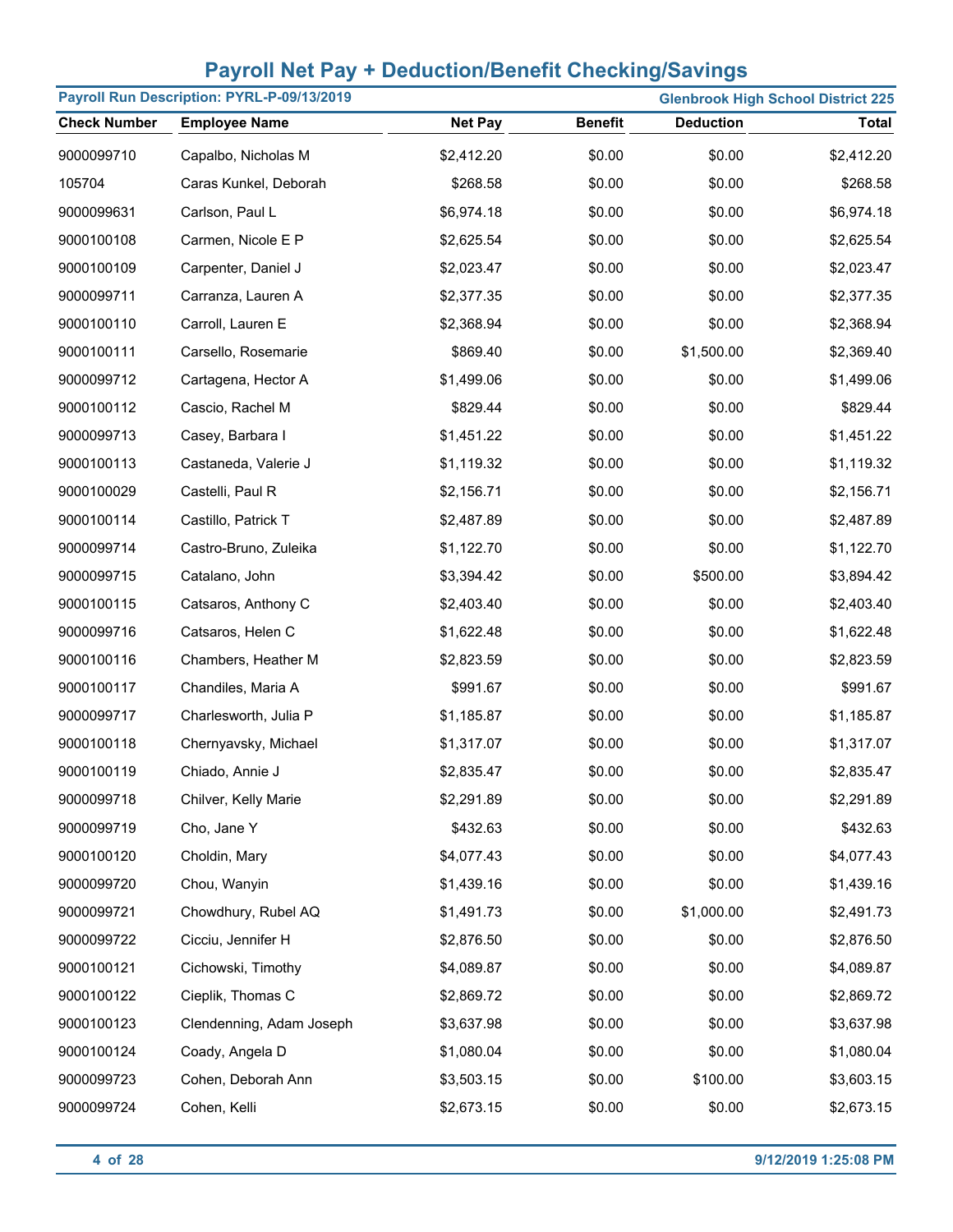|                     | Payroll Run Description: PYRL-P-09/13/2019 |                |                | <b>Glenbrook High School District 225</b> |            |
|---------------------|--------------------------------------------|----------------|----------------|-------------------------------------------|------------|
| <b>Check Number</b> | <b>Employee Name</b>                       | <b>Net Pay</b> | <b>Benefit</b> | <b>Deduction</b>                          | Total      |
| 9000099725          | Collazo, Antonio                           | \$1,964.10     | \$0.00         | \$0.00                                    | \$1,964.10 |
| 9000099726          | Collazo, Egrain                            | \$2,016.11     | \$0.00         | \$0.00                                    | \$2,016.11 |
| 9000099727          | Collins, Nicole G                          | \$2,518.82     | \$0.00         | \$0.00                                    | \$2,518.82 |
| 9000100519          | Como, Angela M                             | \$2,365.58     | \$0.00         | \$0.00                                    | \$2,365.58 |
| 9000100125          | Conoboy, Michael                           | \$2,085.01     | \$0.00         | \$0.00                                    | \$2,085.01 |
| 9000099728          | Cooper, Christopher J                      | \$3,872.49     | \$0.00         | \$0.00                                    | \$3,872.49 |
| 9000100126          | Cooper, Joy                                | \$3,874.13     | \$0.00         | \$0.00                                    | \$3,874.13 |
| 9000099729          | Cooper, Justin N                           | \$2,432.28     | \$0.00         | \$0.00                                    | \$2,432.28 |
| 9000100127          | Cope, Bryan M                              | \$3,627.94     | \$0.00         | \$0.00                                    | \$3,627.94 |
| 9000099730          | Corfield, Susan K                          | \$3,900.45     | \$0.00         | \$0.00                                    | \$3,900.45 |
| 9000100128          | Corrigan, Abraham                          | \$1,242.35     | \$0.00         | \$0.00                                    | \$1,242.35 |
| 9000100129          | Corrigan, Alyssa V                         | \$1,471.88     | \$0.00         | \$0.00                                    | \$1,471.88 |
| 9000100130          | Coskey, Kathy A                            | \$3,414.75     | \$0.00         | \$0.00                                    | \$3,414.75 |
| 9000100131          | Cottrell, Dayna E                          | \$2,288.18     | \$0.00         | \$0.00                                    | \$2,288.18 |
| 9000100132          | Cowell, Robert R                           | \$1,529.30     | \$0.00         | \$0.00                                    | \$1,529.30 |
| 9000100133          | Cowhey, Robert E                           | \$3,155.89     | \$0.00         | \$0.00                                    | \$3,155.89 |
| 9000099731          | Cowin, Angela                              | \$1,894.55     | \$0.00         | \$0.00                                    | \$1,894.55 |
| 9000100134          | Cowlin, John L                             | \$2,694.61     | \$0.00         | \$1,650.00                                | \$4,344.61 |
| 9000100135          | Crandus, Yitzchak Hillel                   | \$3,530.74     | \$0.00         | \$125.00                                  | \$3,655.74 |
| 9000100136          | Creighton, Kerry J                         | \$1,494.86     | \$0.00         | \$0.00                                    | \$1,494.86 |
| 9000100520          | Crews, Evelyn                              | \$197.51       | \$0.00         | \$0.00                                    | \$197.51   |
| 9000100137          | Croak, Laura D                             | \$1,961.60     | \$0.00         | \$0.00                                    | \$1,961.60 |
| 9000100138          | Cummings, Lara E                           | \$5,000.30     | \$0.00         | \$0.00                                    | \$5,000.30 |
| 9000099732          | Cunningham, Karen M                        | \$4,519.46     | \$0.00         | \$250.00                                  | \$4,769.46 |
| 9000099733          | Curington, Allen                           | \$1,134.10     | \$0.00         | \$500.00                                  | \$1,634.10 |
| 9000100139          | Curtin, Michael David                      | \$1,149.18     | \$0.00         | \$0.00                                    | \$1,149.18 |
| 9000099734          | Dahari, Dorit                              | \$2,361.64     | \$0.00         | \$0.00                                    | \$2,361.64 |
| 9000099735          | D'Andrea, Samantha J                       | \$1,273.97     | \$0.00         | \$0.00                                    | \$1,273.97 |
| 9000099736          | Daniels, Darlene J                         | \$996.16       | \$0.00         | \$0.00                                    | \$996.16   |
| 9000100521          | Daniels, Mark A                            | \$1,554.32     | \$0.00         | \$0.00                                    | \$1,554.32 |
| 9000100140          | Dankha, Adam W                             | \$1,634.21     | \$0.00         | \$0.00                                    | \$1,634.21 |
| 9000100141          | Daugherty, Elizabeth A                     | \$2,709.43     | \$0.00         | \$0.00                                    | \$2,709.43 |
| 9000099737          | Davidson, Chad                             | \$4,320.03     | \$0.00         | \$0.00                                    | \$4,320.03 |
| 9000100142          | Davis, Sarah E                             | \$1,799.88     | \$0.00         | \$0.00                                    | \$1,799.88 |
| 9000099632          | Davito, Jeanne A                           | \$1,890.61     | \$0.00         | \$0.00                                    | \$1,890.61 |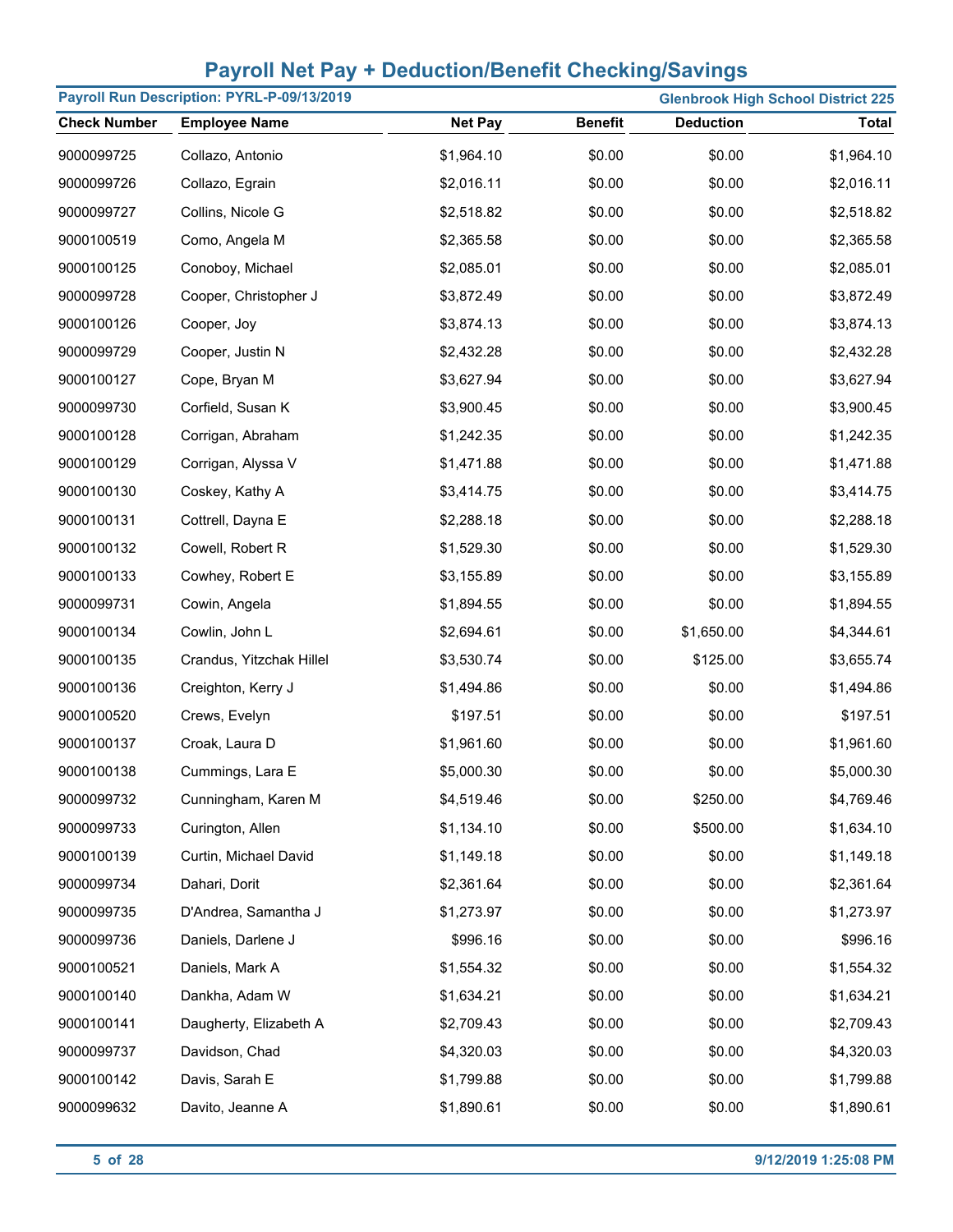| Payroll Run Description: PYRL-P-09/13/2019<br><b>Glenbrook High School District 225</b> |                           |                |                |                  |              |
|-----------------------------------------------------------------------------------------|---------------------------|----------------|----------------|------------------|--------------|
| <b>Check Number</b>                                                                     | <b>Employee Name</b>      | <b>Net Pay</b> | <b>Benefit</b> | <b>Deduction</b> | <b>Total</b> |
| 9000100143                                                                              | Deal, Conor J             | \$735.87       | \$0.00         | \$0.00           | \$735.87     |
| 9000099738                                                                              | Dean, Debbie L            | \$1,180.38     | \$0.00         | \$0.00           | \$1,180.38   |
| 9000100144                                                                              | Dec, Mark E               | \$2,590.78     | \$0.00         | \$0.00           | \$2,590.78   |
| 9000099739                                                                              | Dechter, Talia Rose       | \$1,018.60     | \$0.00         | \$0.00           | \$1,018.60   |
| 9000099740                                                                              | DeFrenza-Israel, Melissa  | \$3,309.03     | \$0.00         | \$0.00           | \$3,309.03   |
| 9000099741                                                                              | DeGroot, James P          | \$939.36       | \$0.00         | \$0.00           | \$939.36     |
| 9000099742                                                                              | DeKuiper, Christopher C   | \$3,582.15     | \$0.00         | \$0.00           | \$3,582.15   |
| 9000100145                                                                              | Demeas, Daisy M           | \$1,339.10     | \$0.00         | \$0.00           | \$1,339.10   |
| 9000099743                                                                              | Deschamps, Kimberly D     | \$1,422.11     | \$0.00         | \$0.00           | \$1,422.11   |
| 9000100030                                                                              | Dick, Silas F             | \$2,544.10     | \$0.00         | \$0.00           | \$2,544.10   |
| 9000099744                                                                              | DiCristofano, Antonio P   | \$1,941.76     | \$0.00         | \$0.00           | \$1,941.76   |
| 9000099745                                                                              | DiCristofano, Bianca R.   | \$635.70       | \$0.00         | \$0.00           | \$635.70     |
| 9000100146                                                                              | Dillon, Diane K           | \$2,795.86     | \$0.00         | \$1,250.00       | \$4,045.86   |
| 9000099746                                                                              | Doebler, Christopher M    | \$1,244.46     | \$0.00         | \$1,000.00       | \$2,244.46   |
| 9000099747                                                                              | Donaubauer, Susan C       | \$1,263.08     | \$0.00         | \$0.00           | \$1,263.08   |
| 9000099748                                                                              | Dorgan, Jessica R         | \$486.23       | \$0.00         | \$0.00           | \$486.23     |
| 9000100147                                                                              | Dorn, Kelly A             | \$2,588.40     | \$0.00         | \$250.00         | \$2,838.40   |
| 9000100148                                                                              | Dowlatshahi, Sara G       | \$989.43       | \$0.00         | \$0.00           | \$989.43     |
| 9000100522                                                                              | Downer IV, Samuel Whitney | \$101.34       | \$0.00         | \$0.00           | \$101.34     |
| 9000099749                                                                              | Doyel, Mehgan L           | \$1,159.98     | \$0.00         | \$0.00           | \$1,159.98   |
| 9000100149                                                                              | Doyle, Robin R            | \$4,397.64     | \$0.00         | \$0.00           | \$4,397.64   |
| 9000099750                                                                              | Drevline, Timothy         | \$4,426.60     | \$0.00         | \$0.00           | \$4,426.60   |
| 9000100150                                                                              | Drone, Matthew E          | \$3,957.02     | \$0.00         | \$0.00           | \$3,957.02   |
| 9000099751                                                                              | Drucker, Christine C      | \$3,856.57     | \$0.00         | \$375.00         | \$4,231.57   |
| 9000100151                                                                              | Duffy, Laura              | \$3,970.11     | \$0.00         | \$0.00           | \$3,970.11   |
| 9000100152                                                                              | Dugandzic, Madlena Angela | \$1,406.36     | \$0.00         | \$0.00           | \$1,406.36   |
| 9000099752                                                                              | Dul, Ryan S               | \$2,803.00     | \$0.00         | \$125.00         | \$2,928.00   |
| 9000100153                                                                              | Dundovich, Katelyn R      | \$1,057.19     | \$0.00         | \$0.00           | \$1,057.19   |
| 9000099633                                                                              | Dupke, Shane M            | \$1,567.72     | \$0.00         | \$0.00           | \$1,567.72   |
| 9000100154                                                                              | Duran, Mario              | \$1,744.74     | \$0.00         | \$0.00           | \$1,744.74   |
| 9000099753                                                                              | Dusza, Christopher J      | \$1,853.78     | \$0.00         | \$0.00           | \$1,853.78   |
| 9000099754                                                                              | Edison, William F         | \$3,021.63     | \$0.00         | \$0.00           | \$3,021.63   |
| 9000099755                                                                              | Eike, William R           | \$5,314.14     | \$0.00         | \$135.00         | \$5,449.14   |
| 9000099756                                                                              | Eilers, Lauren M          | \$1,114.47     | \$0.00         | \$0.00           | \$1,114.47   |
| 9000100155                                                                              | Eisenberg, Karen S        | \$1,210.83     | \$0.00         | \$0.00           | \$1,210.83   |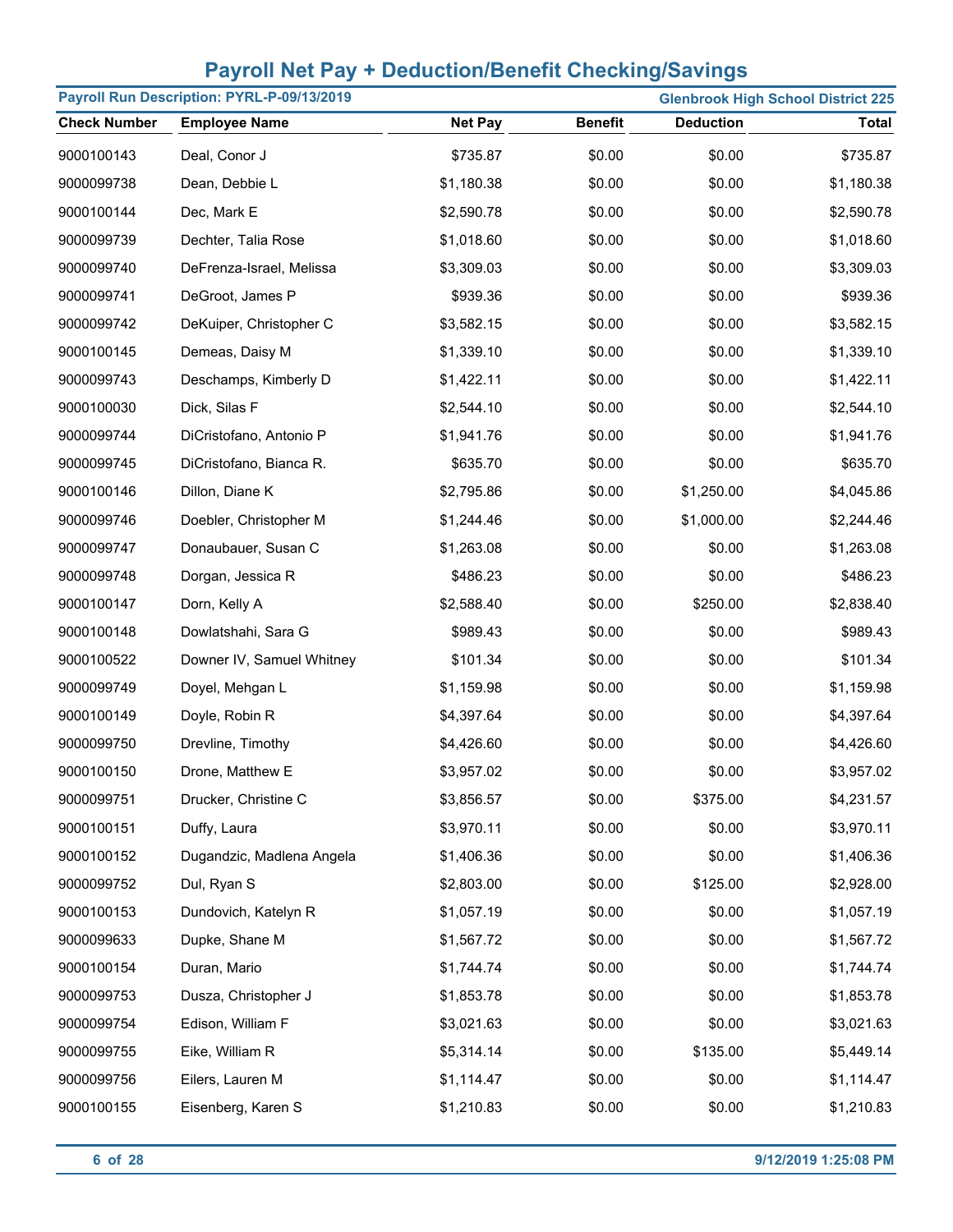|                     | Payroll Run Description: PYRL-P-09/13/2019 |                | <b>Glenbrook High School District 225</b> |                  |              |  |
|---------------------|--------------------------------------------|----------------|-------------------------------------------|------------------|--------------|--|
| <b>Check Number</b> | <b>Employee Name</b>                       | <b>Net Pay</b> | <b>Benefit</b>                            | <b>Deduction</b> | <b>Total</b> |  |
| 9000100156          | Ekstrand, Emily J                          | \$3,341.72     | \$0.00                                    | \$150.00         | \$3,491.72   |  |
| 9000100157          | Elgass, Laura Jane                         | \$2,045.10     | \$0.00                                    | \$0.00           | \$2,045.10   |  |
| 9000099757          | Ellinger-Macon, Jamie E                    | \$3,099.84     | \$0.00                                    | \$750.00         | \$3,849.84   |  |
| 9000100158          | Elliott, Amie                              | \$2,662.21     | \$0.00                                    | \$1,000.00       | \$3,662.21   |  |
| 9000100159          | Elman, Judith M                            | \$597.63       | \$0.00                                    | \$0.00           | \$597.63     |  |
| 9000099758          | Emmert, Lauren E                           | \$1,899.27     | \$0.00                                    | \$0.00           | \$1,899.27   |  |
| 9000100160          | Endre, Kristin A                           | \$2,123.94     | \$0.00                                    | \$0.00           | \$2,123.94   |  |
| 9000099759          | English, Michael                           | \$3,869.45     | \$0.00                                    | \$0.00           | \$3,869.45   |  |
| 9000100161          | Ericksen, Mary Ann                         | \$1,201.32     | \$0.00                                    | \$3,000.00       | \$4,201.32   |  |
| 9000100162          | Erickson, Emily Ann                        | \$635.70       | \$0.00                                    | \$0.00           | \$635.70     |  |
| 105705              | Ermel, Annie J                             | \$1,000.16     | \$0.00                                    | \$0.00           | \$1,000.16   |  |
| 9000099760          | Erwinski, Jason T                          | \$3,608.05     | \$0.00                                    | \$0.00           | \$3,608.05   |  |
| 9000100163          | Esser, Alan E                              | \$2,713.67     | \$0.00                                    | \$50.00          | \$2,763.67   |  |
| 9000100164          | Etherton, Carol L                          | \$832.23       | \$0.00                                    | \$0.00           | \$832.23     |  |
| 9000099761          | Etherton, Eric T                           | \$4,562.15     | \$0.00                                    | \$500.00         | \$5,062.15   |  |
| 9000100165          | Ethington, Brittany A                      | \$2,864.33     | \$0.00                                    | \$0.00           | \$2,864.33   |  |
| 9000099762          | Etzwiler, Christopher S                    | \$1,252.72     | \$0.00                                    | \$0.00           | \$1,252.72   |  |
| 9000100166          | Fagel, Lauren S                            | \$3,993.98     | \$0.00                                    | \$0.00           | \$3,993.98   |  |
| 9000100167          | Farber, Stephen M                          | \$3,207.76     | \$0.00                                    | \$0.00           | \$3,207.76   |  |
| 9000100168          | Farekas, Sari N                            | \$2,560.15     | \$0.00                                    | \$0.00           | \$2,560.15   |  |
| 9000100523          | Fastert, Ann M                             | \$1,083.03     | \$0.00                                    | \$0.00           | \$1,083.03   |  |
| 9000099763          | Fastert, Matthew J                         | \$2,563.11     | \$0.00                                    | \$0.00           | \$2,563.11   |  |
| 9000100169          | Fastert, Meaghan T                         | \$4,134.21     | \$0.00                                    | \$0.00           | \$4,134.21   |  |
| 9000100524          | Faulkner, Larry M                          | \$1,022.45     | \$0.00                                    | \$0.00           | \$1,022.45   |  |
| 9000100170          | Feeney, Julie Ann                          | \$4,665.27     | \$0.00                                    | \$0.00           | \$4,665.27   |  |
| 105706              | Ferguson, Kari                             | \$1,296.94     | \$0.00                                    | \$0.00           | \$1,296.94   |  |
| 9000099764          | Ferrer, Joel F                             | \$1,123.46     | \$0.00                                    | \$0.00           | \$1,123.46   |  |
| 9000099765          | Fester, Katherine L                        | \$2,359.19     | \$0.00                                    | \$0.00           | \$2,359.19   |  |
| 9000100171          | Field, Brenda M. Ward                      | \$3,993.37     | \$0.00                                    | \$250.00         | \$4,243.37   |  |
| 9000100172          | Field, Scott                               | \$2,947.52     | \$0.00                                    | \$350.00         | \$3,297.52   |  |
| 9000100525          | Fifelski, Kurt D                           | \$227.52       | \$0.00                                    | \$0.00           | \$227.52     |  |
| 9000099766          | Figaro-Brandt, Beth Ann                    | \$3,804.55     | \$0.00                                    | \$0.00           | \$3,804.55   |  |
| 9000099767          | Figiel, Jennifer M                         | \$2,289.99     | \$0.00                                    | \$0.00           | \$2,289.99   |  |
| 9000099768          | Finan, John Leo                            | \$5,944.17     | \$0.00                                    | \$0.00           | \$5,944.17   |  |
| 9000099769          | Fine, Laura J                              | \$1,043.06     | \$0.00                                    | \$0.00           | \$1,043.06   |  |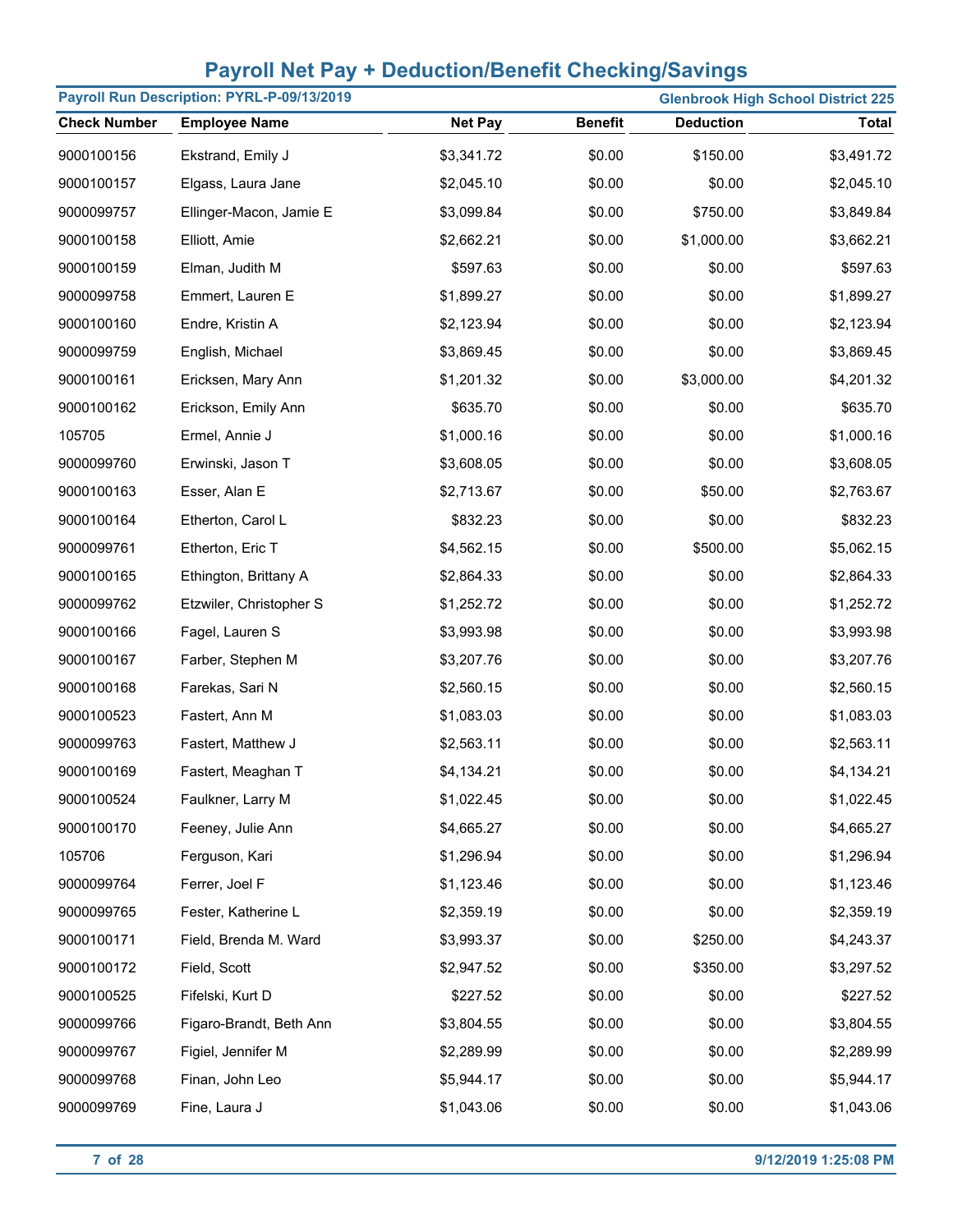|                     | Payroll Run Description: PYRL-P-09/13/2019 |                |                |                  | <b>Glenbrook High School District 225</b> |
|---------------------|--------------------------------------------|----------------|----------------|------------------|-------------------------------------------|
| <b>Check Number</b> | <b>Employee Name</b>                       | <b>Net Pay</b> | <b>Benefit</b> | <b>Deduction</b> | <b>Total</b>                              |
| 9000100173          | Fiore, Mackenzie Martin                    | \$1,034.81     | \$0.00         | \$0.00           | \$1,034.81                                |
| 9000100526          | Fischer, Carol S                           | \$1,507.09     | \$0.00         | \$0.00           | \$1,507.09                                |
| 9000100174          | Fitch, Danita M                            | \$3,447.33     | \$0.00         | \$0.00           | \$3,447.33                                |
| 9000099770          | Fitzsimons, Karen A                        | \$4,526.14     | \$0.00         | \$0.00           | \$4,526.14                                |
| 9000100175          | Flannery, Stacy                            | \$3,978.30     | \$0.00         | \$0.00           | \$3,978.30                                |
| 9000099771          | Flannery-Day, Mary                         | \$2,137.14     | \$0.00         | \$0.00           | \$2,137.14                                |
| 9000100176          | Flaws, Kenneth W                           | \$1,961.74     | \$0.00         | \$0.00           | \$1,961.74                                |
| 9000099772          | Fleischauer, Scott L                       | \$2,262.86     | \$0.00         | \$200.00         | \$2,462.86                                |
| 9000100031          | Fleming, Robert M                          | \$3,302.47     | \$0.00         | \$0.00           | \$3,302.47                                |
| 9000100177          | Flener, JoEllen                            | \$2,003.92     | \$0.00         | \$1,500.00       | \$3,503.92                                |
| 9000100178          | Flickinger, Susan K                        | \$3,415.42     | \$0.00         | \$0.00           | \$3,415.42                                |
| 9000100179          | Florczak, Alexander V                      | \$1,300.40     | \$0.00         | \$0.00           | \$1,300.40                                |
| 9000100527          | Flores, Marcos N                           | \$101.34       | \$0.00         | \$0.00           | \$101.34                                  |
| 9000099773          | Fluegge, Danielle K                        | \$3,366.41     | \$0.00         | \$0.00           | \$3,366.41                                |
| 9000100180          | Fogarty, Gerald                            | \$3,919.95     | \$0.00         | \$0.00           | \$3,919.95                                |
| 9000099774          | Foster, Bonnie J                           | \$3,114.00     | \$0.00         | \$0.00           | \$3,114.00                                |
| 9000100181          | Foster, Rick T                             | \$1,447.13     | \$0.00         | \$0.00           | \$1,447.13                                |
| 9000099775          | Fournier, John M                           | \$4,510.20     | \$0.00         | \$0.00           | \$4,510.20                                |
| 9000100182          | Fraher, Carrie J                           | \$3,135.69     | \$0.00         | \$0.00           | \$3,135.69                                |
| 9000100032          | Frankel, Susan M                           | \$2,448.11     | \$0.00         | \$850.00         | \$3,298.11                                |
| 9000100183          | Franson, David C, Jr                       | \$2,210.14     | \$0.00         | \$1,000.00       | \$3,210.14                                |
| 9000100184          | Frantell, Richard P                        | \$2,155.66     | \$0.00         | \$0.00           | \$2,155.66                                |
| 9000099776          | Fraser, Verlin                             | \$3,630.46     | \$0.00         | \$0.00           | \$3,630.46                                |
| 9000099777          | French, Kathryn S                          | \$3,869.86     | \$0.00         | \$0.00           | \$3,869.86                                |
| 9000099778          | Freund, Gary J                             | \$3,706.85     | \$0.00         | \$0.00           | \$3,706.85                                |
| 9000099779          | Frid, Roman                                | \$1,654.71     | \$0.00         | \$0.00           | \$1,654.71                                |
| 9000100185          | Friedmann, Jennifer G                      | \$2,956.26     | \$0.00         | \$0.00           | \$2,956.26                                |
| 9000100186          | Friske, David M                            | \$2,319.89     | \$0.00         | \$0.00           | \$2,319.89                                |
| 9000100187          | Fuderer, Michele L                         | \$1,291.94     | \$0.00         | \$0.00           | \$1,291.94                                |
| 9000099780          | Fuentes, Brenda N                          | \$980.99       | \$0.00         | \$0.00           | \$980.99                                  |
| 9000099781          | Fuentes, Efrain J                          | \$970.35       | \$0.00         | \$0.00           | \$970.35                                  |
| 9000100188          | Fuja, Stephanie R                          | \$2,685.51     | \$0.00         | \$0.00           | \$2,685.51                                |
| 9000100189          | Furse, Catherine F                         | \$1,488.86     | \$0.00         | \$50.00          | \$1,538.86                                |
| 9000099782          | Gabler, Susan Ruthann                      | \$1,352.51     | \$0.00         | \$269.00         | \$1,621.51                                |
| 9000100190          | Gallagher, Mark P                          | \$4,402.63     | \$0.00         | \$0.00           | \$4,402.63                                |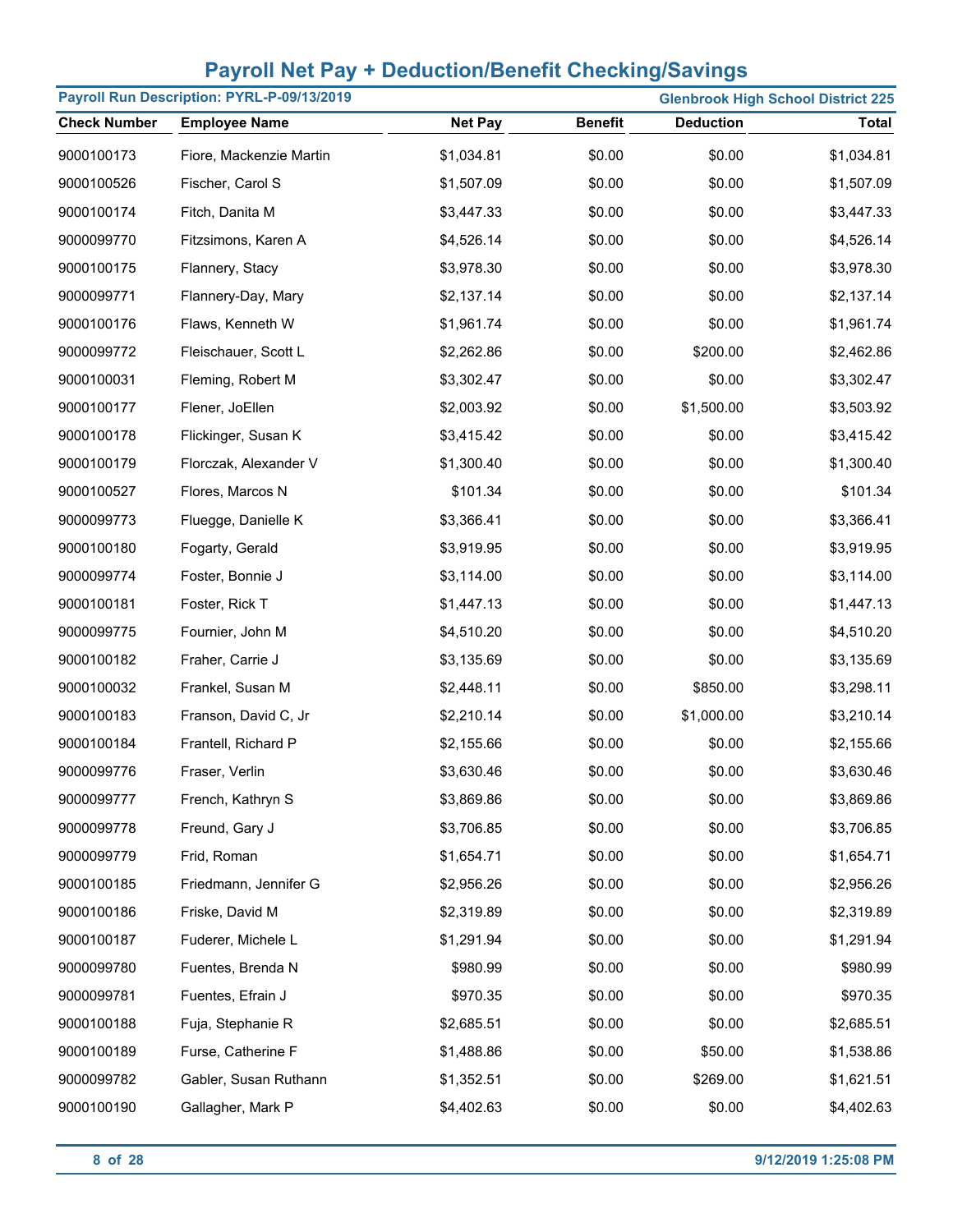| Payroll Run Description: PYRL-P-09/13/2019<br><b>Glenbrook High School District 225</b> |                         |                |                |                  |              |
|-----------------------------------------------------------------------------------------|-------------------------|----------------|----------------|------------------|--------------|
| <b>Check Number</b>                                                                     | <b>Employee Name</b>    | <b>Net Pay</b> | <b>Benefit</b> | <b>Deduction</b> | <b>Total</b> |
| 9000099783                                                                              | Gallivan, Robert M      | \$3,933.68     | \$0.00         | \$0.00           | \$3,933.68   |
| 9000099784                                                                              | Galson, Kerry K         | \$4,280.75     | \$0.00         | \$0.00           | \$4,280.75   |
| 9000099634                                                                              | Gan, Alexandra          | \$1,433.38     | \$0.00         | \$0.00           | \$1,433.38   |
| 9000100191                                                                              | Garbe, David W          | \$2,464.35     | \$0.00         | \$0.00           | \$2,464.35   |
| 9000100192                                                                              | Garbe, Kimiko O         | \$1,218.67     | \$0.00         | \$0.00           | \$1,218.67   |
| 9000100193                                                                              | Garrison, Sean W        | \$3,724.16     | \$0.00         | \$930.00         | \$4,654.16   |
| 9000100194                                                                              | Gartner, Phillip        | \$4,574.35     | \$0.00         | \$0.00           | \$4,574.35   |
| 9000099785                                                                              | Gatchalian, Ronald D    | \$4,059.02     | \$0.00         | \$0.00           | \$4,059.02   |
| 9000099635                                                                              | Geallis, Elaine M       | \$943.06       | \$0.00         | \$250.00         | \$1,193.06   |
| 9000099636                                                                              | Geanconteri, Mary Lou A | \$1,499.61     | \$0.00         | \$300.00         | \$1,799.61   |
| 9000099786                                                                              | Gebhardt, Ann           | \$3,440.94     | \$0.00         | \$0.00           | \$3,440.94   |
| 9000099637                                                                              | Geddeis, Karen B        | \$4,005.45     | \$0.00         | \$0.00           | \$4,005.45   |
| 9000099787                                                                              | Georgacakis, Justin S   | \$4,365.25     | \$0.00         | \$400.00         | \$4,765.25   |
| 9000099788                                                                              | Gerbich, Justin         | \$4,905.48     | \$0.00         | \$150.00         | \$5,055.48   |
| 9000099789                                                                              | Gerges, Nader           | \$1,346.89     | \$0.00         | \$0.00           | \$1,346.89   |
| 9000100195                                                                              | Gibbs, Johann C         | \$369.61       | \$0.00         | \$0.00           | \$369.61     |
| 9000099790                                                                              | Gibbs, Paul B           | \$2,650.78     | \$0.00         | \$0.00           | \$2,650.78   |
| 9000099638                                                                              | Gilbert, Deana C        | \$1,647.45     | \$0.00         | \$0.00           | \$1,647.45   |
| 9000099791                                                                              | Gilchrist, John A       | \$2,731.92     | \$0.00         | \$0.00           | \$2,731.92   |
| 9000100196                                                                              | Gillani, Riaz           | \$1,324.88     | \$0.00         | \$0.00           | \$1,324.88   |
| 9000099792                                                                              | Glasebrook, Jaclyn M    | \$1,004.19     | \$0.00         | \$0.00           | \$1,004.19   |
| 9000100197                                                                              | Glass, Scott            | \$3,992.85     | \$0.00         | \$0.00           | \$3,992.85   |
| 9000100198                                                                              | Glynn Jr, James C       | \$3,411.92     | \$0.00         | \$0.00           | \$3,411.92   |
| 9000100199                                                                              | Golding, Ann M B        | \$3,709.49     | \$0.00         | \$0.00           | \$3,709.49   |
| 9000099793                                                                              | Goldsmith, Amy B        | \$4,316.53     | \$0.00         | \$750.00         | \$5,066.53   |
| 9000099794                                                                              | Gomez, Lilian Matheson  | \$2,877.20     | \$0.00         | \$250.00         | \$3,127.20   |
| 9000099795                                                                              | Gonzalez, Lori L        | \$3,635.20     | \$0.00         | \$278.99         | \$3,914.19   |
| 9000099796                                                                              | Goodman, Stephen Edmond | \$5,459.97     | \$0.00         | \$0.00           | \$5,459.97   |
| 9000100200                                                                              | Goodrich, Michelle A    | \$1,300.52     | \$0.00         | \$0.00           | \$1,300.52   |
| 9000100201                                                                              | Goodrich, Rosanne       | \$1,448.49     | \$0.00         | \$0.00           | \$1,448.49   |
| 9000100202                                                                              | Goodspeed, Kerry A      | \$1,122.16     | \$0.00         | \$0.00           | \$1,122.16   |
| 9000100203                                                                              | Gorski, Daniel R        | \$1,658.02     | \$0.00         | \$0.00           | \$1,658.02   |
| 9000099639                                                                              | Gravel, Raoul J, III    | \$4,750.58     | \$0.00         | \$50.00          | \$4,800.58   |
| 9000099797                                                                              | Grdinic, Marcel A       | \$3,482.44     | \$0.00         | \$0.00           | \$3,482.44   |
| 9000100204                                                                              | Green, Aaron M          | \$2,530.25     | \$0.00         | \$0.00           | \$2,530.25   |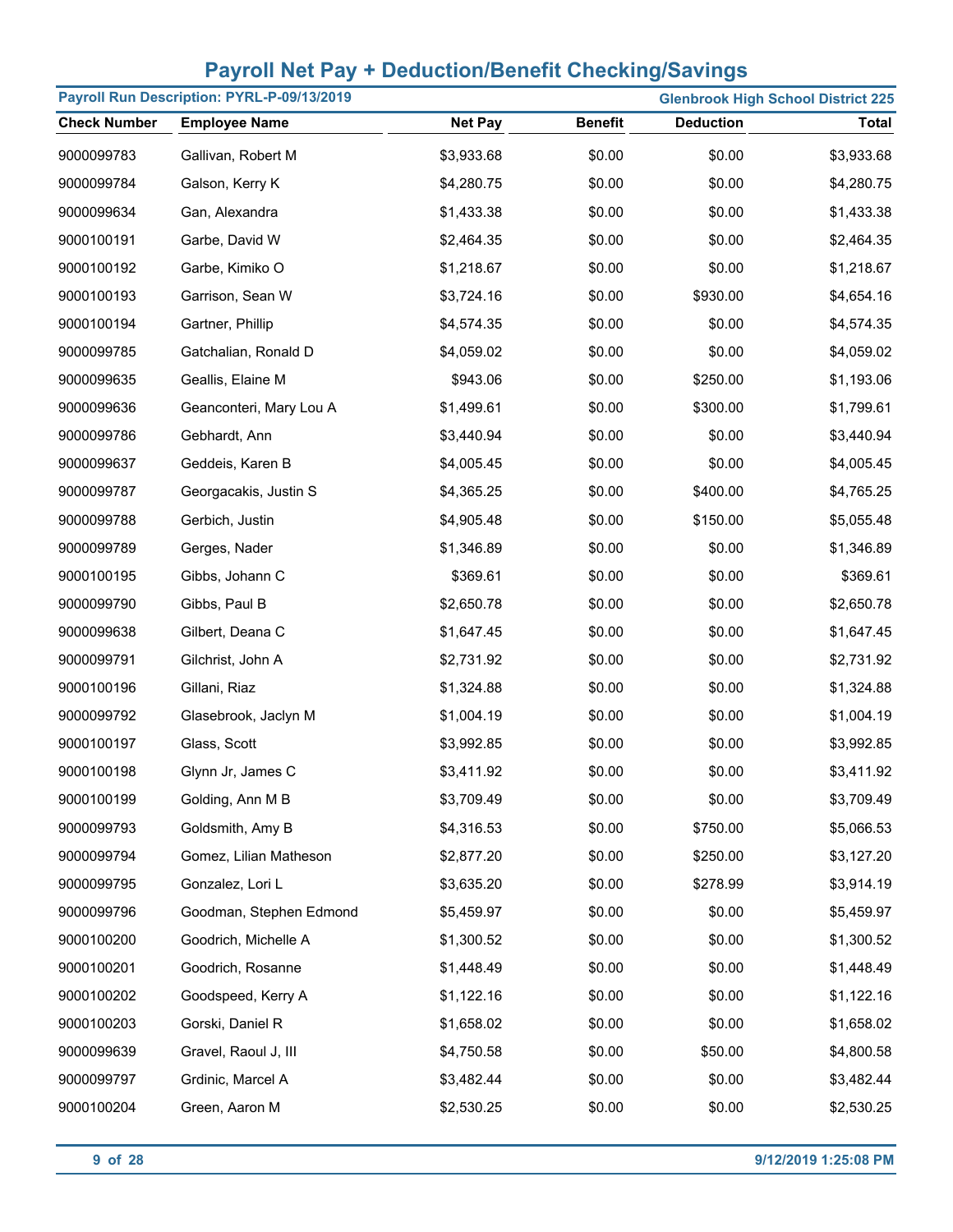| Payroll Run Description: PYRL-P-09/13/2019<br><b>Glenbrook High School District 225</b> |                                |                |                |                  |            |
|-----------------------------------------------------------------------------------------|--------------------------------|----------------|----------------|------------------|------------|
| <b>Check Number</b>                                                                     | <b>Employee Name</b>           | <b>Net Pay</b> | <b>Benefit</b> | <b>Deduction</b> | Total      |
| 9000100205                                                                              | Greenberg, Alan D              | \$4,998.18     | \$0.00         | \$175.00         | \$5,173.18 |
| 9000099798                                                                              | Greenstein, Michael B          | \$4,308.17     | \$0.00         | \$0.00           | \$4,308.17 |
| 9000100206                                                                              | Grenolds, Tara L               | \$1,125.02     | \$0.00         | \$0.00           | \$1,125.02 |
| 9000099799                                                                              | Grimaldi IV, John              | \$2,698.69     | \$0.00         | \$0.00           | \$2,698.69 |
| 105707                                                                                  | Gross, Steven G                | \$345.55       | \$0.00         | \$0.00           | \$345.55   |
| 9000100207                                                                              | Gruber, Lauren E               | \$1,887.17     | \$0.00         | \$750.00         | \$2,637.17 |
| 9000100208                                                                              | Gudmundsson, Marianne          | \$3,364.18     | \$0.00         | \$500.00         | \$3,864.18 |
| 9000100033                                                                              | Guertin, Marianne              | \$827.28       | \$0.00         | \$0.00           | \$827.28   |
| 9000100209                                                                              | Gustavson, David               | \$438.63       | \$0.00         | \$0.00           | \$438.63   |
| 9000099800                                                                              | Gutierrez, Katherine Elizabeth | \$4,225.83     | \$0.00         | \$0.00           | \$4,225.83 |
| 9000099801                                                                              | Gutierrez, Roberto             | \$1,361.02     | \$0.00         | \$0.00           | \$1,361.02 |
| 9000100210                                                                              | Gutierrez, Sergio Jr           | \$1,271.11     | \$0.00         | \$0.00           | \$1,271.11 |
| 105697                                                                                  | Guzman-Robles, Vanessa G       | \$76.95        | \$0.00         | \$0.00           | \$76.95    |
| 9000100211                                                                              | Ha, Seong Bong                 | \$3,337.45     | \$0.00         | \$0.00           | \$3,337.45 |
| 9000100212                                                                              | Haban, Patricia Marie          | \$3,893.28     | \$0.00         | \$0.00           | \$3,893.28 |
| 105708                                                                                  | Haggis, George A               | \$34.67        | \$0.00         | \$0.00           | \$34.67    |
| 9000100528                                                                              | Haggis, Matthew G              | \$1,419.44     | \$0.00         | \$0.00           | \$1,419.44 |
| 105693                                                                                  | Hagman, Eva Pauline            | \$1,026.36     | \$0.00         | \$0.00           | \$1,026.36 |
| 9000100213                                                                              | Hague, Amy T                   | \$2,559.94     | \$0.00         | \$750.00         | \$3,309.94 |
| 9000100214                                                                              | Hall, Dawn R                   | \$4,275.09     | \$0.00         | \$0.00           | \$4,275.09 |
| 9000099802                                                                              | Hall, Susan S                  | \$232.81       | \$0.00         | \$0.00           | \$232.81   |
| 9000100034                                                                              | Halm, Alison E                 | \$1,250.63     | \$0.00         | \$0.00           | \$1,250.63 |
| 9000100035                                                                              | Halm, Steven V                 | \$1,528.36     | \$0.00         | \$0.00           | \$1,528.36 |
| 9000099803                                                                              | Halpern, Bryan                 | \$2,777.45     | \$0.00         | \$0.00           | \$2,777.45 |
| 9000100215                                                                              | Han, Paul                      | \$918.30       | \$0.00         | \$0.00           | \$918.30   |
| 9000100216                                                                              | Hanna, Emma W                  | \$2,575.54     | \$0.00         | \$0.00           | \$2,575.54 |
| 9000100217                                                                              | Hansen, Marshall W             | \$1,467.71     | \$0.00         | \$0.00           | \$1,467.71 |
| 9000100218                                                                              | Hanson, Larissa A              | \$1,831.61     | \$0.00         | \$0.00           | \$1,831.61 |
| 105709                                                                                  | Harnack, Pamela A              | \$1,101.80     | \$0.00         | \$0.00           | \$1,101.80 |
| 9000100036                                                                              | Harper, Lisa E                 | \$2,410.02     | \$0.00         | \$0.00           | \$2,410.02 |
| 9000100529                                                                              | Harrigan, Casey D              | \$227.52       | \$0.00         | \$0.00           | \$227.52   |
| 9000100219                                                                              | Harris, Marshall J             | \$3,617.92     | \$0.00         | \$0.00           | \$3,617.92 |
| 9000100220                                                                              | Harris, Terry                  | \$4,046.29     | \$0.00         | \$0.00           | \$4,046.29 |
| 9000099804                                                                              | Hart, Annahi                   | \$3,931.30     | \$0.00         | \$0.00           | \$3,931.30 |
| 9000100221                                                                              | Hartman, David P               | \$3,506.52     | \$0.00         | \$0.00           | \$3,506.52 |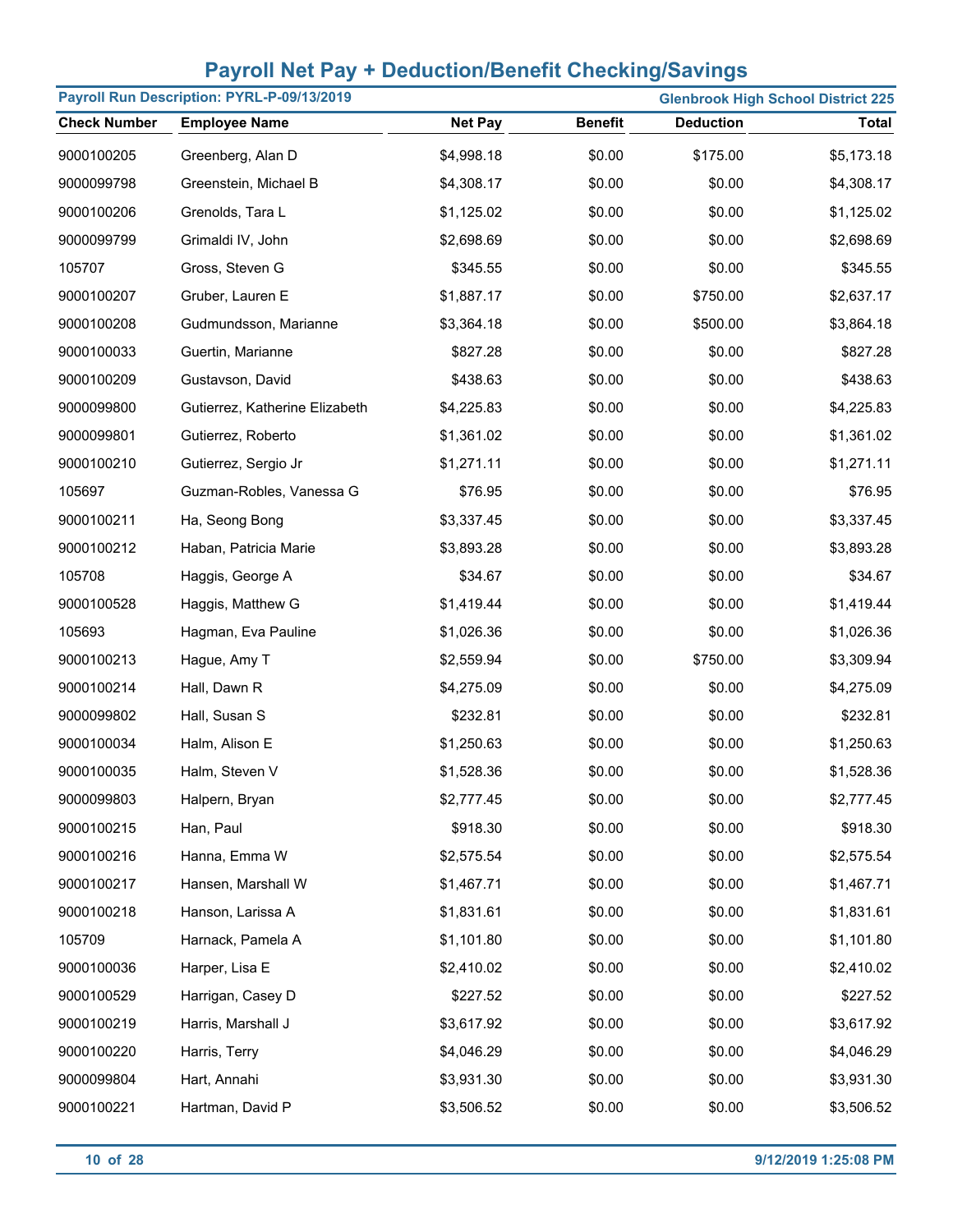| Payroll Run Description: PYRL-P-09/13/2019 |                          |                |                | <b>Glenbrook High School District 225</b> |              |
|--------------------------------------------|--------------------------|----------------|----------------|-------------------------------------------|--------------|
| <b>Check Number</b>                        | <b>Employee Name</b>     | <b>Net Pay</b> | <b>Benefit</b> | <b>Deduction</b>                          | <b>Total</b> |
| 9000100222                                 | Hasenstein, Kurt W       | \$5,141.15     | \$0.00         | \$0.00                                    | \$5,141.15   |
| 9000099805                                 | Haugen, Samantha R       | \$3,047.14     | \$0.00         | \$0.00                                    | \$3,047.14   |
| 9000100223                                 | Haugh, Lauren E          | \$2,989.32     | \$0.00         | \$0.00                                    | \$2,989.32   |
| 9000100224                                 | Hayner, Jennifer         | \$3,768.10     | \$0.00         | \$125.00                                  | \$3,893.10   |
| 9000100037                                 | Heineman, Allison K      | \$2,791.28     | \$0.00         | \$0.00                                    | \$2,791.28   |
| 9000099806                                 | Hemesath, Christy        | \$584.03       | \$0.00         | \$2,462.50                                | \$3,046.53   |
| 9000100530                                 | Hemesath, Jeffrey R      | \$131.09       | \$0.00         | \$0.00                                    | \$131.09     |
| 9000100225                                 | Henderson, Thomas J      | \$4,549.31     | \$0.00         | \$0.00                                    | \$4,549.31   |
| 9000100226                                 | Henderson, Victoria R    | \$900.79       | \$0.00         | \$100.00                                  | \$1,000.79   |
| 9000099807                                 | Henrich, Erica A         | \$2,964.76     | \$0.00         | \$0.00                                    | \$2,964.76   |
| 9000100227                                 | Henriot, Jean-Louis G    | \$2,308.81     | \$0.00         | \$0.00                                    | \$2,308.81   |
| 9000100531                                 | Herden, Jeffrey S        | \$135.10       | \$0.00         | \$0.00                                    | \$135.10     |
| 9000100228                                 | Hessler, Ross F          | \$1,514.98     | \$0.00         | \$0.00                                    | \$1,514.98   |
| 9000100229                                 | Hianik, Therese E        | \$660.37       | \$0.00         | \$0.00                                    | \$660.37     |
| 9000099808                                 | Hickman, Patrick W       | \$1,929.45     | \$0.00         | \$0.00                                    | \$1,929.45   |
| 9000100230                                 | Hicks, Daniel            | \$4,146.29     | \$0.00         | \$0.00                                    | \$4,146.29   |
| 9000099809                                 | Higgins, Heather         | \$4,140.73     | \$0.00         | \$0.00                                    | \$4,140.73   |
| 9000099810                                 | Hill, Julie Ann          | \$4,110.01     | \$0.00         | \$0.00                                    | \$4,110.01   |
| 9000099811                                 | Hilliard, Derek D        | \$2,372.29     | \$0.00         | \$0.00                                    | \$2,372.29   |
| 9000100231                                 | Hilvert, Christopher M   | \$5,775.08     | \$0.00         | \$0.00                                    | \$5,775.08   |
| 9000099812                                 | Hinkamp, Zachary P       | \$1,415.55     | \$0.00         | \$0.00                                    | \$1,415.55   |
| 9000100232                                 | Hinz, Emily Jeanne       | \$2,706.28     | \$0.00         | \$0.00                                    | \$2,706.28   |
| 9000100233                                 | Hoeft, Pantra            | \$3,174.02     | \$0.00         | \$0.00                                    | \$3,174.02   |
| 9000099813                                 | Hoeft-Runde, Tara        | \$3,311.29     | \$0.00         | \$0.00                                    | \$3,311.29   |
| 105710                                     | Hokin, Brad J            | \$1,479.24     | \$0.00         | \$0.00                                    | \$1,479.24   |
| 9000099814                                 | Holden, Danielle         | \$3,533.06     | \$0.00         | \$0.00                                    | \$3,533.06   |
| 9000099815                                 | Holecek, Marketa         | \$5,356.50     | \$0.00         | \$0.00                                    | \$5,356.50   |
| 9000100234                                 | Holmblad, Jonathan A     | \$1,271.12     | \$0.00         | \$0.00                                    | \$1,271.12   |
| 9000099816                                 | Holzkopf, Nicholas M     | \$1,062.86     | \$0.00         | \$0.00                                    | \$1,062.86   |
| 9000099817                                 | Hoover Jr., James Blaine | \$3,571.51     | \$0.00         | \$0.00                                    | \$3,571.51   |
| 9000100235                                 | Hoover, Katie            | \$800.84       | \$0.00         | \$1,775.00                                | \$2,575.84   |
| 9000100038                                 | Hopkins, Robert          | \$4,160.28     | \$0.00         | \$0.00                                    | \$4,160.28   |
| 9000099818                                 | Horvath, Emily           | \$4,392.33     | \$0.00         | \$0.00                                    | \$4,392.33   |
| 9000099819                                 | Houmpavlis, Konstantena  | \$2,011.81     | \$0.00         | \$0.00                                    | \$2,011.81   |
| 9000099820                                 | Hoynes, Jerome P         | \$3,285.21     | \$0.00         | \$0.00                                    | \$3,285.21   |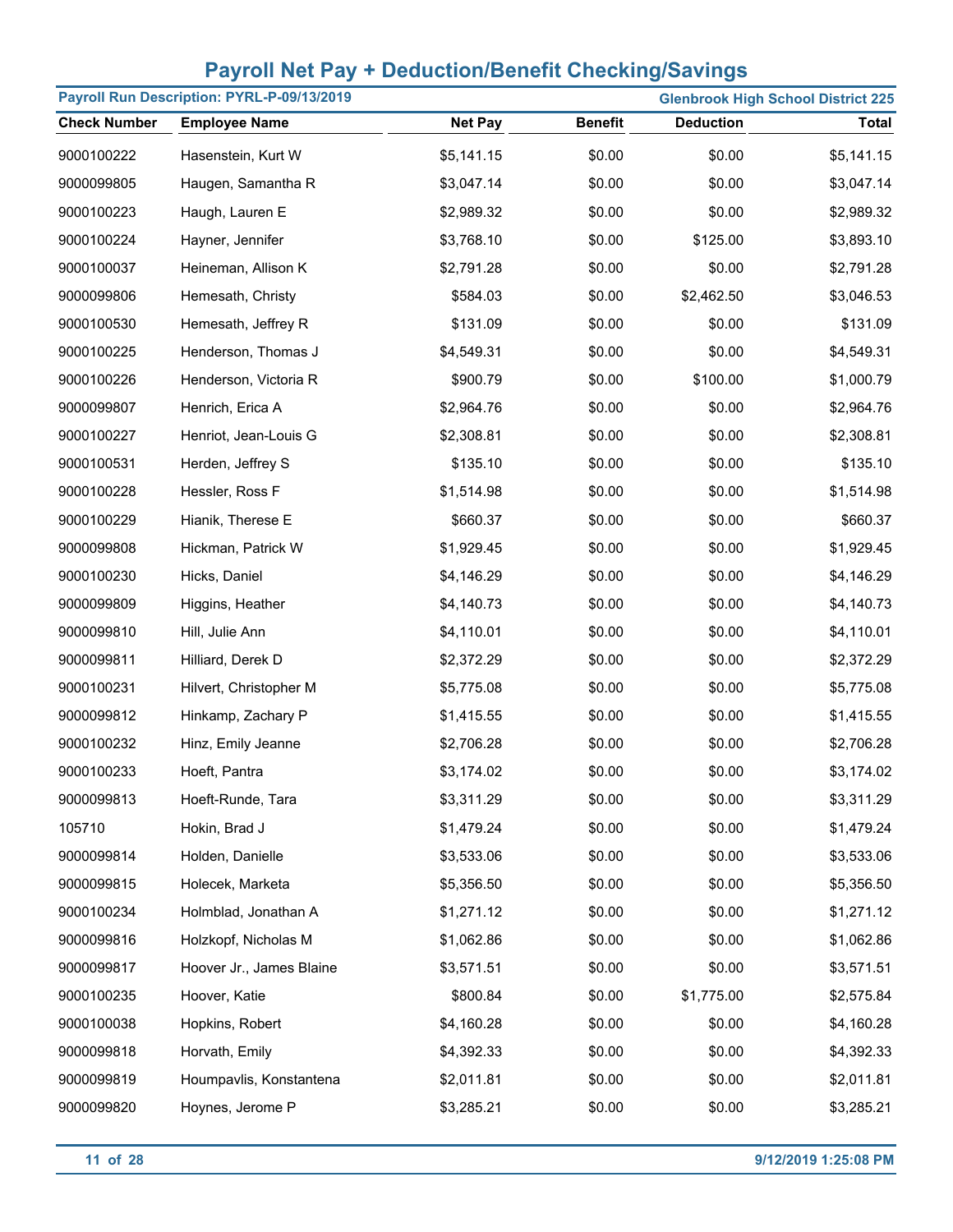| Payroll Run Description: PYRL-P-09/13/2019 |                      |                |                |                  | <b>Glenbrook High School District 225</b> |
|--------------------------------------------|----------------------|----------------|----------------|------------------|-------------------------------------------|
| <b>Check Number</b>                        | <b>Employee Name</b> | <b>Net Pay</b> | <b>Benefit</b> | <b>Deduction</b> | <b>Total</b>                              |
| 9000099640                                 | Hubbard, Ashema M    | \$2,628.92     | \$0.00         | \$0.00           | \$2,628.92                                |
| 9000100236                                 | Hudson, Daniel       | \$4,004.58     | \$0.00         | \$0.00           | \$4,004.58                                |
| 9000100237                                 | Huebner, Lynette M   | \$1,290.06     | \$0.00         | \$0.00           | \$1,290.06                                |
| 9000099821                                 | Huguelet, Lorena Sue | \$3,427.38     | \$0.00         | \$0.00           | \$3,427.38                                |
| 9000100238                                 | Hussmann, Benedict   | \$3,953.22     | \$0.00         | \$0.00           | \$3,953.22                                |
| 9000100239                                 | Hwang, Edward        | \$1,113.05     | \$0.00         | \$0.00           | \$1,113.05                                |
| 9000100240                                 | Hyman, Karen L       | \$1,795.42     | \$0.00         | \$0.00           | \$1,795.42                                |
| 9000099641                                 | Hynes, Carole        | \$1,703.37     | \$0.00         | \$0.00           | \$1,703.37                                |
| 9000100241                                 | Ibarra, Angelica     | \$1,097.43     | \$0.00         | \$235.00         | \$1,332.43                                |
| 9000099822                                 | lida, Steve T        | \$2,056.75     | \$0.00         | \$0.00           | \$2,056.75                                |
| 9000100242                                 | ljaz, Imran          | \$1,342.96     | \$0.00         | \$0.00           | \$1,342.96                                |
| 9000099823                                 | Ilie, Sarah H        | \$3,786.70     | \$0.00         | \$0.00           | \$3,786.70                                |
| 9000100243                                 | Imbo, Ralph T        | \$1,526.20     | \$0.00         | \$500.00         | \$2,026.20                                |
| 9000099824                                 | Ingersoll, Mindy B   | \$2,877.45     | \$0.00         | \$0.00           | \$2,877.45                                |
| 9000099642                                 | Iriarte, Rafael B    | \$3,446.05     | \$0.00         | \$500.00         | \$3,946.05                                |
| 9000099643                                 | Iskander, Tanya Y    | \$1,550.13     | \$0.00         | \$0.00           | \$1,550.13                                |
| 9000099825                                 | Izenstark, Matthew   | \$3,711.81     | \$0.00         | \$0.00           | \$3,711.81                                |
| 9000100244                                 | Jacobi, Brendan C    | \$1,070.29     | \$0.00         | \$0.00           | \$1,070.29                                |
| 9000100245                                 | Jacobson, Kristen K  | \$3,909.28     | \$0.00         | \$0.00           | \$3,909.28                                |
| 9000099826                                 | Jaje, Piotr A        | \$1,036.03     | \$0.00         | \$0.00           | \$1,036.03                                |
| 9000100246                                 | Jerva, Mia C         | \$1,262.90     | \$0.00         | \$0.00           | \$1,262.90                                |
| 9000100247                                 | Johlie, Matthew      | \$5,713.14     | \$0.00         | \$0.00           | \$5,713.14                                |
| 9000099644                                 | Johns, Charles       | \$7,543.60     | \$0.00         | \$0.00           | \$7,543.60                                |
| 9000100248                                 | Johnson, Lauren E    | \$1,935.27     | \$0.00         | \$0.00           | \$1,935.27                                |
| 9000099827                                 | Johnston, Traci A    | \$1,263.18     | \$0.00         | \$0.00           | \$1,263.18                                |
| 9000099828                                 | Jordan, Jeanette L   | \$4,726.89     | \$0.00         | \$0.00           | \$4,726.89                                |
| 9000099829                                 | Jordan, Jeff K       | \$4,047.64     | \$0.00         | \$0.00           | \$4,047.64                                |
| 9000099830                                 | Jornd, Justin H      | \$2,171.94     | \$0.00         | \$0.00           | \$2,171.94                                |
| 9000100039                                 | Joshi, Pa'al Chaand  | \$4,810.03     | \$0.00         | \$0.00           | \$4,810.03                                |
| 9000100249                                 | Jozwik, Terrence M   | \$84.56        | \$0.00         | \$0.00           | \$84.56                                   |
| 9000099831                                 | Julien, Brian K      | \$667.77       | \$0.00         | \$1,000.00       | \$1,667.77                                |
| 9000099832                                 | Julien, Patrick W    | \$105.39       | \$0.00         | \$0.00           | \$105.39                                  |
| 9000100250                                 | Jun, Jen             | \$1,971.08     | \$0.00         | \$0.00           | \$1,971.08                                |
| 9000099833                                 | Jund, Stephanie F    | \$2,361.81     | \$0.00         | \$0.00           | \$2,361.81                                |
| 9000099834                                 | Just, Melinda A.     | \$448.26       | \$0.00         | \$0.00           | \$448.26                                  |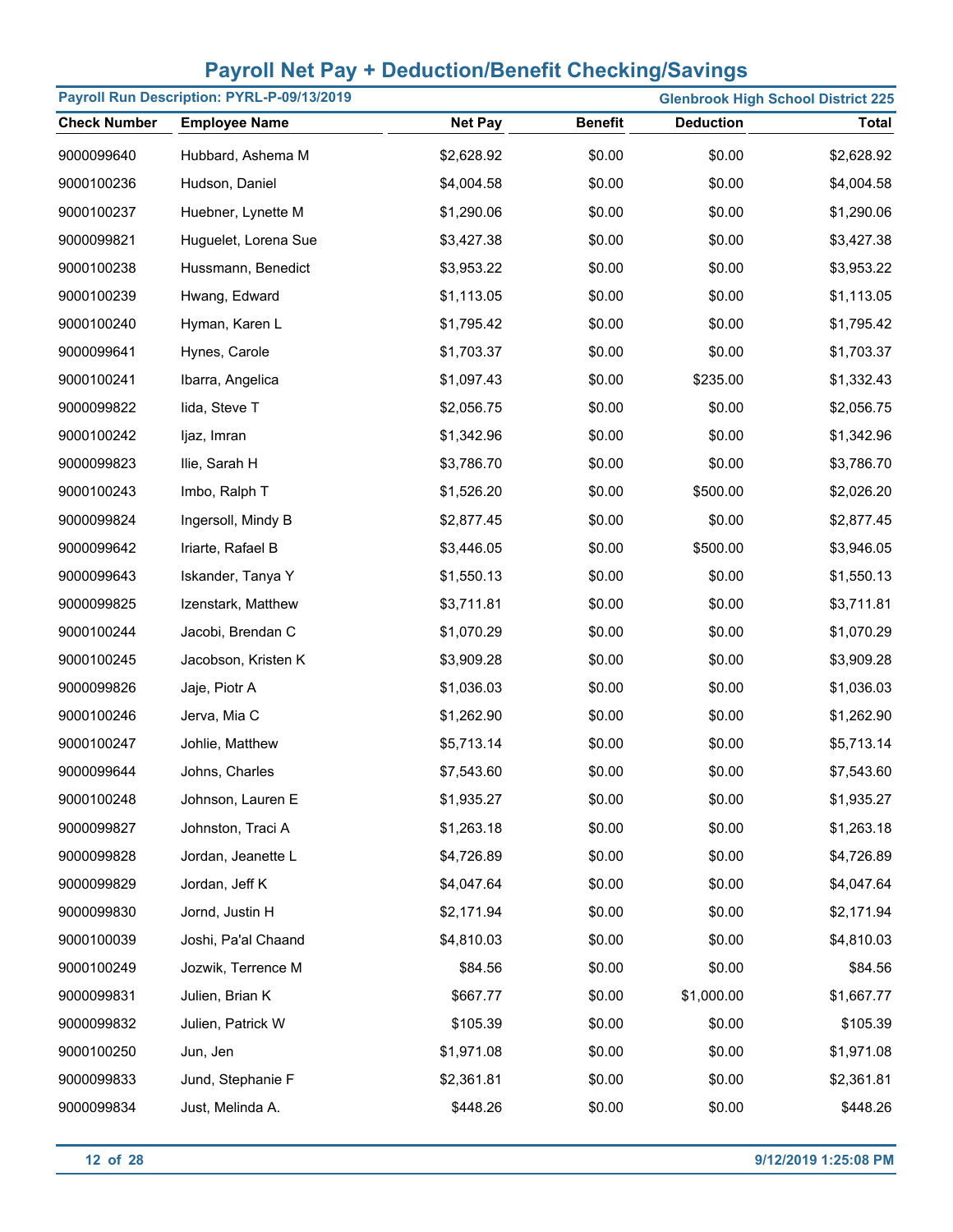| Payroll Run Description: PYRL-P-09/13/2019 |                       |                |                |                  | <b>Glenbrook High School District 225</b> |
|--------------------------------------------|-----------------------|----------------|----------------|------------------|-------------------------------------------|
| <b>Check Number</b>                        | <b>Employee Name</b>  | <b>Net Pay</b> | <b>Benefit</b> | <b>Deduction</b> | <b>Total</b>                              |
| 9000100251                                 | Kahle, Thomas Francis | \$1,056.91     | \$0.00         | \$0.00           | \$1,056.91                                |
| 9000100252                                 | Kahn, Aaron           | \$134.03       | \$0.00         | \$0.00           | \$134.03                                  |
| 9000099835                                 | Kallay, Jeff A        | \$4,512.76     | \$0.00         | \$298.65         | \$4,811.41                                |
| 9000100253                                 | Kaltman, Sharon L     | \$2,248.26     | \$0.00         | \$0.00           | \$2,248.26                                |
| 9000100254                                 | Kalyuzhnyy, Oleksandr | \$1,322.34     | \$0.00         | \$0.00           | \$1,322.34                                |
| 9000100255                                 | Kaminski, Natalie A   | \$2,561.74     | \$0.00         | \$0.00           | \$2,561.74                                |
| 9000100256                                 | Kane, David W         | \$1,796.42     | \$0.00         | \$500.00         | \$2,296.42                                |
| 9000100257                                 | Kane, Hillary A       | \$3,466.83     | \$0.00         | \$150.00         | \$3,616.83                                |
| 9000099836                                 | Kang, Hannah Min      | \$3,752.04     | \$0.00         | \$0.00           | \$3,752.04                                |
| 9000100258                                 | Kaplan, Aaron S       | \$2,528.95     | \$0.00         | \$0.00           | \$2,528.95                                |
| 9000099837                                 | Karlovitz, Patricia J | \$878.01       | \$0.00         | \$0.00           | \$878.01                                  |
| 9000100259                                 | Karlovsky, Joseph F   | \$3,226.86     | \$0.00         | \$0.00           | \$3,226.86                                |
| 9000099838                                 | Karp, Karen L         | \$1,595.99     | \$0.00         | \$0.00           | \$1,595.99                                |
| 9000099839                                 | Karzen, Kimberly G    | \$344.12       | \$0.00         | \$0.00           | \$344.12                                  |
| 9000099840                                 | Kats, Anatoliy        | \$2,732.12     | \$0.00         | \$0.00           | \$2,732.12                                |
| 9000100260                                 | Katz, Tara R          | \$3,344.45     | \$0.00         | \$0.00           | \$3,344.45                                |
| 9000099841                                 | Keeler, Todd          | \$4,158.24     | \$0.00         | \$0.00           | \$4,158.24                                |
| 9000100261                                 | Kelliher, Victoria M  | \$1,917.77     | \$0.00         | \$0.00           | \$1,917.77                                |
| 9000100262                                 | Kerr, Marianne        | \$4,233.33     | \$0.00         | \$0.00           | \$4,233.33                                |
| 9000100532                                 | Killian, Arpine       | \$471.74       | \$0.00         | \$0.00           | \$471.74                                  |
| 9000100263                                 | Kim, Annie I          | \$2,732.88     | \$0.00         | \$0.00           | \$2,732.88                                |
| 9000100533                                 | Kim, Grace Insook     | \$106.71       | \$0.00         | \$0.00           | \$106.71                                  |
| 9000100264                                 | Kim, Jiyoung          | \$1,010.52     | \$0.00         | \$0.00           | \$1,010.52                                |
| 9000099842                                 | Kim, Tiffany S        | \$3,975.85     | \$0.00         | \$0.00           | \$3,975.85                                |
| 9000099843                                 | Kinsella, Kathleen M  | \$3,831.58     | \$0.00         | \$0.00           | \$3,831.58                                |
| 9000100265                                 | Kinsella, Ryan L      | \$3,436.62     | \$0.00         | \$0.00           | \$3,436.62                                |
| 9000099844                                 | Kipp, Suzanne M       | \$2,588.47     | \$0.00         | \$0.00           | \$2,588.47                                |
| 9000100266                                 | Kiraly, Kimberly A    | \$2,980.57     | \$0.00         | \$1,425.00       | \$4,405.57                                |
| 9000100267                                 | Kirby, Allison R      | \$1,377.97     | \$0.00         | \$100.00         | \$1,477.97                                |
| 9000099845                                 | Kirch, Karin E        | \$2,096.05     | \$0.00         | \$0.00           | \$2,096.05                                |
| 9000100268                                 | Klahn, Catherine C    | \$3,769.66     | \$0.00         | \$0.00           | \$3,769.66                                |
| 9000100534                                 | Klamm, Kenneth        | \$155.14       | \$0.00         | \$0.00           | \$155.14                                  |
| 9000100269                                 | Klasen, John          | \$5,518.07     | \$0.00         | \$0.00           | \$5,518.07                                |
| 9000100270                                 | Klasen, Julianne S    | \$1,447.07     | \$0.00         | \$0.00           | \$1,447.07                                |
| 9000100271                                 | Klebba, Karen E       | \$37.49        | \$0.00         | \$2,400.00       | \$2,437.49                                |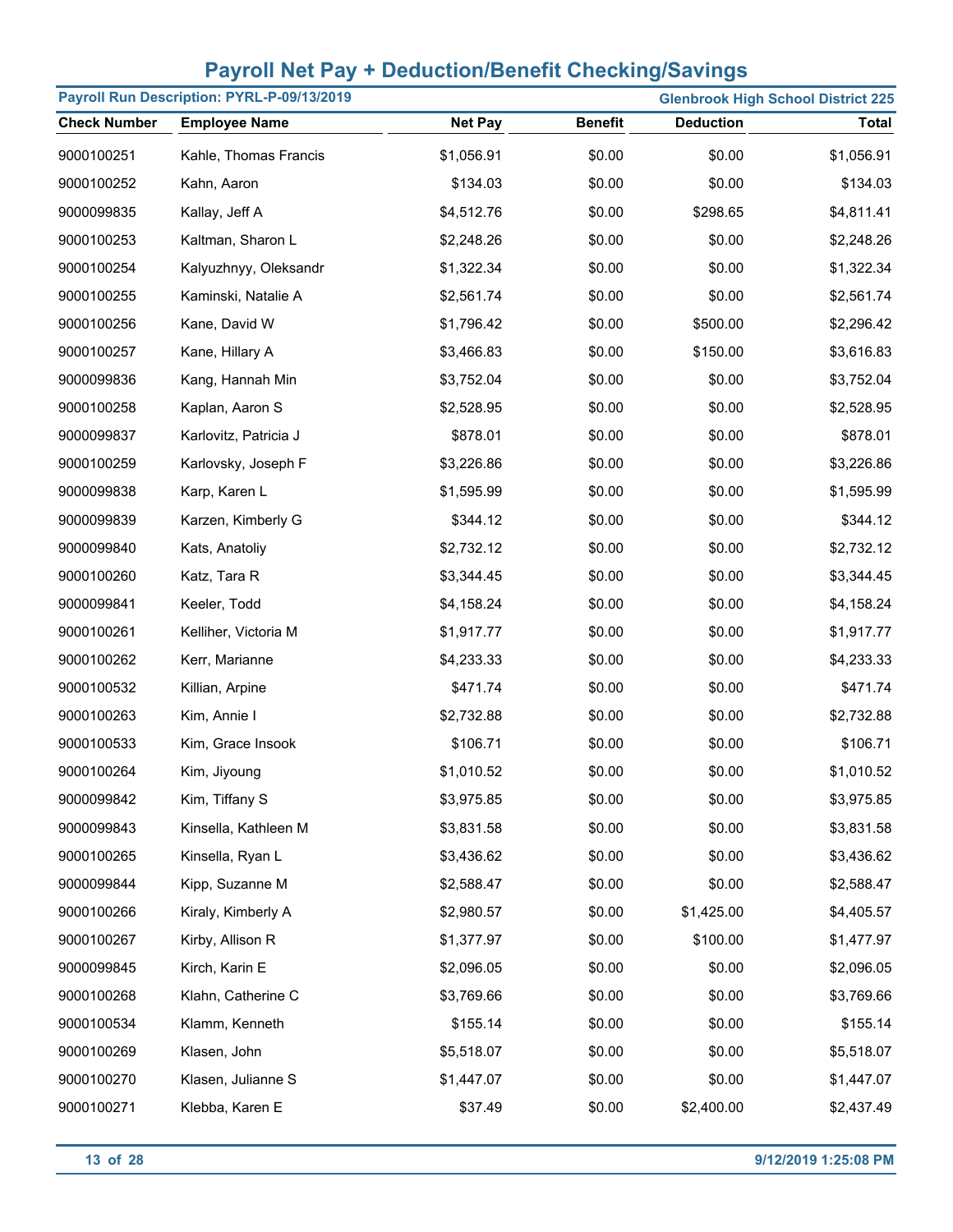| Payroll Run Description: PYRL-P-09/13/2019 |                       |                |                |                  | <b>Glenbrook High School District 225</b> |
|--------------------------------------------|-----------------------|----------------|----------------|------------------|-------------------------------------------|
| <b>Check Number</b>                        | <b>Employee Name</b>  | <b>Net Pay</b> | <b>Benefit</b> | <b>Deduction</b> | <b>Total</b>                              |
| 9000100535                                 | Klein, Robert C       | \$84.45        | \$0.00         | \$0.00           | \$84.45                                   |
| 9000100272                                 | Klimkowski, Amy Megan | \$2,273.50     | \$0.00         | \$0.00           | \$2,273.50                                |
| 9000100273                                 | Klimkowski, Brad M    | \$2,228.32     | \$0.00         | \$0.00           | \$2,228.32                                |
| 9000099846                                 | Klopp, Mark S         | \$2,314.65     | \$0.00         | \$0.00           | \$2,314.65                                |
| 9000099847                                 | Knapp, Scott A        | \$3,487.39     | \$0.00         | \$0.00           | \$3,487.39                                |
| 9000100274                                 | Knight, John R        | \$3,279.25     | \$0.00         | \$0.00           | \$3,279.25                                |
| 9000100275                                 | Knoeppel, Mark J      | \$2,058.53     | \$0.00         | \$0.00           | \$2,058.53                                |
| 9000100276                                 | Knudson, David A      | \$3,344.07     | \$0.00         | \$0.00           | \$3,344.07                                |
| 9000100277                                 | Koch, Sherry G        | \$40.34        | \$0.00         | \$0.00           | \$40.34                                   |
| 9000099848                                 | Koeppen, Sherri M     | \$3,958.42     | \$0.00         | \$0.00           | \$3,958.42                                |
| 9000099849                                 | Kolos, Dariusz        | \$2,100.92     | \$0.00         | \$0.00           | \$2,100.92                                |
| 9000100536                                 | Komaschka, Amanda     | \$84.56        | \$0.00         | \$0.00           | \$84.56                                   |
| 9000100278                                 | Koo, Joshua J         | \$3,280.04     | \$0.00         | \$125.00         | \$3,405.04                                |
| 9000100279                                 | Korbar, Jennifer J    | \$3,167.87     | \$0.00         | \$0.00           | \$3,167.87                                |
| 9000099850                                 | Kornick, Steven B     | \$3,474.06     | \$0.00         | \$0.00           | \$3,474.06                                |
| 9000100280                                 | Korshukov, Igor N     | \$1,421.28     | \$0.00         | \$0.00           | \$1,421.28                                |
| 9000099851                                 | Kosirog, Mary C       | \$3,781.52     | \$0.00         | \$125.00         | \$3,906.52                                |
| 9000100281                                 | Kotsadam, Ann E       | \$2,331.17     | \$0.00         | \$0.00           | \$2,331.17                                |
| 9000099645                                 | Kozeluh, Cynthia J    | \$2,035.35     | \$0.00         | \$600.00         | \$2,635.35                                |
| 9000099852                                 | Krickl, John J        | \$3,671.08     | \$0.00         | \$0.00           | \$3,671.08                                |
| 9000099853                                 | Krofl, Stephen Joseph | \$1,064.58     | \$0.00         | \$0.00           | \$1,064.58                                |
| 9000099854                                 | Kruse, Lynda M        | \$979.41       | \$0.00         | \$0.00           | \$979.41                                  |
| 9000100282                                 | Krzyzak, Eryk         | \$1,934.10     | \$0.00         | \$0.00           | \$1,934.10                                |
| 9000100283                                 | Kucharski, Thomas E   | \$4,410.13     | \$0.00         | \$0.00           | \$4,410.13                                |
| 9000100284                                 | Kuchta, Frank A       | \$1,048.64     | \$0.00         | \$0.00           | \$1,048.64                                |
| 9000099855                                 | Kudert, Grant M       | \$1,700.38     | \$0.00         | \$1,250.00       | \$2,950.38                                |
| 9000099856                                 | Kuhlman, Kent         | \$1,110.12     | \$0.00         | \$0.00           | \$1,110.12                                |
| 9000099646                                 | Kujawinski, Phillip   | \$2,965.11     | \$0.00         | \$0.00           | \$2,965.11                                |
| 9000099647                                 | Kus, Alice T          | \$1,301.50     | \$0.00         | \$0.00           | \$1,301.50                                |
| 9000100537                                 | La Plante, Mary E     | \$419.97       | \$0.00         | \$0.00           | \$419.97                                  |
| 9000100286                                 | Laackman, Dale        | \$1,498.61     | \$0.00         | \$0.00           | \$1,498.61                                |
| 9000099857                                 | Laker, Kerry Ann      | \$2,488.30     | \$0.00         | \$0.00           | \$2,488.30                                |
| 9000099858                                 | LaMie, Brad J         | \$1,011.66     | \$0.00         | \$0.00           | \$1,011.66                                |
| 105711                                     | Lange, William A      | \$1,041.22     | \$0.00         | \$0.00           | \$1,041.22                                |
| 9000100287                                 | Lara, Raymond G       | \$3,875.48     | \$0.00         | \$0.00           | \$3,875.48                                |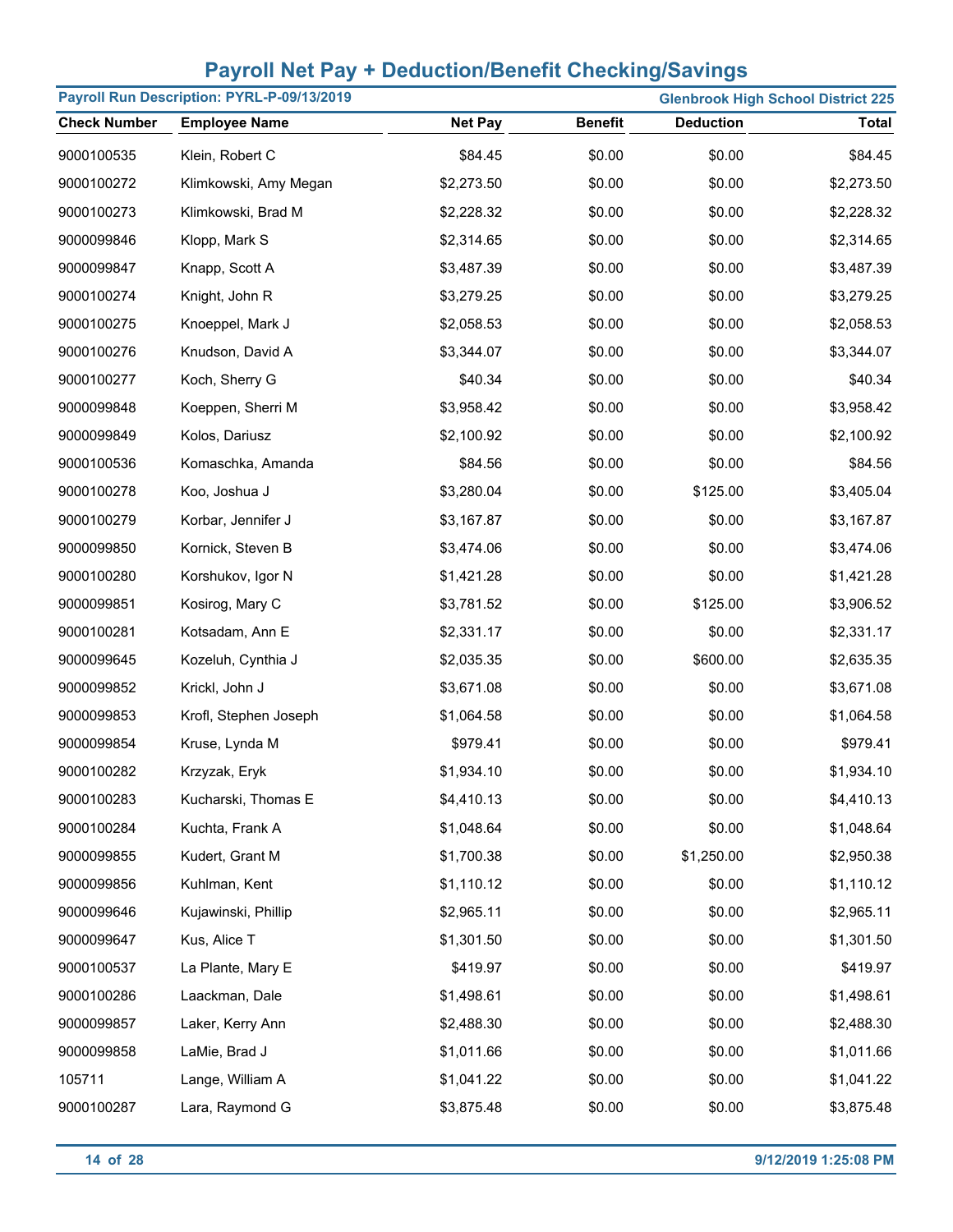| Payroll Run Description: PYRL-P-09/13/2019<br><b>Glenbrook High School District 225</b> |                           |                |                |                  |              |
|-----------------------------------------------------------------------------------------|---------------------------|----------------|----------------|------------------|--------------|
| <b>Check Number</b>                                                                     | <b>Employee Name</b>      | <b>Net Pay</b> | <b>Benefit</b> | <b>Deduction</b> | <b>Total</b> |
| 9000100288                                                                              | Larsen, Kimberly H        | \$4,294.24     | \$0.00         | \$0.00           | \$4,294.24   |
| 9000100289                                                                              | Larsen, Matthew Christian | \$2,155.60     | \$0.00         | \$0.00           | \$2,155.60   |
| 9000099859                                                                              | Lasku, Orjola             | \$1,026.47     | \$0.00         | \$0.00           | \$1,026.47   |
| 9000099860                                                                              | Lathrop, Gina N           | \$1,062.82     | \$0.00         | \$0.00           | \$1,062.82   |
| 9000099861                                                                              | Laudadio, Jennifer A      | \$5,164.05     | \$0.00         | \$0.00           | \$5,164.05   |
| 9000099862                                                                              | Layfield, Christopher T   | \$1,310.75     | \$0.00         | \$0.00           | \$1,310.75   |
| 9000100040                                                                              | Lazzaro, Tricia M         | \$3,300.15     | \$0.00         | \$0.00           | \$3,300.15   |
| 9000099863                                                                              | LeBlanc, Katrina L        | \$3,162.85     | \$0.00         | \$0.00           | \$3,162.85   |
| 9000099864                                                                              | LeBlanc, Robert           | \$4,645.28     | \$0.00         | \$0.00           | \$4,645.28   |
| 105712                                                                                  | Lee, James C              | \$210.77       | \$0.00         | \$0.00           | \$210.77     |
| 9000099865                                                                              | Lee, Pearl                | \$981.85       | \$0.00         | \$2,200.00       | \$3,181.85   |
| 9000099866                                                                              | Lee, Sarah H              | \$1,008.32     | \$0.00         | \$0.00           | \$1,008.32   |
| 9000100290                                                                              | Leipert, Daniel J         | \$2,822.60     | \$0.00         | \$0.00           | \$2,822.60   |
| 9000100291                                                                              | Leon, Sylvia              | \$1,098.00     | \$0.00         | \$0.00           | \$1,098.00   |
| 9000100292                                                                              | Lesch, Anne C             | \$2,370.70     | \$0.00         | \$0.00           | \$2,370.70   |
| 105713                                                                                  | Levy, Adam B              | \$84.56        | \$0.00         | \$0.00           | \$84.56      |
| 9000100293                                                                              | Lewis, Bryson James       | \$859.97       | \$0.00         | \$0.00           | \$859.97     |
| 9000099867                                                                              | Lewis, Mark B             | \$4,293.60     | \$0.00         | \$300.00         | \$4,593.60   |
| 9000100294                                                                              | Lialios, Aimiliane Emilie | \$2,083.86     | \$0.00         | \$0.00           | \$2,083.86   |
| 9000100295                                                                              | Lialios, Nickolas G       | \$749.88       | \$0.00         | \$0.00           | \$749.88     |
| 9000100538                                                                              | Liberman, Betsy           | \$67.55        | \$0.00         | \$0.00           | \$67.55      |
| 9000100296                                                                              | Lieberman, David          | \$3,791.42     | \$0.00         | \$0.00           | \$3,791.42   |
| 9000100297                                                                              | Lin, Shin-Shin            | \$633.15       | \$0.00         | \$0.00           | \$633.15     |
| 9000100298                                                                              | Locascio, Nicholas J      | \$1,283.60     | \$0.00         | \$0.00           | \$1,283.60   |
| 9000099868                                                                              | Loch, Craig T             | \$4,214.71     | \$0.00         | \$0.00           | \$4,214.71   |
| 9000100299                                                                              | Logan, Jeannie L          | \$4,297.79     | \$0.00         | \$0.00           | \$4,297.79   |
| 9000099869                                                                              | Lomer, Julie K            | \$1,112.29     | \$0.00         | \$0.00           | \$1,112.29   |
| 9000099870                                                                              | Lopez, Rafael R           | \$807.62       | \$0.00         | \$500.00         | \$1,307.62   |
| 9000099871                                                                              | Lopez-Ramirez, Arturo     | \$1,375.66     | \$0.00         | \$0.00           | \$1,375.66   |
| 9000099872                                                                              | Lopez-Ramirez, Raul       | \$1,687.90     | \$0.00         | \$0.00           | \$1,687.90   |
| 9000100300                                                                              | Loughery, MaryClare       | \$664.83       | \$0.00         | \$0.00           | \$664.83     |
| 9000100301                                                                              | Lowery, Donald W          | \$1,591.08     | \$0.00         | \$0.00           | \$1,591.08   |
| 9000100302                                                                              | Lowery, Kelly             | \$2,689.10     | \$0.00         | \$0.00           | \$2,689.10   |
| 9000099873                                                                              | Ludolph, Amy E            | \$3,595.47     | \$0.00         | \$0.00           | \$3,595.47   |
| 9000099648                                                                              | Lukas, Rhonda D           | \$1,470.46     | \$0.00         | \$0.00           | \$1,470.46   |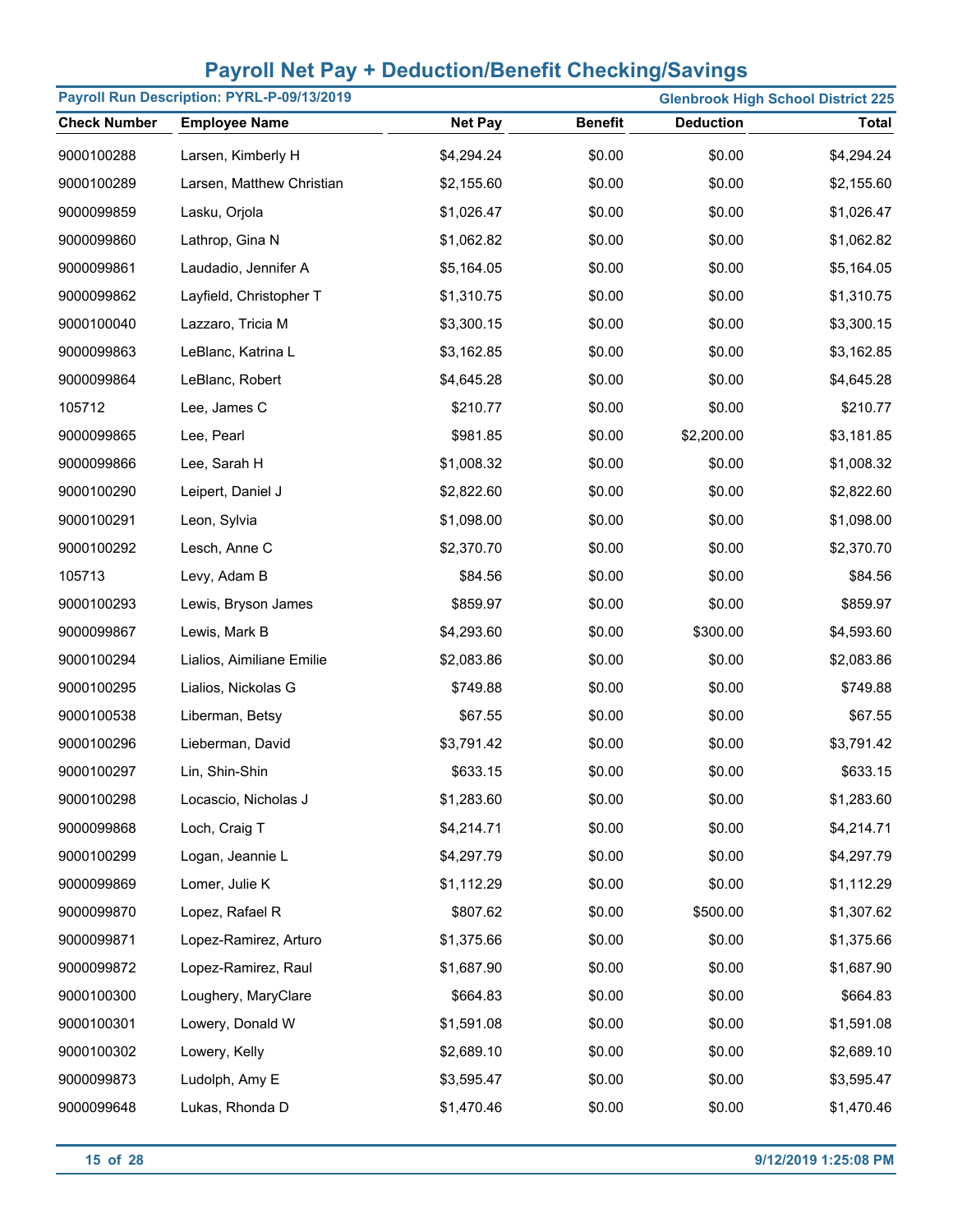| Payroll Run Description: PYRL-P-09/13/2019 |                          |                |                |                  | <b>Glenbrook High School District 225</b> |
|--------------------------------------------|--------------------------|----------------|----------------|------------------|-------------------------------------------|
| <b>Check Number</b>                        | <b>Employee Name</b>     | <b>Net Pay</b> | <b>Benefit</b> | <b>Deduction</b> | <b>Total</b>                              |
| 9000099874                                 | Luke, Gregory A          | \$818.08       | \$0.00         | \$0.00           | \$818.08                                  |
| 9000100303                                 | Lupfer, Elizabeth        | \$3,730.55     | \$0.00         | \$0.00           | \$3,730.55                                |
| 9000099875                                 | Lutz, Mary Kay           | \$1,076.92     | \$0.00         | \$0.00           | \$1,076.92                                |
| 9000100304                                 | Lynch, Susan L           | \$1,104.15     | \$0.00         | \$0.00           | \$1,104.15                                |
| 9000100305                                 | Lyon, William J          | \$3,056.66     | \$0.00         | \$0.00           | \$3,056.66                                |
| 9000100306                                 | MacDonald, Keith         | \$3,643.90     | \$0.00         | \$0.00           | \$3,643.90                                |
| 9000100307                                 | Macfadden, Michael J     | \$2,457.75     | \$0.00         | \$0.00           | \$2,457.75                                |
| 9000100308                                 | Mackie, Rosanne          | \$2,240.79     | \$0.00         | \$0.00           | \$2,240.79                                |
| 9000099876                                 | Maher, Joy M             | \$4,718.68     | \$0.00         | \$0.00           | \$4,718.68                                |
| 9000099877                                 | Majoros, Sachiko         | \$4,453.89     | \$0.00         | \$0.00           | \$4,453.89                                |
| 9000100309                                 | Makita-Discekici, Yasuko | \$3,056.32     | \$0.00         | \$850.00         | \$3,906.32                                |
| 9000100539                                 | Mallek, Marilyn R        | \$244.49       | \$0.00         | \$0.00           | \$244.49                                  |
| 9000100041                                 | Maltese, Rose            | \$120.74       | \$0.00         | \$1,000.00       | \$1,120.74                                |
| 9000099878                                 | Mancilla Garcia, Pedro   | \$1,397.13     | \$0.00         | \$0.00           | \$1,397.13                                |
| 9000100310                                 | Mandarino, Despina       | \$1,336.47     | \$0.00         | \$1,975.00       | \$3,311.47                                |
| 9000099649                                 | Manly, Ryan M            | \$1,673.60     | \$0.00         | \$1,337.50       | \$3,011.10                                |
| 9000099650                                 | Manly, Stephanie L       | \$1,256.28     | \$0.00         | \$900.00         | \$2,156.28                                |
| 9000099879                                 | Marabella, Kathleen      | \$3,839.02     | \$0.00         | \$0.00           | \$3,839.02                                |
| 9000100311                                 | Maranto, Mark C          | \$4,466.77     | \$0.00         | \$0.00           | \$4,466.77                                |
| 9000099880                                 | Martinez, Sal            | \$1,020.88     | \$0.00         | \$0.00           | \$1,020.88                                |
| 9000100312                                 | Marushka, Lydia D        | \$1,233.99     | \$0.00         | \$0.00           | \$1,233.99                                |
| 9000100313                                 | Marx, Cary A             | \$259.40       | \$0.00         | \$0.00           | \$259.40                                  |
| 105694                                     | Mashni, Sam              | \$149.39       | \$0.00         | \$0.00           | \$149.39                                  |
| 9000099881                                 | Maskin, Debra R          | \$2,121.91     | \$0.00         | \$0.00           | \$2,121.91                                |
| 9000100314                                 | Maskin, Leah S           | \$2,185.86     | \$0.00         | \$0.00           | \$2,185.86                                |
| 9000099882                                 | Matsunaga, Bridget M     | \$2,534.57     | \$0.00         | \$0.00           | \$2,534.57                                |
| 9000099883                                 | Mau, Jennifer Marie      | \$3,313.11     | \$0.00         | \$0.00           | \$3,313.11                                |
| 9000100540                                 | Mazza, Ariana L          | \$1,132.24     | \$0.00         | \$0.00           | \$1,132.24                                |
| 9000100315                                 | McBride, Erin D          | \$2,350.59     | \$0.00         | \$0.00           | \$2,350.59                                |
| 9000100316                                 | McBride, Molly M         | \$3,803.17     | \$0.00         | \$0.00           | \$3,803.17                                |
| 9000099884                                 | McCaffrey, Kevin M       | \$1,422.10     | \$0.00         | \$0.00           | \$1,422.10                                |
| 9000100042                                 | McDermott, Julie T       | \$2,991.46     | \$0.00         | \$0.00           | \$2,991.46                                |
| 9000099885                                 | McDermott, Scott M       | \$637.08       | \$0.00         | \$0.00           | \$637.08                                  |
| 9000100317                                 | McDonald, Kelli A        | \$3,217.25     | \$0.00         | \$0.00           | \$3,217.25                                |
| 9000099886                                 | McDonaugh, Brian         | \$3,721.52     | \$0.00         | \$0.00           | \$3,721.52                                |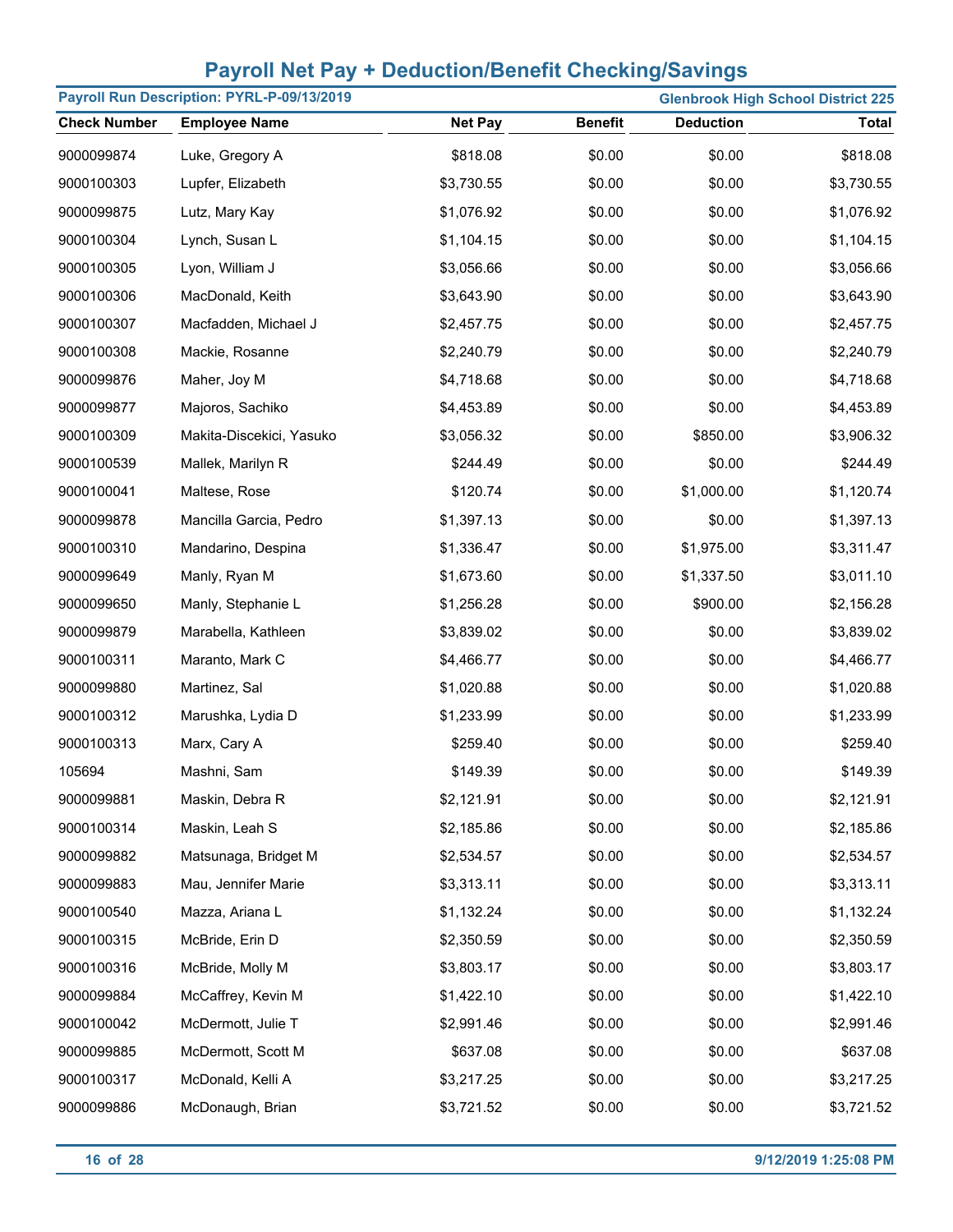|                     | Payroll Run Description: PYRL-P-09/13/2019 |                |                |                  | <b>Glenbrook High School District 225</b> |
|---------------------|--------------------------------------------|----------------|----------------|------------------|-------------------------------------------|
| <b>Check Number</b> | <b>Employee Name</b>                       | <b>Net Pay</b> | <b>Benefit</b> | <b>Deduction</b> | <b>Total</b>                              |
| 9000099887          | McDonaugh, Maureen C                       | \$3,918.30     | \$0.00         | \$0.00           | \$3,918.30                                |
| 9000100318          | McGuinness, Elisabeth D                    | \$2,399.18     | \$0.00         | \$0.00           | \$2,399.18                                |
| 9000100319          | McGuire, Jaclin S                          | \$2,587.87     | \$0.00         | \$0.00           | \$2,587.87                                |
| 9000099888          | McInerney, Rhoda                           | \$5,928.09     | \$0.00         | \$0.00           | \$5,928.09                                |
| 9000100320          | McInerney, William O                       | \$1,387.76     | \$0.00         | \$0.00           | \$1,387.76                                |
| 9000100321          | McKenzie, Alexandra L                      | \$2,242.44     | \$0.00         | \$0.00           | \$2,242.44                                |
| 9000099889          | McKeown, Katherine A                       | \$1,228.08     | \$0.00         | \$0.00           | \$1,228.08                                |
| 9000100541          | McLain, Kathleen R                         | \$71.13        | \$0.00         | \$0.00           | \$71.13                                   |
| 9000099890          | McLaughlin, Kathleen A                     | \$1,251.52     | \$0.00         | \$0.00           | \$1,251.52                                |
| 9000100322          | McManamon, Rosanna                         | \$2,355.26     | \$0.00         | \$700.00         | \$3,055.26                                |
| 105714              | Meadows, Frances E                         | \$160.29       | \$0.00         | \$0.00           | \$160.29                                  |
| 105715              | Meadows, James                             | \$59.53        | \$0.00         | \$0.00           | \$59.53                                   |
| 9000099891          | Mechales, Stacey A                         | \$1,470.85     | \$0.00         | \$0.00           | \$1,470.85                                |
| 9000100323          | Meek, Jennifer K                           | \$2,606.24     | \$0.00         | \$0.00           | \$2,606.24                                |
| 9000100324          | Meister, Amy Leigh                         | \$1,168.66     | \$0.00         | \$500.00         | \$1,668.66                                |
| 9000100325          | Melek, Christina                           | \$1,117.48     | \$0.00         | \$0.00           | \$1,117.48                                |
| 9000100326          | Melgoza, Agustin T                         | \$1,210.26     | \$0.00         | \$0.00           | \$1,210.26                                |
| 9000100327          | Melgoza, Luis                              | \$1,362.84     | \$0.00         | \$0.00           | \$1,362.84                                |
| 9000100328          | Mette, Delbert A                           | \$1,399.17     | \$0.00         | \$0.00           | \$1,399.17                                |
| 9000099651          | Meyer, Eric R                              | \$2,243.32     | \$0.00         | \$0.00           | \$2,243.32                                |
| 9000100329          | Meyer, John P                              | \$3,175.16     | \$0.00         | \$1,250.00       | \$4,425.16                                |
| 9000100330          | Meyer, Kristin D                           | \$2,656.87     | \$0.00         | \$0.00           | \$2,656.87                                |
| 9000100331          | Meyer, Sonja K                             | \$4,568.92     | \$0.00         | \$0.00           | \$4,568.92                                |
| 9000099892          | Meyers-Levy, Dustin                        | \$267.83       | \$0.00         | \$0.00           | \$267.83                                  |
| 9000100043          | Michael, Amy K                             | \$966.88       | \$0.00         | \$0.00           | \$966.88                                  |
| 9000100332          | Middleton, Amanda S                        | \$2,582.52     | \$0.00         | \$0.00           | \$2,582.52                                |
| 9000100333          | Middleton, Courtney C                      | \$3,148.31     | \$0.00         | \$250.00         | \$3,398.31                                |
| 9000100334          | Mietus, Thomas C                           | \$5,189.54     | \$0.00         | \$0.00           | \$5,189.54                                |
| 9000100335          | Mikos, Gabrielle L                         | \$2,527.94     | \$0.00         | \$0.00           | \$2,527.94                                |
| 9000099893          | Milkowski, Robert B                        | \$3,941.47     | \$0.00         | \$0.00           | \$3,941.47                                |
| 9000099894          | Miller, Matthew                            | \$4,941.55     | \$0.00         | \$0.00           | \$4,941.55                                |
| 9000099895          | Millman, Dana A                            | \$1,239.13     | \$0.00         | \$0.00           | \$1,239.13                                |
| 9000099896          | Mills, Monica S                            | \$3,318.85     | \$0.00         | \$0.00           | \$3,318.85                                |
| 9000100336          | Minogue, Thea J                            | \$3,455.12     | \$0.00         | \$0.00           | \$3,455.12                                |
| 9000100337          | Mistak, Aneta M                            | \$2,338.25     | \$0.00         | \$0.00           | \$2,338.25                                |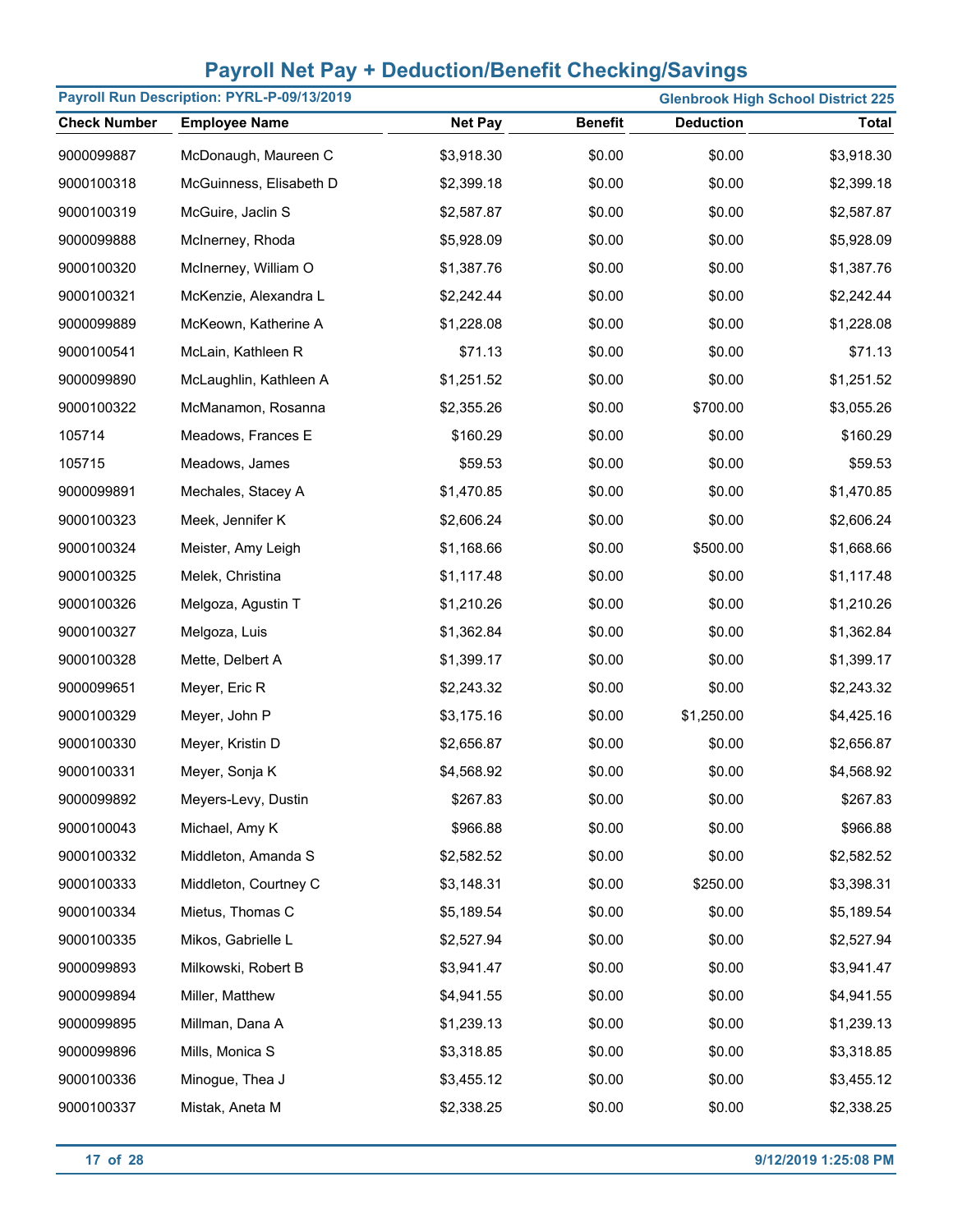|                     | Payroll Run Description: PYRL-P-09/13/2019 | <b>Glenbrook High School District 225</b> |                |                  |              |
|---------------------|--------------------------------------------|-------------------------------------------|----------------|------------------|--------------|
| <b>Check Number</b> | <b>Employee Name</b>                       | <b>Net Pay</b>                            | <b>Benefit</b> | <b>Deduction</b> | <b>Total</b> |
| 9000099897          | Mocarski, Jerry I                          | \$1,126.34                                | \$0.00         | \$0.00           | \$1,126.34   |
| 9000099898          | Monaghan, Joel A                           | \$2,499.84                                | \$0.00         | \$0.00           | \$2,499.84   |
| 9000100338          | Monahan, Tim                               | \$2,953.56                                | \$0.00         | \$0.00           | \$2,953.56   |
| 9000100339          | Moon, Mina                                 | \$4,567.28                                | \$0.00         | \$0.00           | \$4,567.28   |
| 9000099899          | Moran, Ryan C                              | \$2,213.41                                | \$0.00         | \$0.00           | \$2,213.41   |
| 9000100340          | Moreano, Nicholas D                        | \$1,046.41                                | \$0.00         | \$0.00           | \$1,046.41   |
| 105716              | Moretti, Luke J                            | \$286.37                                  | \$0.00         | \$0.00           | \$286.37     |
| 9000099900          | Morgan, Christopher                        | \$4,032.27                                | \$0.00         | \$0.00           | \$4,032.27   |
| 9000100341          | Morley, Nicholas J                         | \$2,078.24                                | \$0.00         | \$0.00           | \$2,078.24   |
| 9000099901          | Morrel, Josh                               | \$2,957.47                                | \$0.00         | \$0.00           | \$2,957.47   |
| 9000100342          | Morris, Bonita M                           | \$1,294.49                                | \$0.00         | \$0.00           | \$1,294.49   |
| 105717              | Morrison, Judy E                           | \$263.88                                  | \$0.00         | \$0.00           | \$263.88     |
| 9000100343          | Moskaites, Brighid O                       | \$2,388.37                                | \$0.00         | \$0.00           | \$2,388.37   |
| 9000100344          | Moulakelis, Patricia A                     | \$3,788.19                                | \$0.00         | \$0.00           | \$3,788.19   |
| 9000100345          | Muir, Cameron D                            | \$5,567.53                                | \$0.00         | \$75.00          | \$5,642.53   |
| 9000099902          | Mulder, Isabelle                           | \$635.70                                  | \$0.00         | \$0.00           | \$635.70     |
| 9000100346          | Mulligan, Sandra                           | \$2,641.62                                | \$0.00         | \$0.00           | \$2,641.62   |
| 9000100347          | Mulloy, Joseph M                           | \$1,448.18                                | \$0.00         | \$0.00           | \$1,448.18   |
| 9000100348          | Murdough, Charles P                        | \$1,759.56                                | \$0.00         | \$200.00         | \$1,959.56   |
| 9000100349          | Murdy, Brian J                             | \$2,522.52                                | \$0.00         | \$0.00           | \$2,522.52   |
| 9000100350          | Musa, Lena N                               | \$1,015.82                                | \$0.00         | \$208.79         | \$1,224.61   |
| 9000099903          | Musolf, Bryan J                            | \$2,177.32                                | \$0.00         | \$0.00           | \$2,177.32   |
| 9000100351          | Myers, Travis C                            | \$4,019.48                                | \$0.00         | \$0.00           | \$4,019.48   |
| 9000099904          | Nabolotny, Rachel W                        | \$2,513.97                                | \$0.00         | \$0.00           | \$2,513.97   |
| 9000100352          | Najera, Maria                              | \$1,381.45                                | \$0.00         | \$0.00           | \$1,381.45   |
| 9000099905          | Nardini, Andy                              | \$1,617.84                                | \$0.00         | \$0.00           | \$1,617.84   |
| 9000100353          | Navarro, Julia E                           | \$1,275.87                                | \$0.00         | \$0.00           | \$1,275.87   |
| 9000100354          | Nelson, Angela G                           | \$1,030.34                                | \$0.00         | \$266.61         | \$1,296.95   |
| 9000099906          | Nelson, Jill K                             | \$1,332.64                                | \$0.00         | \$0.00           | \$1,332.64   |
| 9000100355          | Nemecek, Scott T                           | \$2,527.41                                | \$0.00         | \$0.00           | \$2,527.41   |
| 9000100356          | Nestos, Elizabeth V                        | \$1,037.45                                | \$0.00         | \$0.00           | \$1,037.45   |
| 9000100357          | Neu, Lisa G                                | \$3,820.66                                | \$0.00         | \$0.00           | \$3,820.66   |
| 9000099907          | Neubauer, Amelia L                         | \$772.30                                  | \$0.00         | \$480.00         | \$1,252.30   |
| 105718              | Nevin, Gerald P                            | \$604.94                                  | \$0.00         | \$0.00           | \$604.94     |
| 9000100358          | Nevin, Rosa M                              | \$1,437.30                                | \$0.00         | \$0.00           | \$1,437.30   |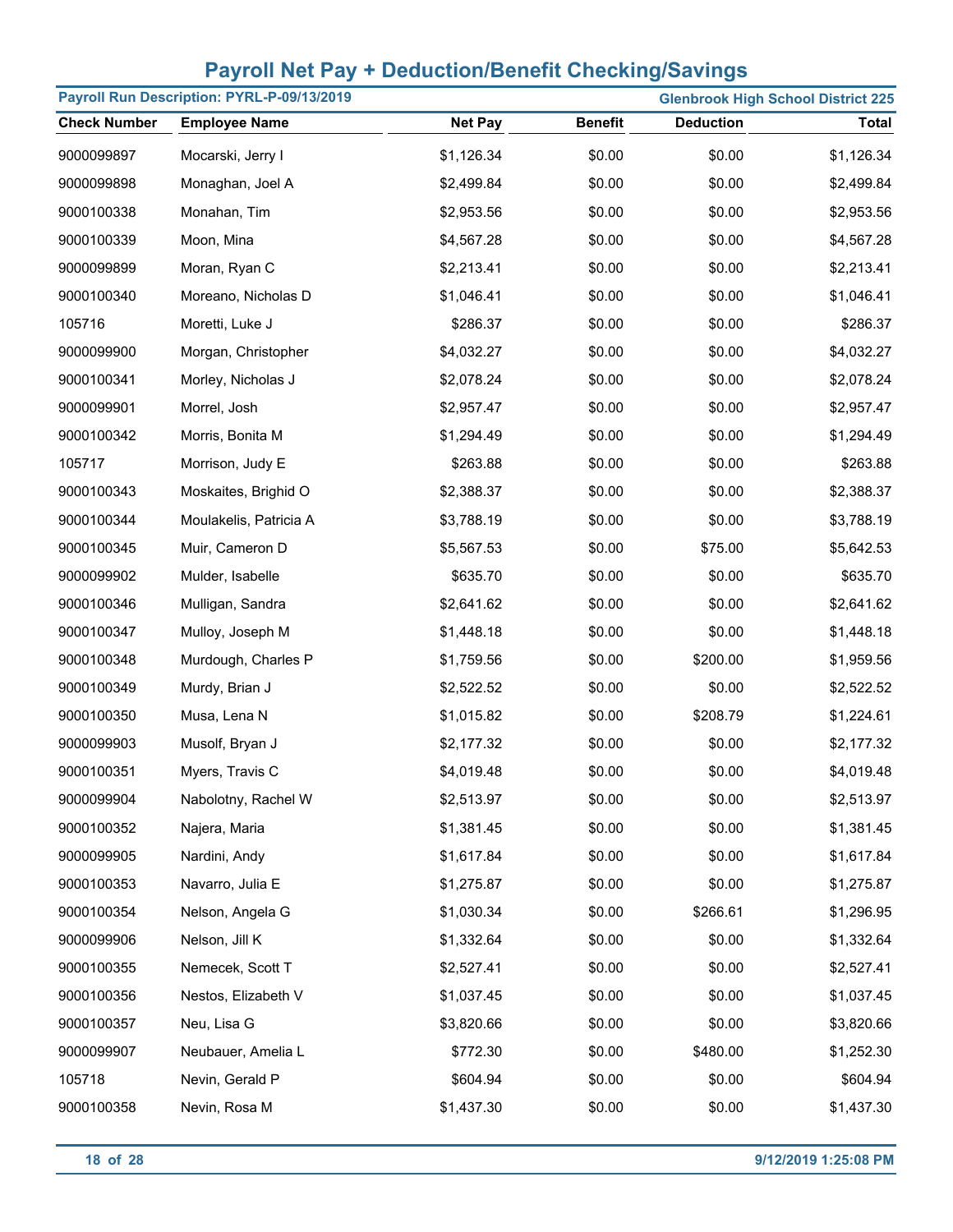| Payroll Run Description: PYRL-P-09/13/2019 |                       |                |                |                  | <b>Glenbrook High School District 225</b> |
|--------------------------------------------|-----------------------|----------------|----------------|------------------|-------------------------------------------|
| <b>Check Number</b>                        | <b>Employee Name</b>  | <b>Net Pay</b> | <b>Benefit</b> | <b>Deduction</b> | <b>Total</b>                              |
| 9000099908                                 | Newburger, Kerri K    | \$3,783.96     | \$0.00         | \$0.00           | \$3,783.96                                |
| 9000099909                                 | Nichols, Kelsey C     | \$2,301.09     | \$0.00         | \$0.00           | \$2,301.09                                |
| 9000099910                                 | Niemiec, Craig        | \$4,255.06     | \$0.00         | \$0.00           | \$4,255.06                                |
| 9000099911                                 | Nisi, Michael J       | \$3,724.74     | \$0.00         | \$0.00           | \$3,724.74                                |
| 9000100359                                 | Norwood, Amy L        | \$3,183.11     | \$0.00         | \$0.00           | \$3,183.11                                |
| 9000100542                                 | Novotny, Jonathan R   | \$125.85       | \$0.00         | \$0.00           | \$125.85                                  |
| 9000099912                                 | Nowak, Jillian Lee    | \$4,298.03     | \$0.00         | \$0.00           | \$4,298.03                                |
| 9000100360                                 | O'Brien, Kathleen M   | \$968.18       | \$0.00         | \$0.00           | \$968.18                                  |
| 9000099652                                 | O'Connell, Tarah A    | \$1,220.93     | \$0.00         | \$0.00           | \$1,220.93                                |
| 9000099913                                 | O'Connell, Theresa A  | \$968.60       | \$0.00         | \$0.00           | \$968.60                                  |
| 9000099914                                 | Odiotti, Virna M      | \$3,702.80     | \$0.00         | \$0.00           | \$3,702.80                                |
| 9000100361                                 | O'Dwyer, Catherine C  | \$2,295.62     | \$0.00         | \$0.00           | \$2,295.62                                |
| 9000100362                                 | O'Malley, John P      | \$2,646.35     | \$0.00         | \$0.00           | \$2,646.35                                |
| 9000099915                                 | O'Rourke, Mark L      | \$3,630.71     | \$0.00         | \$0.00           | \$3,630.71                                |
| 9000100044                                 | Ossey, James L        | \$1,596.95     | \$0.00         | \$0.00           | \$1,596.95                                |
| 9000100363                                 | Ossey, Troy N         | \$126.89       | \$0.00         | \$1,033.95       | \$1,160.84                                |
| 9000100364                                 | Osterbur, Lucas W     | \$862.68       | \$0.00         | \$0.00           | \$862.68                                  |
| 9000099653                                 | Ostrovskaya, Alla     | \$2,415.70     | \$0.00         | \$0.00           | \$2,415.70                                |
| 9000100365                                 | Oswald, Daniel F      | \$4,290.56     | \$0.00         | \$0.00           | \$4,290.56                                |
| 9000100366                                 | O'Toole, Kelly M      | \$3,107.04     | \$0.00         | \$0.00           | \$3,107.04                                |
| 9000100367                                 | Oziminski, Kelley D   | \$2,269.01     | \$0.00         | \$0.00           | \$2,269.01                                |
| 9000100368                                 | Paek, Jeffrey I       | \$4,869.46     | \$0.00         | \$0.00           | \$4,869.46                                |
| 9000100369                                 | Pak, Christina        | \$4,315.45     | \$0.00         | \$0.00           | \$4,315.45                                |
| 9000099916                                 | Palmer, Ana Paloma    | \$2,907.53     | \$0.00         | \$0.00           | \$2,907.53                                |
| 9000099654                                 | Palmer, Victoria J    | \$1,275.49     | \$0.00         | \$0.00           | \$1,275.49                                |
| 9000099917                                 | Panzer, Jodie A       | \$1,485.95     | \$0.00         | \$0.00           | \$1,485.95                                |
| 9000100370                                 | Papageorgiou, Laura   | \$1,064.70     | \$0.00         | \$0.00           | \$1,064.70                                |
| 9000100371                                 | Paplinski, Katherine  | \$2,548.18     | \$0.00         | \$0.00           | \$2,548.18                                |
| 9000100372                                 | Pappageorge, Samantha | \$1,216.20     | \$0.00         | \$0.00           | \$1,216.20                                |
| 9000100543                                 | Parent, Rachel S      | \$268.04       | \$0.00         | \$0.00           | \$268.04                                  |
| 9000100373                                 | Pasqualin, Jordan L   | \$2,038.78     | \$0.00         | \$0.00           | \$2,038.78                                |
| 9000099918                                 | Pater, Stacy I        | \$1,508.95     | \$0.00         | \$0.00           | \$1,508.95                                |
| 9000099919                                 | Patrick, Charles M    | \$1,627.50     | \$0.00         | \$0.00           | \$1,627.50                                |
| 9000100374                                 | Pauletto, Adriana M   | \$991.99       | \$0.00         | \$0.00           | \$991.99                                  |
| 9000100375                                 | Pavic, Lisa N         | \$2,706.69     | \$0.00         | \$0.00           | \$2,706.69                                |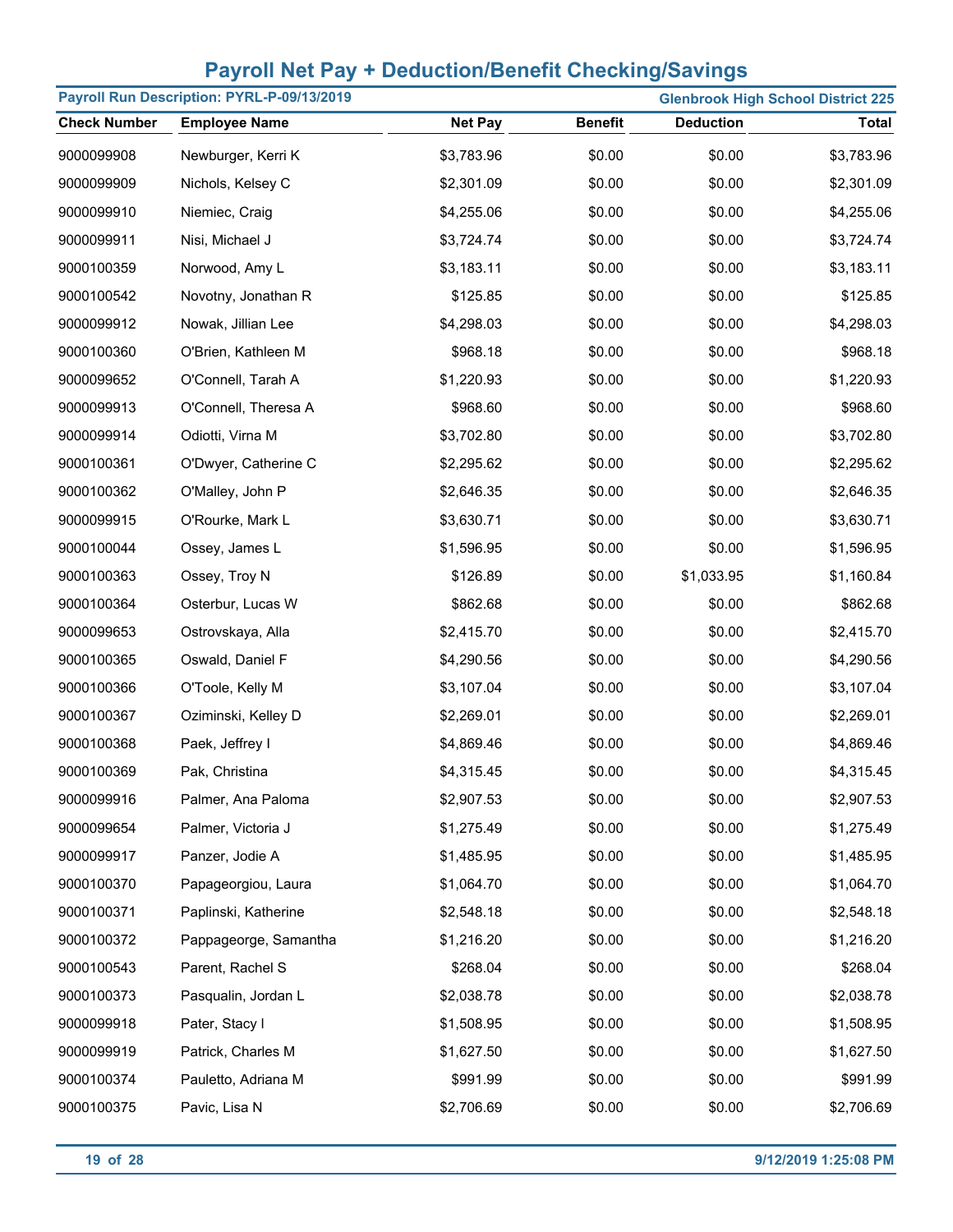| Payroll Run Description: PYRL-P-09/13/2019 |                            |                |                |                  | <b>Glenbrook High School District 225</b> |
|--------------------------------------------|----------------------------|----------------|----------------|------------------|-------------------------------------------|
| <b>Check Number</b>                        | <b>Employee Name</b>       | <b>Net Pay</b> | <b>Benefit</b> | <b>Deduction</b> | <b>Total</b>                              |
| 9000100045                                 | Pazol, Naomi S             | \$680.07       | \$0.00         | \$0.00           | \$680.07                                  |
| 9000099920                                 | Peacock, Jody R            | \$123.82       | \$0.00         | \$0.00           | \$123.82                                  |
| 9000099655                                 | Pearson, Jennifer M        | \$5,328.31     | \$0.00         | \$0.00           | \$5,328.31                                |
| 9000100046                                 | Pearson, Melissa A         | \$1,064.12     | \$0.00         | \$0.00           | \$1,064.12                                |
| 9000100376                                 | Pedersen, Erika L          | \$3,170.27     | \$0.00         | \$0.00           | \$3,170.27                                |
| 9000099921                                 | Pehlke, Robin E            | \$2,324.21     | \$0.00         | \$0.00           | \$2,324.21                                |
| 9000100377                                 | Pereira-Godoy, Ana F       | \$1,698.43     | \$0.00         | \$250.00         | \$1,948.43                                |
| 9000099922                                 | Perez, Rodolfo             | \$1,003.30     | \$0.00         | \$0.00           | \$1,003.30                                |
| 105719                                     | Perica, Joseph J           | \$59.53        | \$0.00         | \$0.00           | \$59.53                                   |
| 9000100378                                 | Perveen, Farzana           | \$1,343.73     | \$0.00         | \$0.00           | \$1,343.73                                |
| 9000099923                                 | Peterson, Susan J          | \$1,177.19     | \$0.00         | \$0.00           | \$1,177.19                                |
| 9000100379                                 | Petrey, Brianne E          | \$2,156.52     | \$0.00         | \$0.00           | \$2,156.52                                |
| 9000099924                                 | Petrini-Poli, Marie J      | \$3,921.60     | \$0.00         | \$0.00           | \$3,921.60                                |
| 105695                                     | Petrova, Maria             | \$86.57        | \$0.00         | \$0.00           | \$86.57                                   |
| 9000099925                                 | Petty, Kim                 | \$4,014.30     | \$0.00         | \$652.50         | \$4,666.80                                |
| 9000100380                                 | Pfister, Melissa A         | \$2,095.93     | \$0.00         | \$0.00           | \$2,095.93                                |
| 9000100381                                 | Phillips, Jasmine N        | \$524.71       | \$0.00         | \$0.00           | \$524.71                                  |
| 9000099926                                 | Phillips, Penn E           | \$4,079.79     | \$0.00         | \$0.00           | \$4,079.79                                |
| 9000099927                                 | Pieper, Robert             | \$6,480.68     | \$0.00         | \$300.00         | \$6,780.68                                |
| 9000100382                                 | Piotrowski, Mary R.        | \$406.00       | \$0.00         | \$0.00           | \$406.00                                  |
| 9000099928                                 | Pipkin, Stephen R          | \$1,546.07     | \$0.00         | \$0.00           | \$1,546.07                                |
| 105720                                     | Piskel, Michael            | \$146.82       | \$0.00         | \$0.00           | \$146.82                                  |
| 9000100383                                 | Pollack, Rebecca S         | \$3,756.40     | \$0.00         | \$0.00           | \$3,756.40                                |
| 9000099929                                 | Pouplikollas, Alex         | \$1,957.43     | \$0.00         | \$0.00           | \$1,957.43                                |
| 9000100384                                 | Pouplikollas, Lucinda      | \$50.87        | \$0.00         | \$0.00           | \$50.87                                   |
| 9000100544                                 | Price, Donna L             | \$99.77        | \$0.00         | \$0.00           | \$99.77                                   |
| 9000100385                                 | Pripon, Maria C            | \$1,257.36     | \$0.00         | \$0.00           | \$1,257.36                                |
| 9000100386                                 | Pritzker, Jessica O        | \$3,249.40     | \$0.00         | \$0.00           | \$3,249.40                                |
| 9000100387                                 | Prockovic, Katrina S       | \$2,832.32     | \$0.00         | \$0.00           | \$2,832.32                                |
| 9000099656                                 | Ptak, Kimberly Lundin      | \$3,853.60     | \$0.00         | \$0.00           | \$3,853.60                                |
| 9000100388                                 | Puppala, Aparna V          | \$2,378.40     | \$0.00         | \$0.00           | \$2,378.40                                |
| 9000099930                                 | Purdy, Matthew L           | \$5,808.35     | \$0.00         | \$0.00           | \$5,808.35                                |
| 9000100389                                 | Quigley, Gwen Lai Sook Mai | \$2,050.42     | \$0.00         | \$0.00           | \$2,050.42                                |
| 9000100390                                 | Quill, Kevin               | \$840.74       | \$0.00         | \$0.00           | \$840.74                                  |
| 9000100047                                 | Rabinak, Mary Harrington   | \$3,742.01     | \$0.00         | \$0.00           | \$3,742.01                                |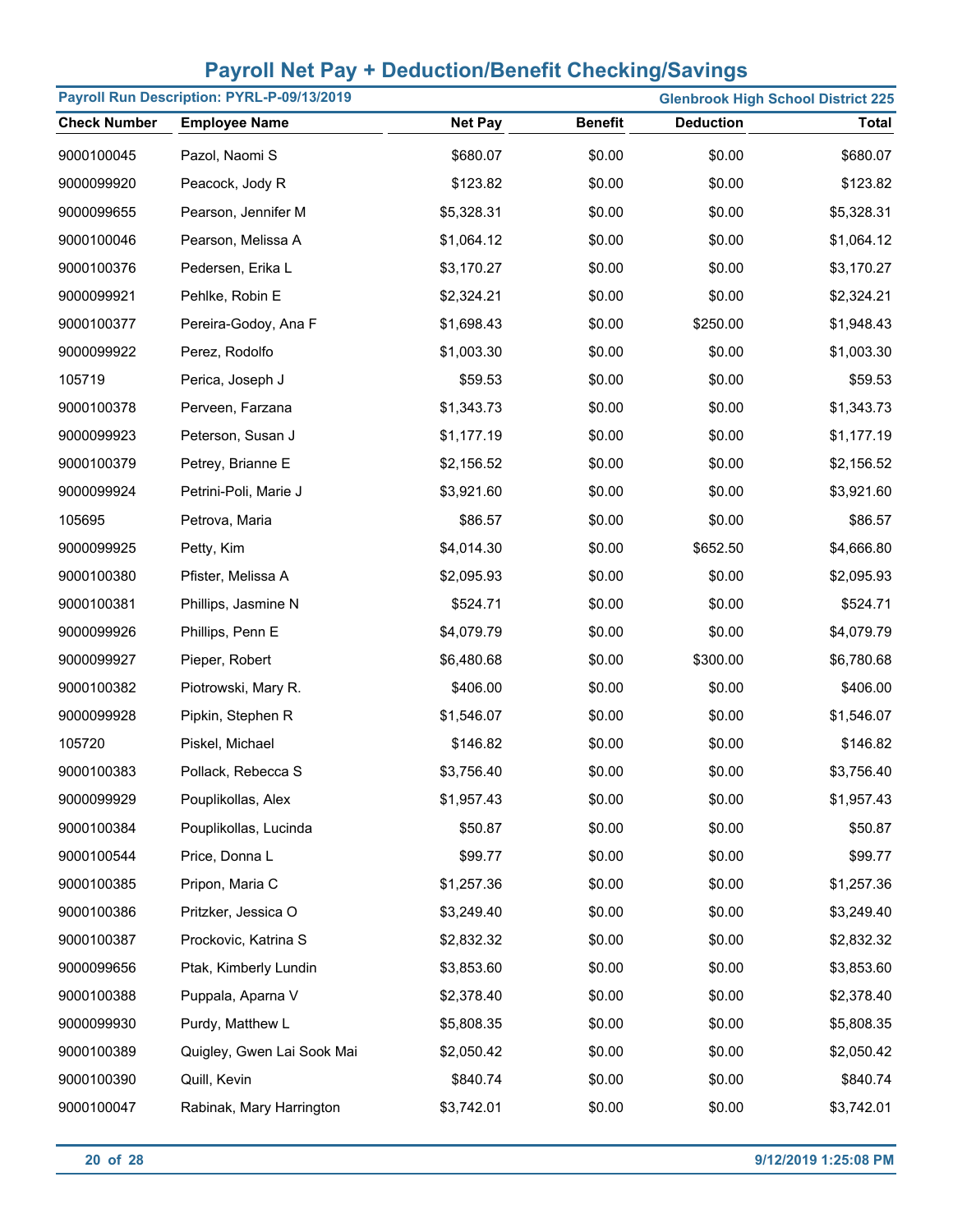| Payroll Run Description: PYRL-P-09/13/2019 |                           |                |                | <b>Glenbrook High School District 225</b> |              |
|--------------------------------------------|---------------------------|----------------|----------------|-------------------------------------------|--------------|
| <b>Check Number</b>                        | <b>Employee Name</b>      | <b>Net Pay</b> | <b>Benefit</b> | <b>Deduction</b>                          | <b>Total</b> |
| 9000099931                                 | Race, William             | \$4,367.91     | \$0.00         | \$250.00                                  | \$4,617.91   |
| 9000099932                                 | Radford, Carie Lynn       | \$2,513.13     | \$0.00         | \$0.00                                    | \$2,513.13   |
| 9000099657                                 | Raflores, Alice K         | \$1,571.31     | \$0.00         | \$1,300.00                                | \$2,871.31   |
| 9000100391                                 | Ralston, Phillip R        | \$3,591.81     | \$0.00         | \$0.00                                    | \$3,591.81   |
| 9000100545                                 | Rambert, Colin P          | \$338.63       | \$0.00         | \$0.00                                    | \$338.63     |
| 9000100546                                 | Raphaelson, Penni M       | \$1,041.96     | \$0.00         | \$0.00                                    | \$1,041.96   |
| 9000099933                                 | Rasavong, Charmaine M     | \$1,124.91     | \$0.00         | \$0.00                                    | \$1,124.91   |
| 9000099934                                 | Rast, Michael R           | \$3,235.00     | \$0.00         | \$0.00                                    | \$3,235.00   |
| 9000099935                                 | Rathunde, Leslie K        | \$3,460.76     | \$0.00         | \$0.00                                    | \$3,460.76   |
| 105698                                     | Rawitz, Lauren D          | \$1,233.72     | \$0.00         | \$0.00                                    | \$1,233.72   |
| 9000100392                                 | Redfern, Rene             | \$1,282.71     | \$0.00         | \$0.00                                    | \$1,282.71   |
| 9000099936                                 | Reed, Martha M            | \$3,335.93     | \$0.00         | \$850.00                                  | \$4,185.93   |
| 9000099658                                 | Regal, Linda C            | \$2,259.71     | \$0.00         | \$0.00                                    | \$2,259.71   |
| 9000100393                                 | Reichert, Caitlin M       | \$2,215.20     | \$0.00         | \$450.00                                  | \$2,665.20   |
| 9000100394                                 | Reilly, Anthony J         | \$2,032.48     | \$0.00         | \$0.00                                    | \$2,032.48   |
| 9000099937                                 | Reimer, Kelly P           | \$2,384.43     | \$0.00         | \$0.00                                    | \$2,384.43   |
| 9000100547                                 | Reinisch, Lory            | \$23.67        | \$0.00         | \$0.00                                    | \$23.67      |
| 9000100548                                 | Reitman, Michelle W       | \$50.66        | \$0.00         | \$0.00                                    | \$50.66      |
| 9000099938                                 | Remeniuk, Adrian T        | \$205.64       | \$0.00         | \$0.00                                    | \$205.64     |
| 9000099659                                 | Reyes, Joel Angel         | \$2,542.17     | \$0.00         | \$0.00                                    | \$2,542.17   |
| 9000100395                                 | Reyes, Veronica           | \$2,206.47     | \$0.00         | \$1,350.00                                | \$3,556.47   |
| 9000100396                                 | Rhoades, Daniel Terence   | \$3,679.38     | \$0.00         | \$0.00                                    | \$3,679.38   |
| 9000100397                                 | Rickerson, Stephen P      | \$1,047.19     | \$0.00         | \$0.00                                    | \$1,047.19   |
| 9000099939                                 | Rivera, Jorge R           | \$1,513.47     | \$0.00         | \$0.00                                    | \$1,513.47   |
| 9000099940                                 | Roby, Jessica Werner      | \$5,364.45     | \$0.00         | \$0.00                                    | \$5,364.45   |
| 9000099941                                 | Rockrohr, Mary E          | \$4,325.19     | \$0.00         | \$0.00                                    | \$4,325.19   |
| 9000100398                                 | Rockrohr, Steven D        | \$4,336.96     | \$0.00         | \$0.00                                    | \$4,336.96   |
| 9000099942                                 | Rodriguez, Jillian L H    | \$2,493.17     | \$0.00         | \$0.00                                    | \$2,493.17   |
| 9000100399                                 | Rodriguez, Jonathan       | \$710.18       | \$0.00         | \$0.00                                    | \$710.18     |
| 9000099943                                 | Roer, Colleen M           | \$1,064.64     | \$0.00         | \$0.00                                    | \$1,064.64   |
| 9000099944                                 | Roer, Susan M             | \$1,472.15     | \$0.00         | \$0.00                                    | \$1,472.15   |
| 9000100400                                 | Rogers, David             | \$2,849.23     | \$0.00         | \$0.00                                    | \$2,849.23   |
| 9000099945                                 | Rogers, Rebecca Silverman | \$3,703.93     | \$0.00         | \$0.00                                    | \$3,703.93   |
| 9000100401                                 | Rogers, Socorro           | \$3,325.56     | \$0.00         | \$1,000.00                                | \$4,325.56   |
| 9000099946                                 | Roman, Joel               | \$1,078.60     | \$0.00         | \$0.00                                    | \$1,078.60   |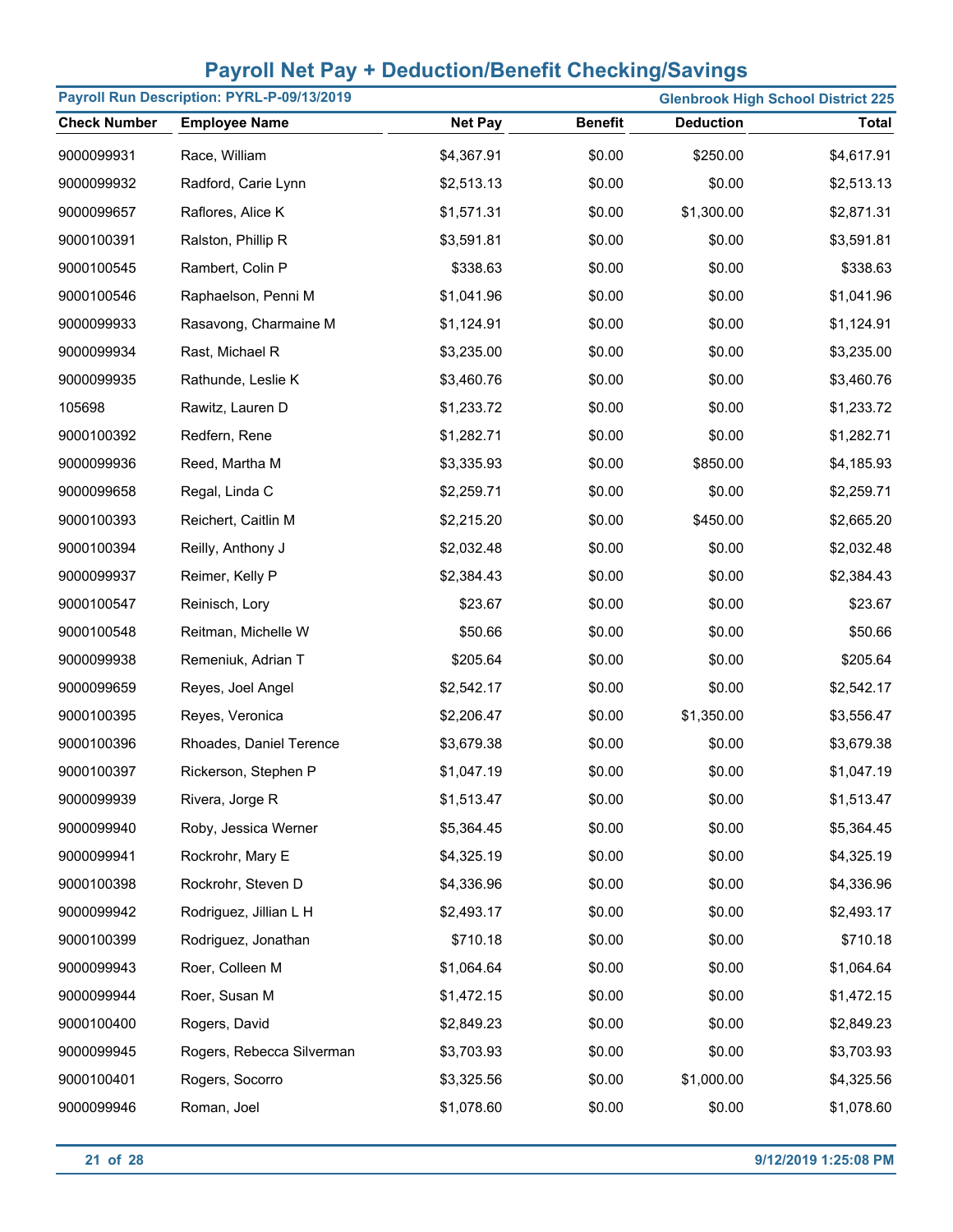| Payroll Run Description: PYRL-P-09/13/2019 |                          |                |                |                  | <b>Glenbrook High School District 225</b> |
|--------------------------------------------|--------------------------|----------------|----------------|------------------|-------------------------------------------|
| <b>Check Number</b>                        | <b>Employee Name</b>     | <b>Net Pay</b> | <b>Benefit</b> | <b>Deduction</b> | <b>Total</b>                              |
| 9000099947                                 | Romito, Anthony R        | \$2,394.49     | \$0.00         | \$0.00           | \$2,394.49                                |
| 9000099948                                 | Rose, Christina M        | \$2,447.18     | \$0.00         | \$0.00           | \$2,447.18                                |
| 9000099949                                 | Roseman, Seth Eric       | \$1,130.31     | \$0.00         | \$1,500.00       | \$2,630.31                                |
| 9000100402                                 | Rosen, Carrie M          | \$3,281.97     | \$0.00         | \$0.00           | \$3,281.97                                |
| 105721                                     | Rosenbaum, Thomas        | \$1,310.49     | \$0.00         | \$0.00           | \$1,310.49                                |
| 9000099950                                 | Rosin, Shelby A          | \$2,323.42     | \$0.00         | \$0.00           | \$2,323.42                                |
| 9000100403                                 | Rosinski, Robert E       | \$3,539.59     | \$0.00         | \$0.00           | \$3,539.59                                |
| 9000100404                                 | Ross, Susan G            | \$1,482.46     | \$0.00         | \$0.00           | \$1,482.46                                |
| 9000100405                                 | Rothenbaum, Nathan A     | \$146.51       | \$0.00         | \$0.00           | \$146.51                                  |
| 9000100406                                 | Rothrauff, Rachael       | \$3,324.67     | \$0.00         | \$0.00           | \$3,324.67                                |
| 9000099951                                 | Rubin, Todd M            | \$3,521.08     | \$0.00         | \$0.00           | \$3,521.08                                |
| 9000100407                                 | Ruder, Brian M           | \$1,552.43     | \$0.00         | \$0.00           | \$1,552.43                                |
| 9000099952                                 | Rudy, Jenette P          | \$960.23       | \$0.00         | \$0.00           | \$960.23                                  |
| 9000099953                                 | Ruesch, Laura A          | \$1,392.01     | \$0.00         | \$0.00           | \$1,392.01                                |
| 9000099954                                 | Ruppert, Barry C         | \$4,410.68     | \$0.00         | \$450.00         | \$4,860.68                                |
| 9000099955                                 | Ryan, Terri S            | \$2,252.63     | \$0.00         | \$0.00           | \$2,252.63                                |
| 9000100408                                 | Rylander, Jeffrey W      | \$4,521.03     | \$0.00         | \$0.00           | \$4,521.03                                |
| 9000100409                                 | Sachs, Karly R           | \$1,923.94     | \$0.00         | \$0.00           | \$1,923.94                                |
| 9000100410                                 | Salazar, Veronica        | \$2,801.99     | \$0.00         | \$0.00           | \$2,801.99                                |
| 9000100411                                 | Sands, Dale N            | \$1,003.81     | \$0.00         | \$0.00           | \$1,003.81                                |
| 9000100412                                 | Sarmiento, Edita A       | \$981.81       | \$0.00         | \$0.00           | \$981.81                                  |
| 9000100413                                 | Sasak, Zenon T           | \$1,431.50     | \$0.00         | \$0.00           | \$1,431.50                                |
| 9000099660                                 | Satala, Caitlin M        | \$1,863.43     | \$0.00         | \$0.00           | \$1,863.43                                |
| 9000099956                                 | Savino, Dominic A        | \$5,293.27     | \$0.00         | \$0.00           | \$5,293.27                                |
| 9000100414                                 | Sawicki, Donna           | \$1,611.98     | \$0.00         | \$0.00           | \$1,611.98                                |
| 9000100415                                 | Schaefer, Julia C        | \$3,427.87     | \$0.00         | \$0.00           | \$3,427.87                                |
| 9000100416                                 | Scheinkopf, Jeffrey S    | \$4,382.10     | \$0.00         | \$200.00         | \$4,582.10                                |
| 9000099957                                 | Scherr, Nicole L         | \$1,994.87     | \$0.00         | \$0.00           | \$1,994.87                                |
| 9000100417                                 | Schmalzer, Brian T       | \$2,458.05     | \$0.00         | \$0.00           | \$2,458.05                                |
| 9000100418                                 | Schmidgall, Neil E       | \$5,113.70     | \$0.00         | \$0.00           | \$5,113.70                                |
| 9000099958                                 | Schneider, Kristin Emily | \$1,984.58     | \$0.00         | \$0.00           | \$1,984.58                                |
| 9000099959                                 | Schneider, Linda D       | \$1,041.08     | \$0.00         | \$0.00           | \$1,041.08                                |
| 9000099960                                 | Schoenberger, Kristen S  | \$2,605.71     | \$0.00         | \$0.00           | \$2,605.71                                |
| 9000100419                                 | Schoenwetter, David C    | \$5,081.64     | \$0.00         | \$0.00           | \$5,081.64                                |
| 9000100420                                 | Scholten, Katherine L    | \$3,490.46     | \$0.00         | \$0.00           | \$3,490.46                                |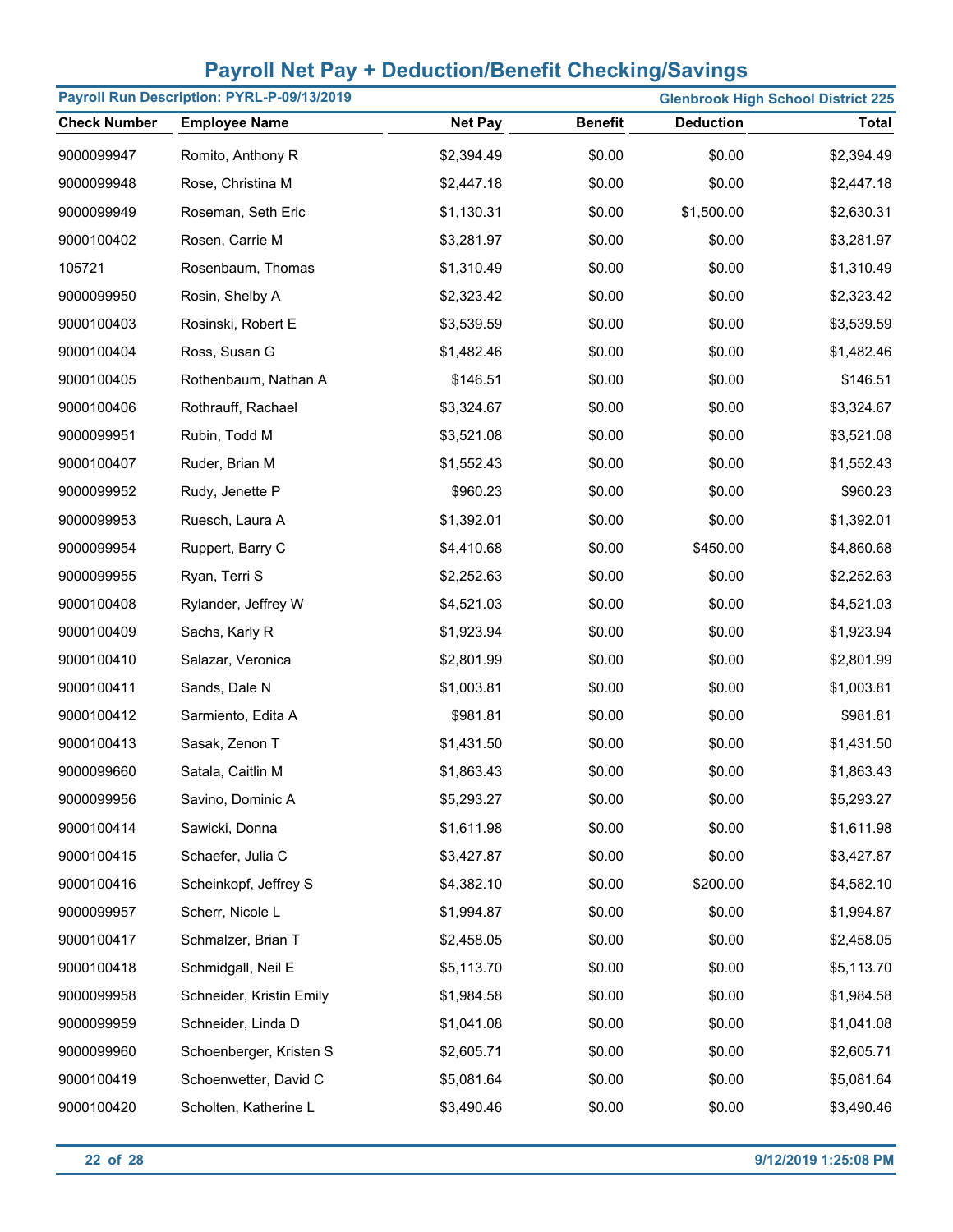| Payroll Run Description: PYRL-P-09/13/2019<br><b>Glenbrook High School District 225</b> |                        |                |                |                  |              |
|-----------------------------------------------------------------------------------------|------------------------|----------------|----------------|------------------|--------------|
| <b>Check Number</b>                                                                     | <b>Employee Name</b>   | <b>Net Pay</b> | <b>Benefit</b> | <b>Deduction</b> | <b>Total</b> |
| 9000099961                                                                              | Scholz, Amanda         | \$2,527.57     | \$0.00         | \$50.00          | \$2,577.57   |
| 9000099661                                                                              | Schramm, Nicole M      | \$2,488.97     | \$0.00         | \$500.00         | \$2,988.97   |
| 9000099962                                                                              | Schroeder, Jarod Y     | \$3,836.39     | \$0.00         | \$0.00           | \$3,836.39   |
| 9000099963                                                                              | Schroeder, Michael J   | \$4,326.21     | \$0.00         | \$0.00           | \$4,326.21   |
| 9000100421                                                                              | Schullo, Sejal         | \$3,877.79     | \$0.00         | \$0.00           | \$3,877.79   |
| 9000099964                                                                              | Schultz, Jennifer      | \$3,060.99     | \$0.00         | \$0.00           | \$3,060.99   |
| 9000099965                                                                              | Scott, Mardi           | \$4,363.28     | \$0.00         | \$0.00           | \$4,363.28   |
| 9000099966                                                                              | Seaborg, Christina Lee | \$4,103.16     | \$0.00         | \$0.00           | \$4,103.16   |
| 9000099967                                                                              | Seeberg, Mark          | \$838.62       | \$0.00         | \$0.00           | \$838.62     |
| 9000099968                                                                              | Serdar, Zachary S      | \$1,703.71     | \$0.00         | \$0.00           | \$1,703.71   |
| 9000100422                                                                              | Serikaku, Jill N       | \$2,418.75     | \$0.00         | \$0.00           | \$2,418.75   |
| 9000100423                                                                              | Serling, Jill M        | \$2,267.87     | \$0.00         | \$0.00           | \$2,267.87   |
| 9000099969                                                                              | Shamrock, Emily E      | \$2,171.57     | \$0.00         | \$1,650.00       | \$3,821.57   |
| 9000100424                                                                              | Shaner, Christi Ann    | \$3,087.33     | \$0.00         | \$725.00         | \$3,812.33   |
| 9000100425                                                                              | Shaoul, Giedre         | \$1,147.18     | \$0.00         | \$0.00           | \$1,147.18   |
| 9000100426                                                                              | Sheehan, Sharon K      | \$4,386.86     | \$0.00         | \$0.00           | \$4,386.86   |
| 9000100427                                                                              | Shellard, Julie A      | \$5,860.31     | \$0.00         | \$0.00           | \$5,860.31   |
| 9000100428                                                                              | Shellard, Robert       | \$2,548.09     | \$0.00         | \$0.00           | \$2,548.09   |
| 9000099970                                                                              | Sheperd, Robin         | \$2,079.79     | \$0.00         | \$0.00           | \$2,079.79   |
| 9000100429                                                                              | Shifrin, Gregory       | \$2,084.98     | \$0.00         | \$0.00           | \$2,084.98   |
| 9000100430                                                                              | Shipp, Megan C         | \$1,509.99     | \$0.00         | \$400.00         | \$1,909.99   |
| 9000100549                                                                              | Shore, Suzanne H       | \$689.36       | \$0.00         | \$0.00           | \$689.36     |
| 9000099971                                                                              | Sides, Carey           | \$3,895.51     | \$0.00         | \$0.00           | \$3,895.51   |
| 9000100431                                                                              | Silca, Stephen A       | \$3,718.44     | \$0.00         | \$0.00           | \$3,718.44   |
| 9000099662                                                                              | Simmers, Kurt          | \$3,051.53     | \$0.00         | \$300.00         | \$3,351.53   |
| 105699                                                                                  | Simon, Carolyn C       | \$1,026.36     | \$0.00         | \$0.00           | \$1,026.36   |
| 9000100432                                                                              | Simon, Cheryl          | \$3,213.59     | \$0.00         | \$0.00           | \$3,213.59   |
| 9000100433                                                                              | Simsic, Lara Renee     | \$1,175.31     | \$0.00         | \$0.00           | \$1,175.31   |
| 9000100434                                                                              | Sinde, Michael R       | \$3,872.41     | \$0.00         | \$0.00           | \$3,872.41   |
| 9000099663                                                                              | Sirvatka, Martin G     | \$113.30       | \$0.00         | \$0.00           | \$113.30     |
| 9000100435                                                                              | Sisler, Jesse M        | \$1,121.37     | \$0.00         | \$0.00           | \$1,121.37   |
| 9000099972                                                                              | Sit, Janice Y          | \$2,939.38     | \$0.00         | \$0.00           | \$2,939.38   |
| 9000100436                                                                              | Skalany, Michal W      | \$1,137.02     | \$0.00         | \$0.00           | \$1,137.02   |
| 9000100437                                                                              | Skaouris, Afrodite D   | \$3,274.25     | \$0.00         | \$0.00           | \$3,274.25   |
| 9000099664                                                                              | Sly, Lisa Meinhard     | \$2,289.49     | \$0.00         | \$400.00         | \$2,689.49   |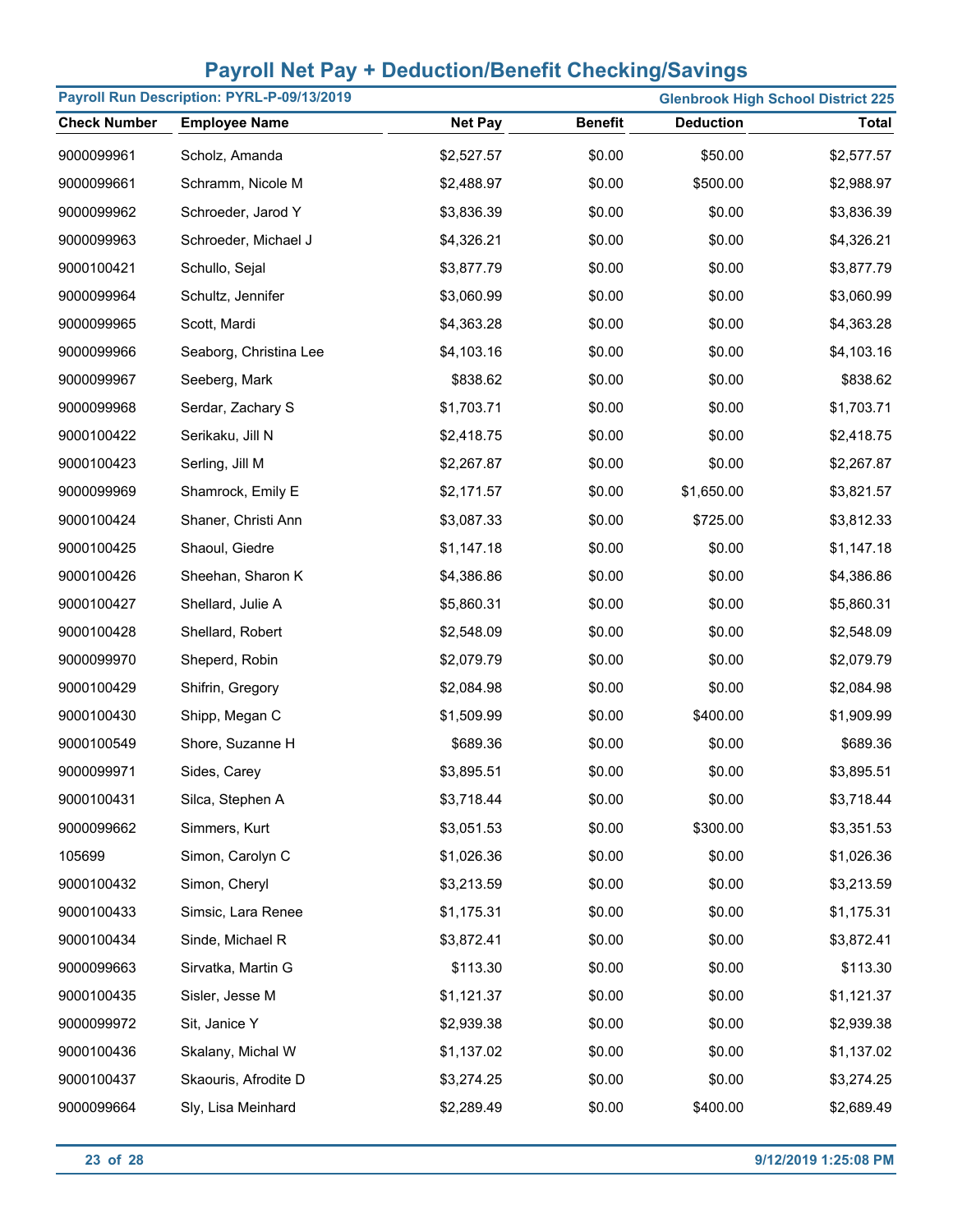| Payroll Run Description: PYRL-P-09/13/2019 |                       | <b>Glenbrook High School District 225</b> |                |                  |              |
|--------------------------------------------|-----------------------|-------------------------------------------|----------------|------------------|--------------|
| <b>Check Number</b>                        | <b>Employee Name</b>  | <b>Net Pay</b>                            | <b>Benefit</b> | <b>Deduction</b> | <b>Total</b> |
| 9000100438                                 | Smigiel, Lindsay R    | \$1,419.84                                | \$0.00         | \$350.00         | \$1,769.84   |
| 9000100439                                 | Smith, Austin M       | \$2,467.84                                | \$0.00         | \$0.00           | \$2,467.84   |
| 9000100440                                 | Smith, David M        | \$4,606.68                                | \$0.00         | \$0.00           | \$4,606.68   |
| 9000100441                                 | Smith, Julie M        | \$3,995.49                                | \$0.00         | \$0.00           | \$3,995.49   |
| 9000100442                                 | Smith, Kenneth M      | \$1,047.44                                | \$0.00         | \$0.00           | \$1,047.44   |
| 9000099973                                 | Smith, Kristin M      | \$1,496.48                                | \$0.00         | \$0.00           | \$1,496.48   |
| 9000099974                                 | Solis, Edward A       | \$5,409.69                                | \$0.00         | \$0.00           | \$5,409.69   |
| 9000099975                                 | Sorkin, Jonathan      | \$1,963.22                                | \$0.00         | \$2,000.00       | \$3,963.22   |
| 9000100048                                 | Sorkin, Karla M       | \$1,569.14                                | \$0.00         | \$0.00           | \$1,569.14   |
| 9000100443                                 | Sormaz, Sandra A      | \$909.05                                  | \$0.00         | \$0.00           | \$909.05     |
| 9000099976                                 | Sotelo, Daniel J      | \$1,145.58                                | \$0.00         | \$0.00           | \$1,145.58   |
| 9000099977                                 | Sotelo, Edgar         | \$970.35                                  | \$0.00         | \$0.00           | \$970.35     |
| 9000100444                                 | Spellman, Julie F     | \$893.27                                  | \$0.00         | \$400.00         | \$1,293.27   |
| 9000099665                                 | Spero, Peter A        | \$2,739.94                                | \$0.00         | \$0.00           | \$2,739.94   |
| 9000099978                                 | Spigelman, Sarah      | \$1,998.34                                | \$0.00         | \$0.00           | \$1,998.34   |
| 9000100445                                 | Stancik, Michael J    | \$3,172.58                                | \$0.00         | \$0.00           | \$3,172.58   |
| 9000099979                                 | Standerski, Michael   | \$3,636.41                                | \$0.00         | \$0.00           | \$3,636.41   |
| 9000100446                                 | Stanicek, Stephen B   | \$5,348.50                                | \$0.00         | \$0.00           | \$5,348.50   |
| 9000100447                                 | Stankowicz, Frank J   | \$1,001.99                                | \$0.00         | \$0.00           | \$1,001.99   |
| 9000099980                                 | Stanonik, John A      | \$50.66                                   | \$0.00         | \$0.00           | \$50.66      |
| 9000100448                                 | Stanton, Joshua J     | \$3,448.56                                | \$0.00         | \$0.00           | \$3,448.56   |
| 9000100449                                 | Starakiewicz, Maria   | \$1,371.07                                | \$0.00         | \$0.00           | \$1,371.07   |
| 9000100450                                 | Starcevich, Diana F   | \$1,178.90                                | \$0.00         | \$0.00           | \$1,178.90   |
| 9000100550                                 | Staten, Sheri         | \$37.50                                   | \$0.00         | \$0.00           | \$37.50      |
| 9000100451                                 | Stec, Katherine E     | \$2,367.81                                | \$0.00         | \$0.00           | \$2,367.81   |
| 9000099981                                 | Steffey, Lisa         | \$2,490.45                                | \$0.00         | \$1,550.00       | \$4,040.45   |
| 9000100452                                 | Stein, Deborah L      | \$2,391.33                                | \$0.00         | \$0.00           | \$2,391.33   |
| 9000100453                                 | Steinberg, Michelle C | \$1,570.86                                | \$0.00         | \$750.00         | \$2,320.86   |
| 9000100454                                 | Steinke, Ashley D     | \$1,031.82                                | \$0.00         | \$0.00           | \$1,031.82   |
| 9000100551                                 | Stickels, Nancy       | \$1,102.88                                | \$0.00         | \$0.00           | \$1,102.88   |
| 9000100455                                 | Stoll, Luanne M       | \$1,309.74                                | \$0.00         | \$125.00         | \$1,434.74   |
| 9000099982                                 | Stoller, Jill L       | \$871.96                                  | \$0.00         | \$0.00           | \$871.96     |
| 9000100049                                 | Strong, Douglas Ward  | \$4,675.41                                | \$0.00         | \$250.00         | \$4,925.41   |
| 9000100456                                 | Stump, Lauren A       | \$2,863.79                                | \$0.00         | \$0.00           | \$2,863.79   |
| 9000100457                                 | Suarez, Barbara       | \$2,027.06                                | \$0.00         | \$0.00           | \$2,027.06   |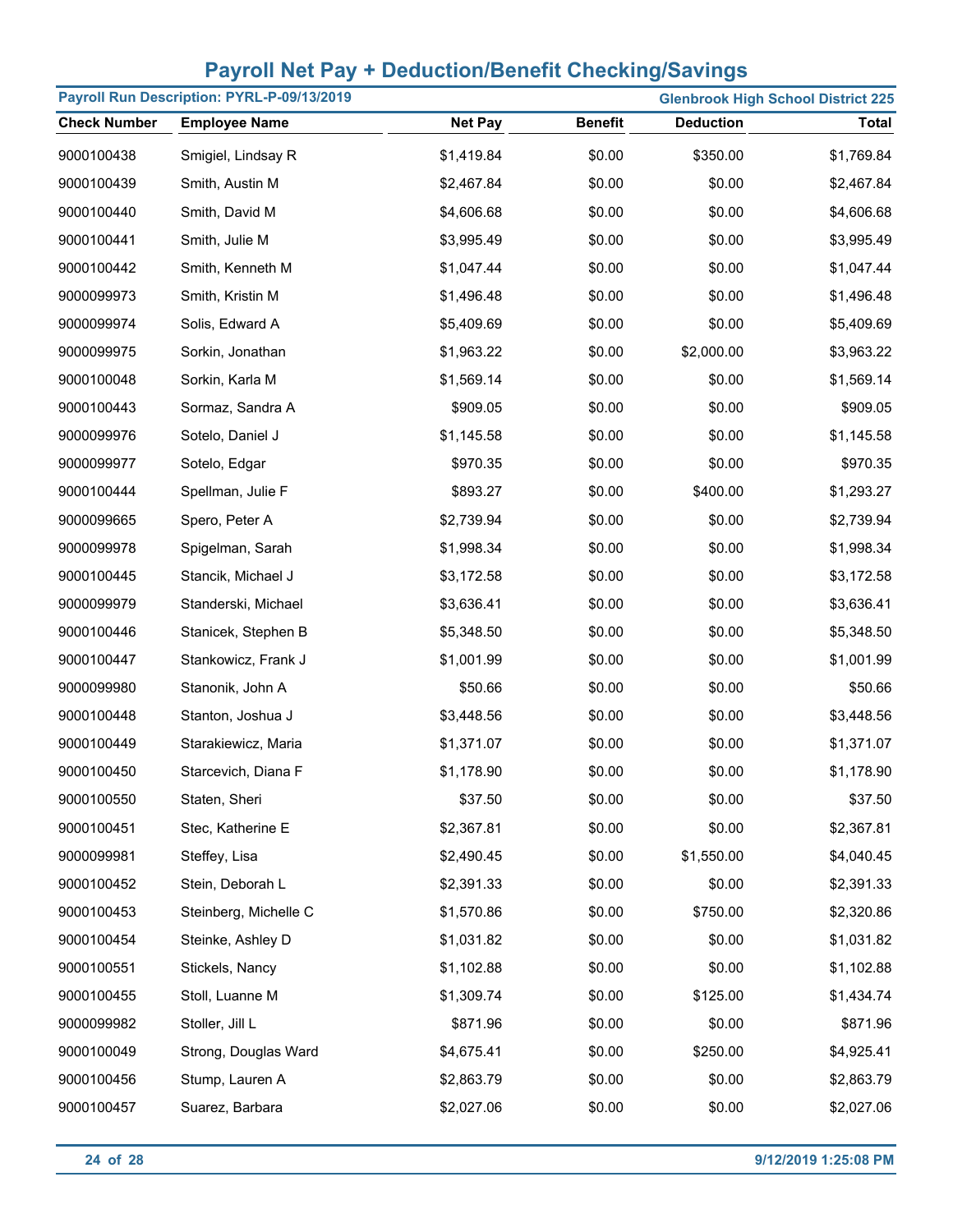| Payroll Run Description: PYRL-P-09/13/2019<br><b>Glenbrook High School District 225</b> |                          |                |                |                  |              |
|-----------------------------------------------------------------------------------------|--------------------------|----------------|----------------|------------------|--------------|
| <b>Check Number</b>                                                                     | <b>Employee Name</b>     | <b>Net Pay</b> | <b>Benefit</b> | <b>Deduction</b> | <b>Total</b> |
| 9000099983                                                                              | Sugrue, Mary             | \$1,124.22     | \$0.00         | \$0.00           | \$1,124.22   |
| 9000099984                                                                              | Sullivan, Darin          | \$2,257.30     | \$0.00         | \$1,000.00       | \$3,257.30   |
| 9000100458                                                                              | Sullivan, John E         | \$3,589.34     | \$0.00         | \$50.00          | \$3,639.34   |
| 105722                                                                                  | Sullivan, Margaret M     | \$151.52       | \$0.00         | \$0.00           | \$151.52     |
| 9000099985                                                                              | Summerfelt, Michael H    | \$1,270.05     | \$0.00         | \$0.00           | \$1,270.05   |
| 9000100459                                                                              | Sutherlin, Lauren A      | \$2,760.06     | \$0.00         | \$0.00           | \$2,760.06   |
| 9000100460                                                                              | Sutherlin, Ryan          | \$3,889.20     | \$0.00         | \$0.00           | \$3,889.20   |
| 9000099666                                                                              | Swanson, Brad            | \$5,789.84     | \$0.00         | \$0.00           | \$5,789.84   |
| 9000100461                                                                              | Swanson, Jennifer Ann    | \$1,466.06     | \$0.00         | \$0.00           | \$1,466.06   |
| 9000100462                                                                              | Szatko, Bogdan S         | \$1,271.06     | \$0.00         | \$0.00           | \$1,271.06   |
| 9000100463                                                                              | Szczur, Natalie J        | \$2,051.71     | \$0.00         | \$0.00           | \$2,051.71   |
| 9000100464                                                                              | Szpisjak, Steven J       | \$1,529.85     | \$0.00         | \$0.00           | \$1,529.85   |
| 9000099986                                                                              | Tarjan, Michael T        | \$5,126.50     | \$0.00         | \$0.00           | \$5,126.50   |
| 9000099667                                                                              | Tarver-Andersen, Vicki L | \$3,666.00     | \$0.00         | \$850.00         | \$4,516.00   |
| 9000100465                                                                              | Tate, Tara               | \$4,047.62     | \$0.00         | \$0.00           | \$4,047.62   |
| 9000099987                                                                              | Taylor, Joseph H         | \$2,113.17     | \$0.00         | \$0.00           | \$2,113.17   |
| 9000099988                                                                              | Temple, Maureen N        | \$1,478.43     | \$0.00         | \$0.00           | \$1,478.43   |
| 9000099989                                                                              | Tenuta, Victoria M.      | \$1,820.12     | \$0.00         | \$0.00           | \$1,820.12   |
| 105696                                                                                  | Tessier, Jamie           | \$1,137.53     | \$0.00         | \$0.00           | \$1,137.53   |
| 9000100466                                                                              | Thomas, Madeline C       | \$2,093.33     | \$0.00         | \$0.00           | \$2,093.33   |
| 9000100467                                                                              | Thomas, Mary Elizabeth   | \$406.00       | \$0.00         | \$0.00           | \$406.00     |
| 9000100050                                                                              | Thomas-McGraw, Gery I    | \$963.78       | \$0.00         | \$0.00           | \$963.78     |
| 9000099990                                                                              | Tichansky, Nancy M       | \$731.74       | \$0.00         | \$300.00         | \$1,031.74   |
| 9000099991                                                                              | Ticho, Amy               | \$2,017.41     | \$0.00         | \$0.00           | \$2,017.41   |
| 9000100468                                                                              | Timinskas, Irmantas      | \$1,374.73     | \$0.00         | \$0.00           | \$1,374.73   |
| 9000099992                                                                              | Timmer, Nicholas         | \$3,669.64     | \$0.00         | \$0.00           | \$3,669.64   |
| 9000100469                                                                              | Tomasik, Ewa             | \$1,069.31     | \$0.00         | \$0.00           | \$1,069.31   |
| 9000100470                                                                              | Toniolo, Andrew J        | \$2,459.65     | \$0.00         | \$0.00           | \$2,459.65   |
| 9000100471                                                                              | Topham, Matthew T        | \$3,823.18     | \$0.00         | \$0.00           | \$3,823.18   |
| 9000100472                                                                              | Torres, Margaret Louise  | \$2,109.38     | \$0.00         | \$0.00           | \$2,109.38   |
| 9000100473                                                                              | Toth, Renate M           | \$2,547.71     | \$0.00         | \$0.00           | \$2,547.71   |
| 9000100474                                                                              | Travers, Renee Ingrid    | \$1,032.58     | \$0.00         | \$0.00           | \$1,032.58   |
| 9000099993                                                                              | Travis, Dane Fox         | \$3,911.77     | \$0.00         | \$0.00           | \$3,911.77   |
| 9000099994                                                                              | Tripple, Kirby           | \$2,810.26     | \$0.00         | \$0.00           | \$2,810.26   |
| 9000100552                                                                              | Trufanov, Anthony D      | \$262.20       | \$0.00         | \$0.00           | \$262.20     |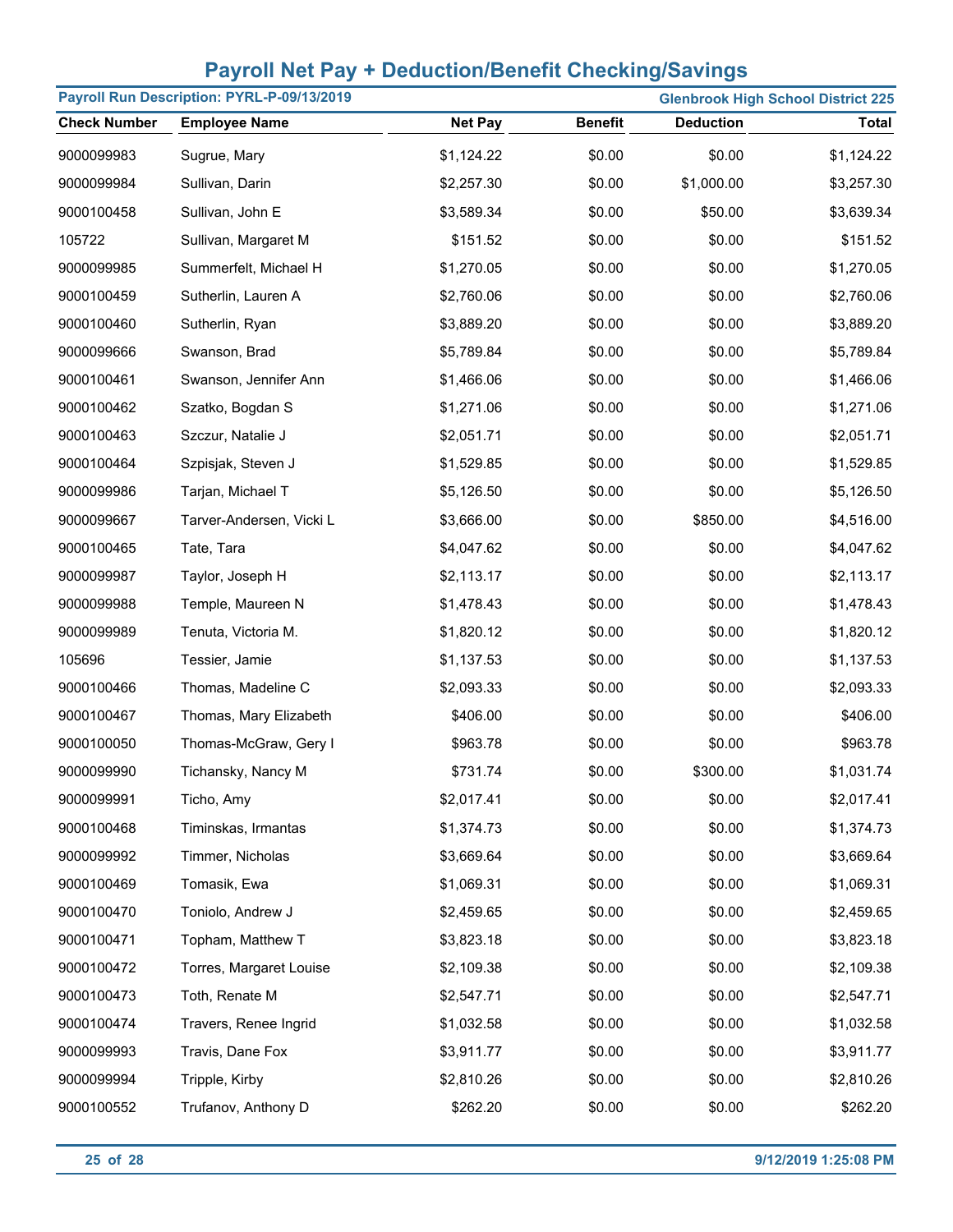|                     | Payroll Run Description: PYRL-P-09/13/2019 | <b>Glenbrook High School District 225</b> |                |                  |              |  |
|---------------------|--------------------------------------------|-------------------------------------------|----------------|------------------|--------------|--|
| <b>Check Number</b> | <b>Employee Name</b>                       | <b>Net Pay</b>                            | <b>Benefit</b> | <b>Deduction</b> | <b>Total</b> |  |
| 9000099995          | Trybul, Stephanie N                        | \$1,591.75                                | \$0.00         | \$0.00           | \$1,591.75   |  |
| 105723              | Tseitlin, Michael                          | \$281.41                                  | \$0.00         | \$0.00           | \$281.41     |  |
| 9000100475          | Tucker, Brandon L                          | \$3,629.07                                | \$0.00         | \$0.00           | \$3,629.07   |  |
| 9000100476          | Turbov, Elizabeth T                        | \$1,246.87                                | \$0.00         | \$0.00           | \$1,246.87   |  |
| 9000099996          | Umansky, Rita M                            | \$4,195.60                                | \$0.00         | \$0.00           | \$4,195.60   |  |
| 9000099997          | Upson, Anna W                              | \$2,966.83                                | \$0.00         | \$0.00           | \$2,966.83   |  |
| 9000099998          | Vaccarello, Megan E                        | \$3,181.69                                | \$0.00         | \$0.00           | \$3,181.69   |  |
| 9000100553          | Vaisler, Aviel                             | \$945.45                                  | \$0.00         | \$0.00           | \$945.45     |  |
| 9000099999          | Vakil, Norma J                             | \$2,685.63                                | \$0.00         | \$0.00           | \$2,685.63   |  |
| 9000100000          | Valsamis, Anthony A                        | \$2,877.67                                | \$0.00         | \$0.00           | \$2,877.67   |  |
| 9000100001          | Vasilopoulos, Maria J                      | \$4,698.37                                | \$0.00         | \$0.00           | \$4,698.37   |  |
| 9000100554          | Vicars, Mary                               | \$79.38                                   | \$0.00         | \$0.00           | \$79.38      |  |
| 9000100002          | Vignocchi, Paul M                          | \$5,306.41                                | \$0.00         | \$0.00           | \$5,306.41   |  |
| 9000100003          | Villamil, Kari L                           | \$1,988.29                                | \$0.00         | \$0.00           | \$1,988.29   |  |
| 9000100004          | Vincent, David C                           | \$4,420.94                                | \$0.00         | \$0.00           | \$4,420.94   |  |
| 105700              | Vladimirskaya, Alina A                     | \$63.65                                   | \$0.00         | \$0.00           | \$63.65      |  |
| 9000100477          | Vodicka, Michael J                         | \$3,027.11                                | \$0.00         | \$1,250.00       | \$4,277.11   |  |
| 9000100005          | Vogg, Amanda M                             | \$2,721.15                                | \$0.00         | \$0.00           | \$2,721.15   |  |
| 9000100006          | Wagner, Patrick James                      | \$3,513.51                                | \$0.00         | \$0.00           | \$3,513.51   |  |
| 9000100478          | Wagner, Tina M                             | \$697.34                                  | \$0.00         | \$1,000.00       | \$1,697.34   |  |
| 105724              | Walker, Amani                              | \$64.93                                   | \$0.00         | \$0.00           | \$64.93      |  |
| 9000100479          | Walker, Zachary J                          | \$3,240.61                                | \$0.00         | \$0.00           | \$3,240.61   |  |
| 9000099668          | Wall, Lisa Beth                            | \$2,779.22                                | \$0.00         | \$0.00           | \$2,779.22   |  |
| 9000100007          | Wallis, Amanda B                           | \$89.35                                   | \$0.00         | \$0.00           | \$89.35      |  |
| 9000100480          | Walsh, Anne Marie                          | \$2,541.82                                | \$0.00         | \$0.00           | \$2,541.82   |  |
| 9000100008          | Walters, Cathy J                           | \$904.43                                  | \$0.00         | \$0.00           | \$904.43     |  |
| 9000100481          | Warlin Buenzow, Hannah V                   | \$659.20                                  | \$0.00         | \$0.00           | \$659.20     |  |
| 9000099669          | Wawryk, Jennifer E-R                       | \$480.46                                  | \$0.00         | \$1,325.00       | \$1,805.46   |  |
| 9000100482          | Wax, Jessica                               | \$42.28                                   | \$0.00         | \$0.00           | \$42.28      |  |
| 9000100483          | Webb, Kurt B                               | \$4,133.03                                | \$0.00         | \$0.00           | \$4,133.03   |  |
| 9000100484          | Webb, Suzanne                              | \$4,530.67                                | \$0.00         | \$0.00           | \$4,530.67   |  |
| 9000100009          | Weber, David D                             | \$4,171.24                                | \$0.00         | \$0.00           | \$4,171.24   |  |
| 9000100485          | Weinberg, Matthew Adam                     | \$2,120.97                                | \$0.00         | \$0.00           | \$2,120.97   |  |
| 9000100010          | Weiner, Justin                             | \$3,273.95                                | \$0.00         | \$0.00           | \$3,273.95   |  |
| 9000100011          | Weinzimmer, Leland                         | \$979.93                                  | \$0.00         | \$0.00           | \$979.93     |  |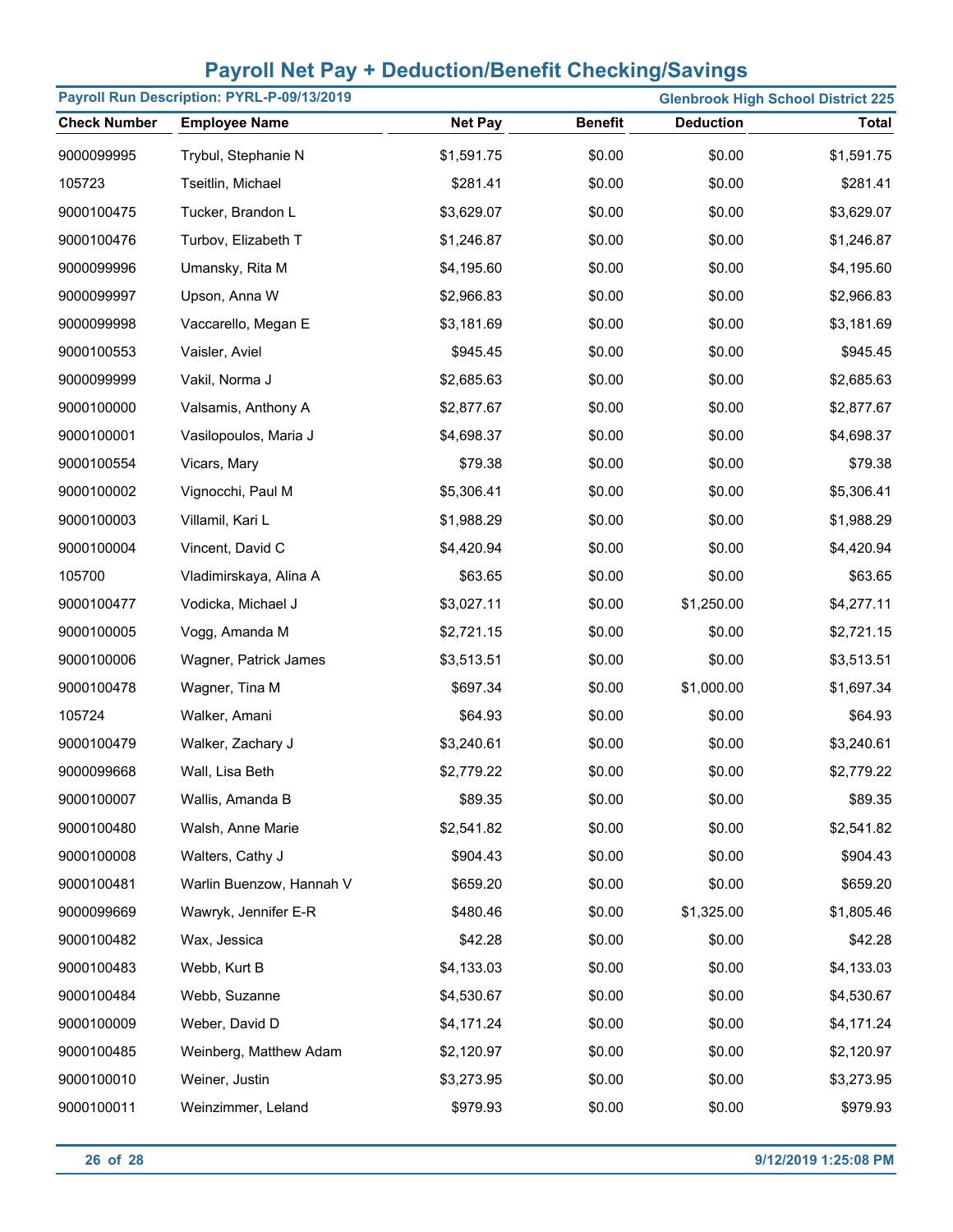|                     | Payroll Run Description: PYRL-P-09/13/2019 | <b>Glenbrook High School District 225</b> |                |                  |              |  |
|---------------------|--------------------------------------------|-------------------------------------------|----------------|------------------|--------------|--|
| <b>Check Number</b> | <b>Employee Name</b>                       | <b>Net Pay</b>                            | <b>Benefit</b> | <b>Deduction</b> | <b>Total</b> |  |
| 9000100486          | Weissenstein, Steven E                     | \$55.41                                   | \$0.00         | \$0.00           | \$55.41      |  |
| 9000100555          | Weissman, Nicole S                         | \$152.00                                  | \$0.00         | \$0.00           | \$152.00     |  |
| 9000100285          | West, Andrea P                             | \$1,111.79                                | \$0.00         | \$0.00           | \$1,111.79   |  |
| 9000100051          | West, Carol S                              | \$1,232.65                                | \$0.00         | \$0.00           | \$1,232.65   |  |
| 9000100487          | Whalen, Brian E                            | \$2,501.62                                | \$0.00         | \$250.00         | \$2,751.62   |  |
| 9000100012          | Whalen, Frank                              | \$221.64                                  | \$0.00         | \$0.00           | \$221.64     |  |
| 9000100488          | Wheeler, Rebecca S                         | \$1,159.15                                | \$0.00         | \$0.00           | \$1,159.15   |  |
| 9000100489          | Whipple, Matthew R                         | \$3,653.00                                | \$0.00         | \$300.00         | \$3,953.00   |  |
| 9000100013          | Whisler, Daniel A                          | \$2,994.73                                | \$0.00         | \$0.00           | \$2,994.73   |  |
| 9000100052          | White, Andrew C                            | \$907.49                                  | \$0.00         | \$0.00           | \$907.49     |  |
| 9000100014          | White, Emily K                             | \$1,090.62                                | \$0.00         | \$0.00           | \$1,090.62   |  |
| 9000100490          | White, James N                             | \$1,318.75                                | \$0.00         | \$0.00           | \$1,318.75   |  |
| 9000100491          | Widner, Benjamin D                         | \$4,345.59                                | \$0.00         | \$0.00           | \$4,345.59   |  |
| 105725              | Wiles, Donald P                            | \$488.35                                  | \$0.00         | \$0.00           | \$488.35     |  |
| 9000100015          | Wilhelm, Gregory R                         | \$1,385.35                                | \$0.00         | \$0.00           | \$1,385.35   |  |
| 9000100492          | William, Ivan A                            | \$1,637.36                                | \$0.00         | \$0.00           | \$1,637.36   |  |
| 9000100493          | Williams, Bill R                           | \$1,371.90                                | \$0.00         | \$281.66         | \$1,653.56   |  |
| 9000100016          | Williams, Indra M                          | \$1,168.75                                | \$0.00         | \$0.00           | \$1,168.75   |  |
| 9000100494          | Williams, Megan E                          | \$3,693.94                                | \$0.00         | \$50.00          | \$3,743.94   |  |
| 9000100017          | Williams, Scott L                          | \$5,874.96                                | \$0.00         | \$0.00           | \$5,874.96   |  |
| 9000099670          | Williamson, Rosanne Marie                  | \$4,868.59                                | \$0.00         | \$0.00           | \$4,868.59   |  |
| 9000100495          | Wilson, Stephanie D                        | \$2,209.35                                | \$0.00         | \$0.00           | \$2,209.35   |  |
| 9000100496          | Wiltjer, Mary H                            | \$3,746.41                                | \$0.00         | \$0.00           | \$3,746.41   |  |
| 9000100018          | Winkle, Gary D                             | \$1,170.51                                | \$0.00         | \$0.00           | \$1,170.51   |  |
| 9000100497          | Winship, Richard C                         | \$2,721.85                                | \$0.00         | \$0.00           | \$2,721.85   |  |
| 9000100498          | Winston, Carol M                           | \$1,136.01                                | \$0.00         | \$0.00           | \$1,136.01   |  |
| 9000100499          | Witt, Bruni                                | \$1,087.50                                | \$0.00         | \$0.00           | \$1,087.50   |  |
| 9000100500          | Wittenstrom, Rebecka A                     | \$2,332.41                                | \$0.00         | \$0.00           | \$2,332.41   |  |
| 9000100501          | Wojcik, Aaron A                            | \$3,983.41                                | \$0.00         | \$0.00           | \$3,983.41   |  |
| 9000100502          | Wolfe, Stacey M                            | \$4,876.62                                | \$0.00         | \$0.00           | \$4,876.62   |  |
| 9000100503          | Wood, James M                              | \$1,201.65                                | \$0.00         | \$0.00           | \$1,201.65   |  |
| 9000100019          | Woods, Christine C E                       | \$3,872.54                                | \$0.00         | \$250.00         | \$4,122.54   |  |
| 9000100020          | Woods, Deborah L                           | \$1,689.77                                | \$0.00         | \$300.00         | \$1,989.77   |  |
| 9000100021          | Wool, Aimee L                              | \$2,972.12                                | \$0.00         | \$0.00           | \$2,972.12   |  |
| 9000100504          | Wright, Casey P                            | \$5,215.78                                | \$0.00         | \$0.00           | \$5,215.78   |  |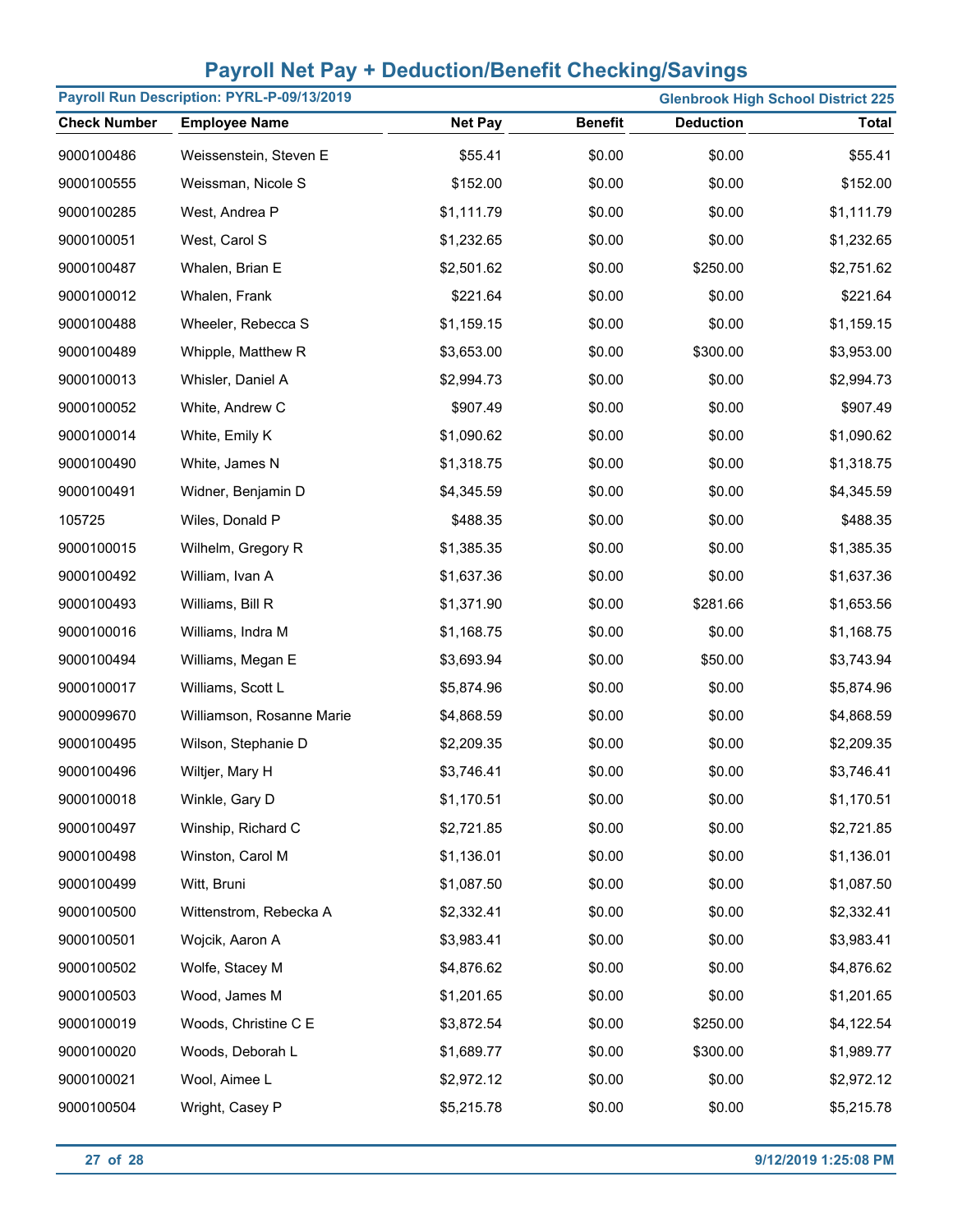| Payroll Run Description: PYRL-P-09/13/2019<br><b>Glenbrook High School District 225</b> |                         |                |                |                  |                |
|-----------------------------------------------------------------------------------------|-------------------------|----------------|----------------|------------------|----------------|
| <b>Check Number</b>                                                                     | <b>Employee Name</b>    | <b>Net Pay</b> | <b>Benefit</b> | <b>Deduction</b> | <b>Total</b>   |
| 9000100505                                                                              | Wu, Hong                | \$2,865.61     | \$0.00         | \$0.00           | \$2,865.61     |
| 9000100506                                                                              | Wysocki, Robert P       | \$2,723.70     | \$0.00         | \$0.00           | \$2,723.70     |
| 9000100053                                                                              | Yacullo, Michael C      | \$2,892.20     | \$0.00         | \$75.00          | \$2,967.20     |
| 9000100022                                                                              | Yang, Jean M            | \$3,143.43     | \$0.00         | \$0.00           | \$3,143.43     |
| 9000100023                                                                              | Yocus, Lawrence J       | \$915.97       | \$0.00         | \$0.00           | \$915.97       |
| 9000100507                                                                              | Yocus, Zorana           | \$1,056.73     | \$0.00         | \$0.00           | \$1,056.73     |
| 9000100508                                                                              | Yoon, Sukjin            | \$3,088.06     | \$0.00         | \$0.00           | \$3,088.06     |
| 9000099671                                                                              | Youabb, Nina Y          | \$1,750.14     | \$0.00         | \$0.00           | \$1,750.14     |
| 9000100509                                                                              | Youngberg, Teresa       | \$4,011.61     | \$0.00         | \$0.00           | \$4,011.61     |
| 105701                                                                                  | Yunda-Raijer, Emily E   | \$86.57        | \$0.00         | \$0.00           | \$86.57        |
| 9000099672                                                                              | Zachariou, Konstantinos | \$3,084.64     | \$0.00         | \$0.00           | \$3,084.64     |
| 9000100510                                                                              | Zagorscak, Jana S       | \$898.25       | \$0.00         | \$0.00           | \$898.25       |
| 9000100511                                                                              | Zagorski, Christina M   | \$3,149.96     | \$0.00         | \$0.00           | \$3,149.96     |
| 9000099673                                                                              | Zalatoris, Jennifer R   | \$1,491.99     | \$0.00         | \$275.00         | \$1,766.99     |
| 9000100512                                                                              | Zamora, Jorge           | \$4,346.54     | \$0.00         | \$0.00           | \$4,346.54     |
| 9000100513                                                                              | Zapler, Daniel          | \$3,426.31     | \$0.00         | \$0.00           | \$3,426.31     |
| 9000100514                                                                              | Zuckerman, Gail L       | \$1,397.46     | \$0.00         | \$0.00           | \$1,397.46     |
| 9000100024                                                                              | Zuckerman, Jared J      | \$3,884.48     | \$0.00         | \$0.00           | \$3,884.48     |
| 9000100515                                                                              | Zummo, Justin J         | \$2,427.88     | \$0.00         | \$0.00           | \$2,427.88     |
| 9000100516                                                                              | Zurita, Arnoldo         | \$2,205.72     | \$0.00         | \$0.00           | \$2,205.72     |
| <b>Grand Total:</b>                                                                     |                         | \$2,241,285.73 | \$0.00         | \$90,502.65      | \$2,331,788.38 |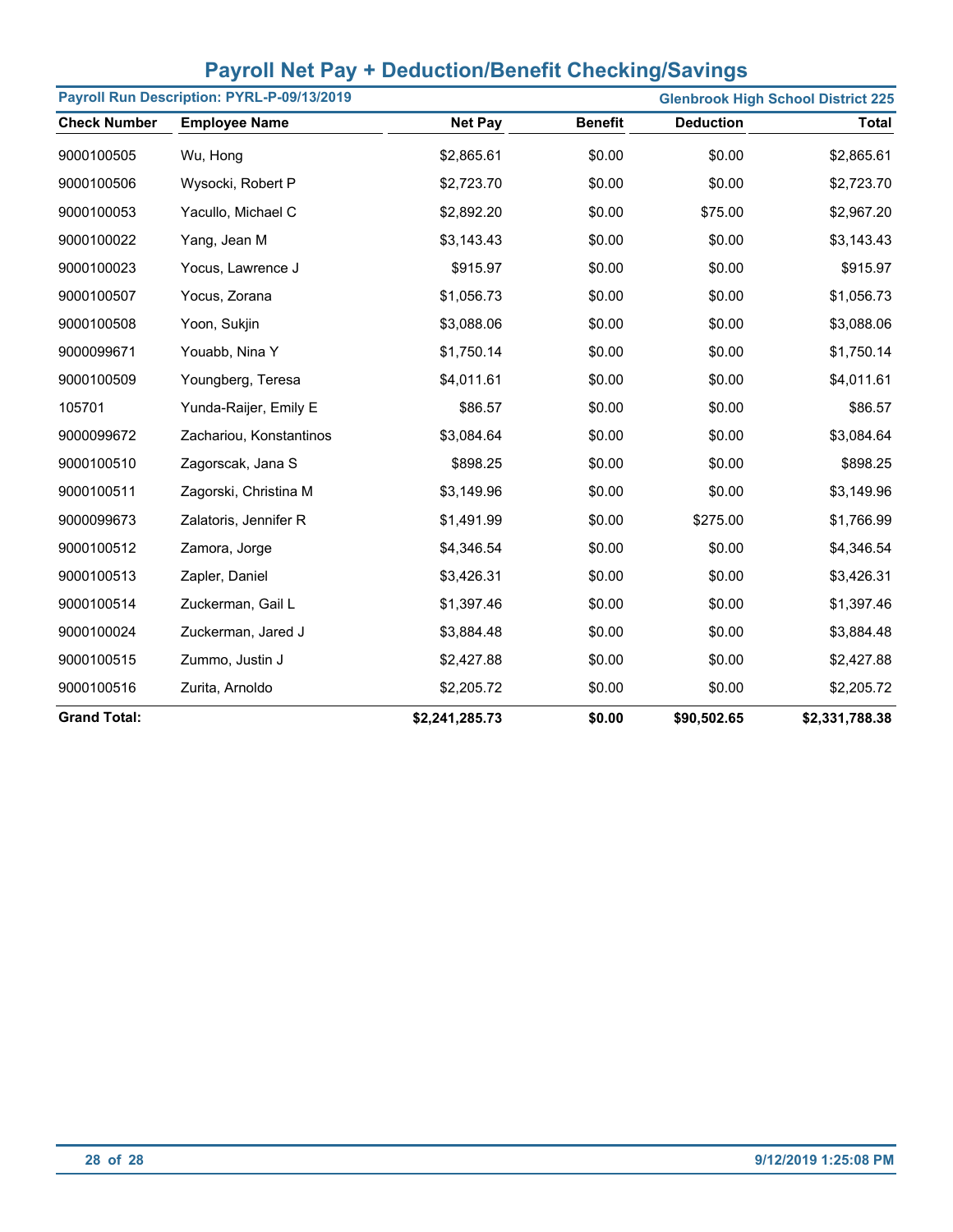|                       | AP Run: AP-P-09/09/2019 ---- Post Date: 2019-09-09 -- AP Run Type: R |                     |                                      |                               |                              | <b>Glenbrook High School District 225</b> |                                 |
|-----------------------|----------------------------------------------------------------------|---------------------|--------------------------------------|-------------------------------|------------------------------|-------------------------------------------|---------------------------------|
| <b>Check Date</b>     | <b>Check Number</b>                                                  | <b>Payment Type</b> | <b>Name</b>                          |                               |                              |                                           | <b>Check Amount</b>             |
| 09/09/2019            | 9000099625                                                           | <b>ACH</b>          | <b>Employee Benefits Corporation</b> |                               |                              |                                           | 19,640.26                       |
| <b>Invoice Number</b> | <b>Description</b>                                                   |                     | <b>Invoice Date</b>                  | <b>Invoice Amount Account</b> |                              |                                           | Amount                          |
| 2642244               | Payroll Date: 8/30/2019                                              |                     | 09/09/2019                           | 19,640.26                     |                              |                                           |                                 |
|                       |                                                                      |                     |                                      |                               | 10 L 100 4560 1500 00 000000 |                                           | 19,640.26                       |
|                       |                                                                      |                     |                                      |                               | Administraton                |                                           | <b>Accrual/Summary Accounts</b> |
|                       |                                                                      |                     |                                      |                               |                              | Total:                                    | \$19,640.26                     |
|                       |                                                                      |                     |                                      |                               |                              | AP-P-09/09/2019 Summary                   |                                 |
|                       |                                                                      |                     |                                      |                               | Type                         | Count                                     | <b>Amount</b>                   |

| l ype           | Count | Amount      |
|-----------------|-------|-------------|
| Regular         | 0     | 0.00        |
| ACH Checks:     | 1     | 19.640.26   |
| Wire Transfers: | 0     | 0.00        |
| Total:          | 1     | \$19,640.26 |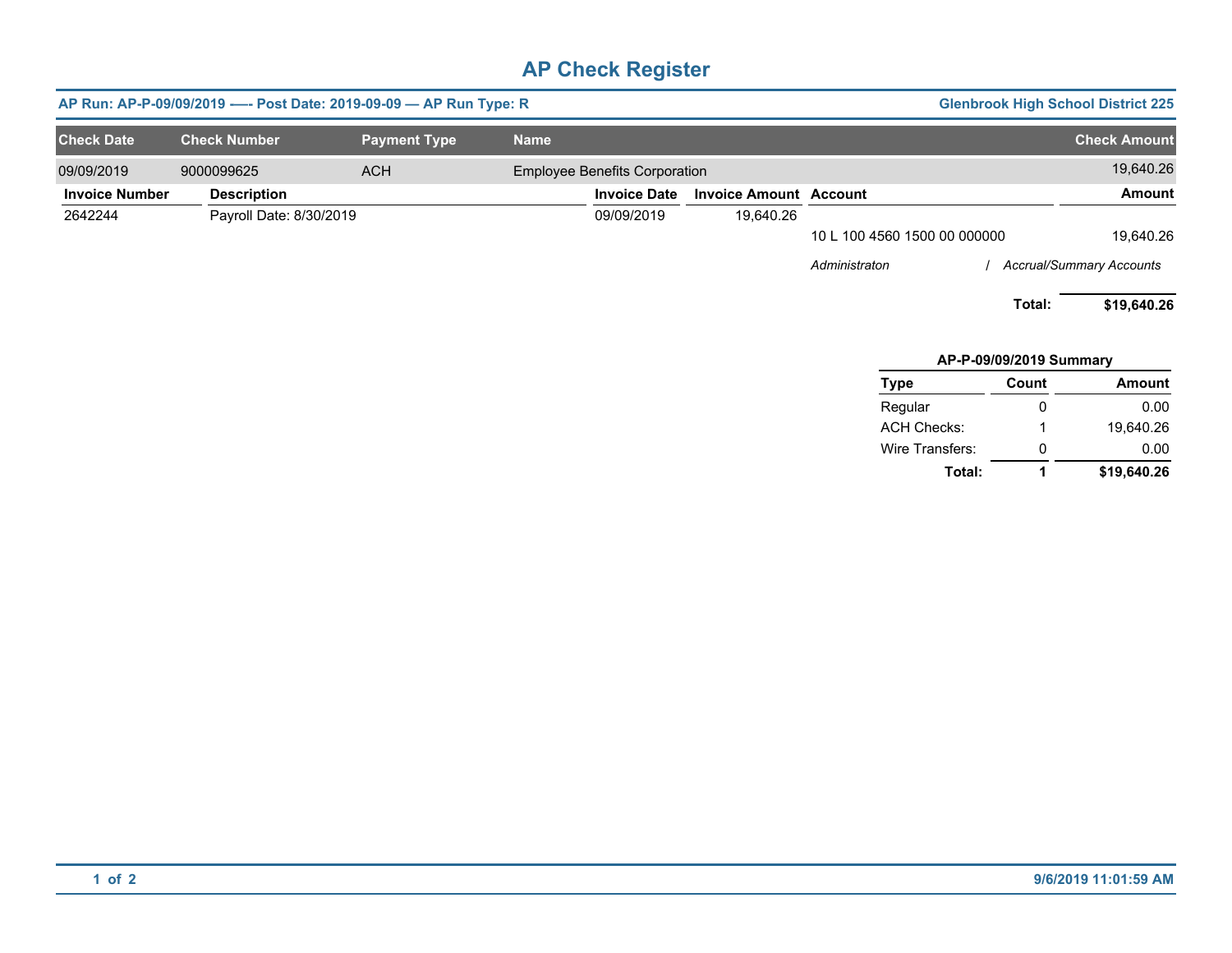| <b>Summary by Fund</b> |              | <b>Glenbrook High School District 225</b> |
|------------------------|--------------|-------------------------------------------|
| <b>Fund</b>            | <b>Total</b> |                                           |
| 10 - Education Fund    | 19,640.26    |                                           |
|                        | \$19,640.26  |                                           |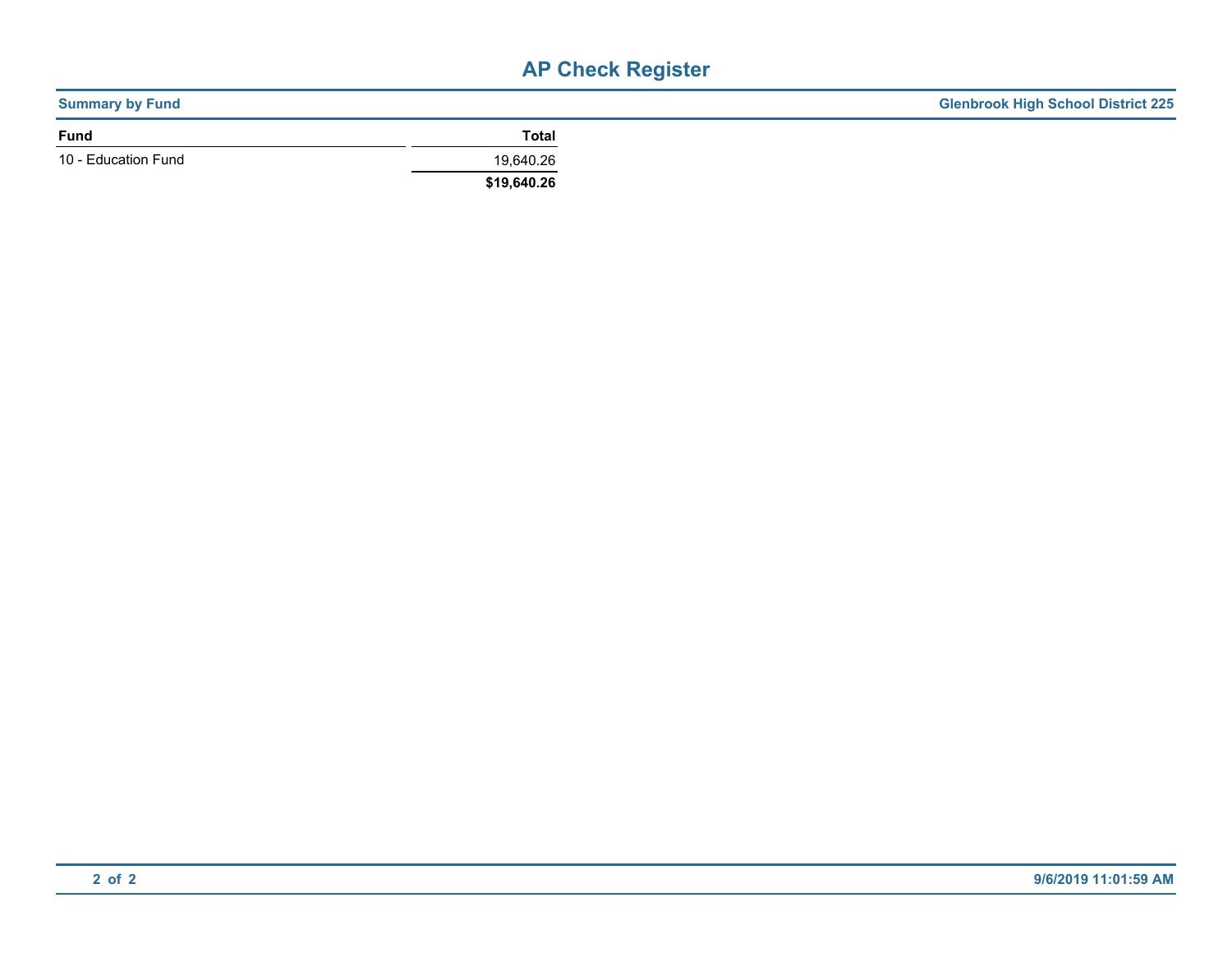|                       |        |                         | AP Run: AP-P-09/13/2019 ---- Post Date: 2019-09-13 - AP Run Type: R                                  |                            |                          |                               |                              | <b>Glenbrook High School District 225</b> |
|-----------------------|--------|-------------------------|------------------------------------------------------------------------------------------------------|----------------------------|--------------------------|-------------------------------|------------------------------|-------------------------------------------|
| <b>Check Date</b>     |        | <b>Check Number</b>     | <b>Payment Type</b>                                                                                  | <b>Name</b>                |                          |                               |                              | <b>Check Amount</b>                       |
| 09/13/2019            | 105726 |                         | Check                                                                                                | <b>Blitt and Gaines PC</b> |                          |                               |                              | 362.49                                    |
| <b>Invoice Number</b> |        | <b>Description</b>      |                                                                                                      |                            | <b>Invoice Date</b>      | <b>Invoice Amount Account</b> |                              | <b>Amount</b>                             |
| 8W010.09132019.D      |        |                         | Case # 09 M1 1201 49 (Margaret B Bank - \$165.55)<br>Case # 17 SC 3616 (Sandra Bernstein - \$196.94) |                            | 09/13/2019               | 362.49                        |                              |                                           |
|                       |        |                         |                                                                                                      |                            |                          |                               | 10 L 100 4590 0000 00 000000 | 362.49                                    |
|                       |        |                         |                                                                                                      |                            |                          |                               | Administraton                | <b>Accrual/Summary Accounts</b>           |
| 09/13/2019            | 105727 |                         | Check                                                                                                | <b>HESC</b>                |                          |                               |                              | 497.20                                    |
| <b>Invoice Number</b> |        | <b>Description</b>      |                                                                                                      |                            | <b>Invoice Date</b>      | <b>Invoice Amount Account</b> |                              | <b>Amount</b>                             |
| 8W005.09132019.D      |        | J. Hoynes (366 52 9541) |                                                                                                      |                            | 09/13/2019               | 497.20                        |                              |                                           |
|                       |        |                         |                                                                                                      |                            |                          |                               | 10 L 100 4590 0000 00 000000 | 497.20                                    |
|                       |        |                         |                                                                                                      |                            |                          |                               | Administraton                | / Accrual/Summary Accounts                |
| 09/13/2019            | 105728 |                         | Check                                                                                                |                            | Mandarich Law Group, Llp |                               |                              | 32.42                                     |
| <b>Invoice Number</b> |        | <b>Description</b>      |                                                                                                      |                            | <b>Invoice Date</b>      | <b>Invoice Amount Account</b> |                              | <b>Amount</b>                             |
| 8W013.09132019.D      |        |                         | Case # 14 M1 115327 (Margaret Balabanos Bank)                                                        |                            | 09/13/2019               | 32.42                         |                              |                                           |
|                       |        |                         |                                                                                                      |                            |                          |                               | 10 L 100 4590 0000 00 000000 | 32.42                                     |
|                       |        |                         |                                                                                                      |                            |                          |                               | Administraton                | <b>Accrual/Summary Accounts</b>           |
| 09/13/2019            |        | 201701703               | <b>Wire Transfer</b>                                                                                 |                            | AIG Retirement / VALIC   |                               |                              | 2,960.00                                  |
| <b>Invoice Number</b> |        | <b>Description</b>      |                                                                                                      |                            | <b>Invoice Date</b>      | <b>Invoice Amount Account</b> |                              | <b>Amount</b>                             |
| 3T000.09132019.D      |        |                         | 3T000 - AIG/Valic 403b for PYRL-P-09/13/2019                                                         |                            | 09/13/2019               | 2,960.00                      |                              |                                           |
|                       |        |                         |                                                                                                      |                            |                          |                               | 10 L 100 4555 0000 00 000000 | 2,960.00                                  |
|                       |        |                         |                                                                                                      |                            |                          |                               | Administraton                | <b>Accrual/Summary Accounts</b>           |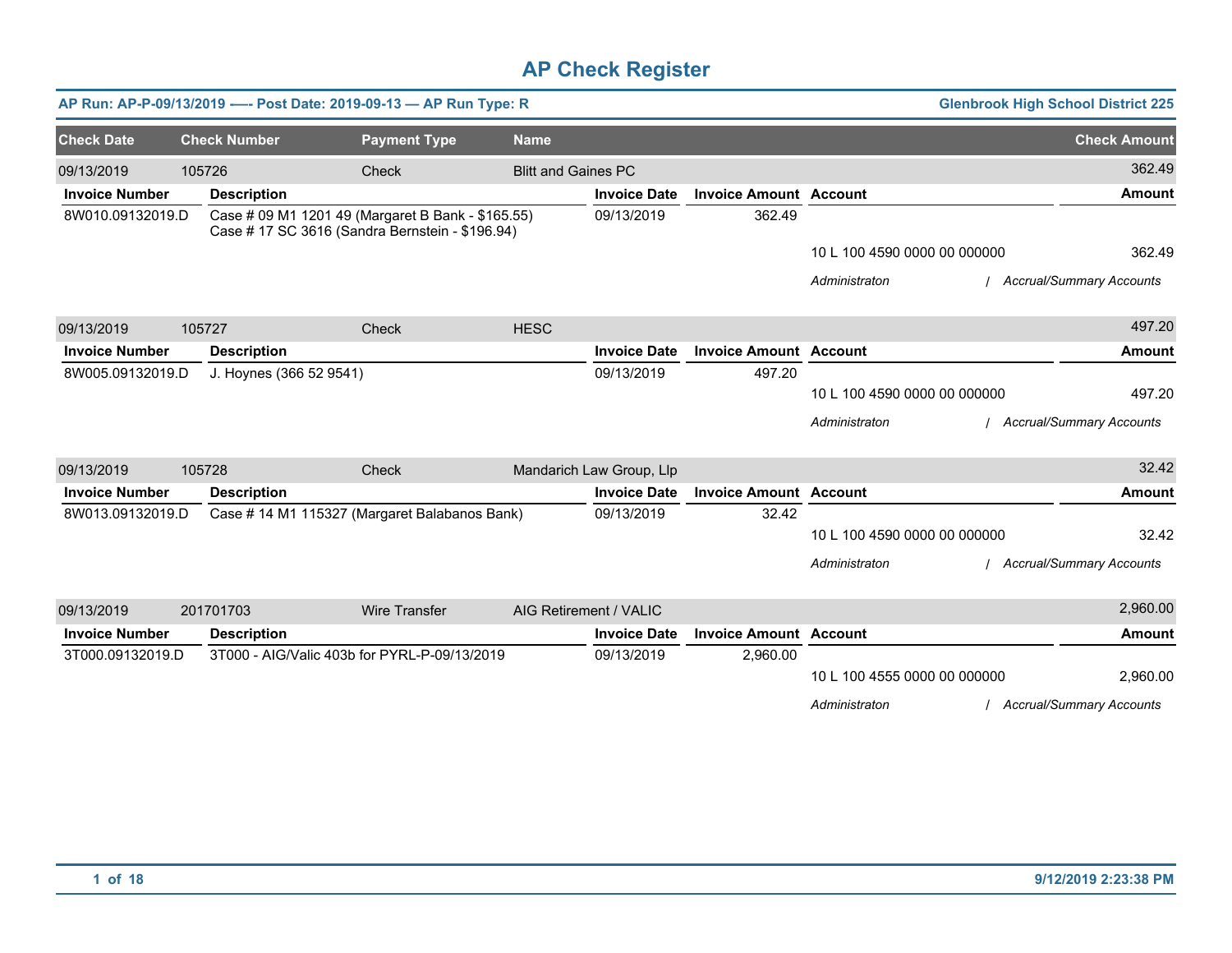|                       |                     | AP Run: AP-P-09/13/2019 ---- Post Date: 2019-09-13 - AP Run Type: R |                      |                                        |                               |                              | <b>Glenbrook High School District 225</b> |                            |
|-----------------------|---------------------|---------------------------------------------------------------------|----------------------|----------------------------------------|-------------------------------|------------------------------|-------------------------------------------|----------------------------|
| <b>Check Date</b>     | <b>Check Number</b> | <b>Payment Type</b>                                                 | <b>Name</b>          |                                        |                               |                              |                                           | <b>Check Amount</b>        |
| 09/13/2019            | 201701704           | <b>Wire Transfer</b>                                                | Ameriprise Financial |                                        |                               |                              |                                           | 1,191.66                   |
| <b>Invoice Number</b> | <b>Description</b>  |                                                                     |                      | <b>Invoice Date</b>                    | <b>Invoice Amount Account</b> |                              |                                           | <b>Amount</b>              |
| 3T010.09132019.D      |                     | 3T010 - Ameriprise 403b for PYRL-P-09/13/2019                       |                      | 09/13/2019                             | 1,191.66                      |                              |                                           |                            |
|                       |                     |                                                                     |                      |                                        |                               | 10 L 100 4555 0000 00 000000 |                                           | 1,191.66                   |
|                       |                     |                                                                     |                      |                                        |                               | Administraton                |                                           | / Accrual/Summary Accounts |
| 09/13/2019            | 201701705           | <b>Wire Transfer</b>                                                |                      | AXA Equitable Insurance Company        |                               |                              |                                           | 36,655.42                  |
| <b>Invoice Number</b> | <b>Description</b>  |                                                                     |                      | <b>Invoice Date</b>                    | <b>Invoice Amount Account</b> |                              |                                           | Amount                     |
| 3T020.09132019.D      |                     | 3T020 - AXA Equit 403b for PYRL-P-09/13/2019                        |                      | 09/13/2019                             | 36,655.42                     |                              |                                           |                            |
|                       |                     |                                                                     |                      |                                        |                               | 10 L 100 4555 0000 00 000000 |                                           | 35,130.42                  |
|                       |                     |                                                                     |                      |                                        |                               | Administraton                |                                           | / Accrual/Summary Accounts |
|                       |                     |                                                                     |                      |                                        |                               | 20 L 100 4555 0000 00 000000 |                                           | 1.525.00                   |
|                       |                     |                                                                     |                      |                                        |                               | Administraton                |                                           | / Accrual/Summary Accounts |
| 09/13/2019            | 201701706           | Wire Transfer                                                       |                      | AXA Equitable Insurance Company 457(b) |                               |                              |                                           | 5,350.00                   |
| <b>Invoice Number</b> | <b>Description</b>  |                                                                     |                      | <b>Invoice Date</b>                    | <b>Invoice Amount Account</b> |                              |                                           | <b>Amount</b>              |
| 3S020.09132019.D      |                     | 3S020 - AXA 457(b) for PYRL-P-09/13/2019                            |                      | 09/13/2019                             | 5,350.00                      |                              |                                           |                            |
|                       |                     |                                                                     |                      |                                        |                               | 10 L 100 4555 0000 00 000000 |                                           | 5,350.00                   |
|                       |                     |                                                                     |                      |                                        |                               | Administraton                |                                           | / Accrual/Summary Accounts |
| 09/13/2019            | 201701707           | <b>Wire Transfer</b>                                                |                      | AXA Equitable Insurance Company ROTH   |                               |                              |                                           | 1,625.00                   |
| <b>Invoice Number</b> | <b>Description</b>  |                                                                     |                      | <b>Invoice Date</b>                    | <b>Invoice Amount Account</b> |                              |                                           | <b>Amount</b>              |
| 3R020.09132019.D      |                     | 3R020 - AXA 403b Roth for PYRL-P-09/13/2019                         |                      | 09/13/2019                             | 1,625.00                      |                              |                                           |                            |
|                       |                     |                                                                     |                      |                                        |                               | 10 L 100 4555 0000 00 000000 |                                           | 1,375.00                   |
|                       |                     |                                                                     |                      |                                        |                               | Administraton                |                                           | / Accrual/Summary Accounts |
|                       |                     |                                                                     |                      |                                        |                               | 20 L 100 4555 0000 00 000000 |                                           | 250.00                     |
|                       |                     |                                                                     |                      |                                        |                               | Administraton                |                                           | / Accrual/Summary Accounts |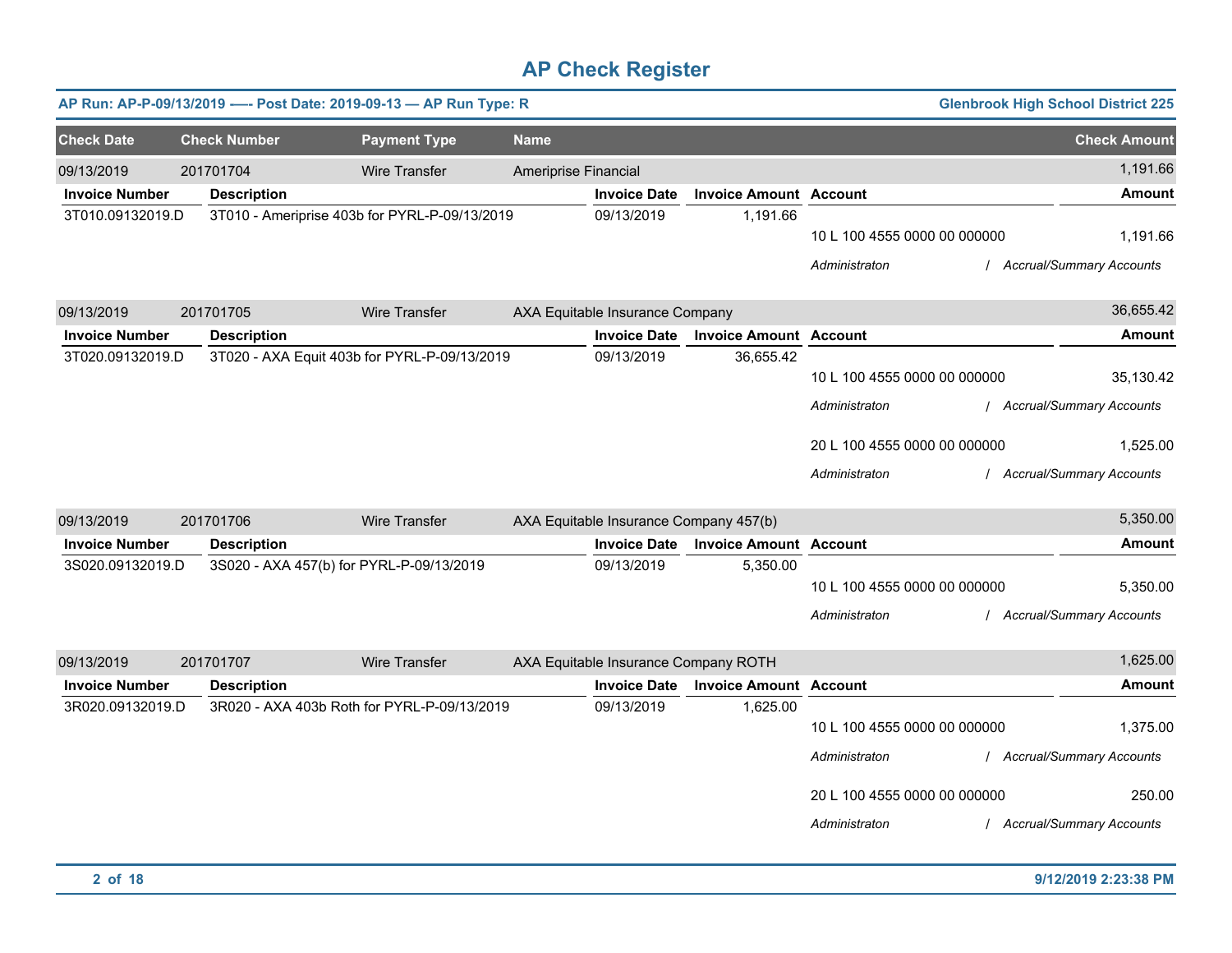|                       | AP Run: AP-P-09/13/2019 ---- Post Date: 2019-09-13 - AP Run Type: R |                     |             |                              |                               |                              | <b>Glenbrook High School District 225</b> |
|-----------------------|---------------------------------------------------------------------|---------------------|-------------|------------------------------|-------------------------------|------------------------------|-------------------------------------------|
| <b>Check Date</b>     | <b>Check Number</b>                                                 | <b>Payment Type</b> | <b>Name</b> |                              |                               |                              | <b>Check Amount</b>                       |
| 09/13/2019            | 201701708                                                           | Wire Transfer       |             | Blue Cross Blue Shield Of II |                               |                              | 1,120,620.12                              |
| <b>Invoice Number</b> | <b>Description</b>                                                  |                     |             | <b>Invoice Date</b>          | <b>Invoice Amount Account</b> |                              | <b>Amount</b>                             |
| 84823030006           | BCBS August 2019 HMO Invoice                                        |                     |             | 09/13/2019                   | 387,069.84                    | 10 L 100 4560 0000 00 830000 | 137.07                                    |
|                       |                                                                     |                     |             |                              |                               | Administraton                | / Retiree HMO-IL                          |
|                       |                                                                     |                     |             |                              |                               | 10 L 100 4560 0000 00 840000 | 44,162.78                                 |
|                       |                                                                     |                     |             |                              |                               | Administraton                | / Retiree BA-HMO                          |
|                       |                                                                     |                     |             |                              |                               | 10 L 100 4560 1200 00 000000 | 210,093.03                                |
|                       |                                                                     |                     |             |                              |                               | Administraton                | / Accrual/Summary Accounts                |
|                       |                                                                     |                     |             |                              |                               | 10 L 100 4560 1300 00 000000 | 54,871.29                                 |
|                       |                                                                     |                     |             |                              |                               | Administraton                | / Accrual/Summary Accounts                |
|                       |                                                                     |                     |             |                              |                               | 20 L 100 4560 1200 00 000000 | 47,972.76                                 |
|                       |                                                                     |                     |             |                              |                               | Administraton                | / Accrual/Summary Accounts                |
|                       |                                                                     |                     |             |                              |                               | 20 L 100 4560 1300 00 000000 | 27,440.47                                 |
|                       |                                                                     |                     |             |                              |                               | Administraton                | / Accrual/Summary Accounts                |
|                       |                                                                     |                     |             |                              |                               |                              |                                           |
|                       |                                                                     |                     |             |                              |                               | 95 L 100 4560 1200 00 000000 | 589.76                                    |
|                       |                                                                     |                     |             |                              |                               | Administraton                | / Accrual/Summary Accounts                |
|                       |                                                                     |                     |             |                              |                               | 95 L 100 4560 1300 00 000000 | 1,802.68                                  |
|                       |                                                                     |                     |             |                              |                               | Administraton                | / Accrual/Summary Accounts                |
| 84823080001           | BCBS August 2019 PPO Invoice                                        |                     |             | 09/13/2019                   | 733,550.28                    |                              |                                           |
|                       |                                                                     |                     |             |                              |                               | 10 L 100 4560 0000 00 810000 | 23,704.27                                 |
|                       |                                                                     |                     |             |                              |                               | Administraton                | / Retiree Low-Deductible<br><b>PPO</b>    |
| 3 of 18               |                                                                     |                     |             |                              |                               |                              | 9/12/2019 2:23:38 PM                      |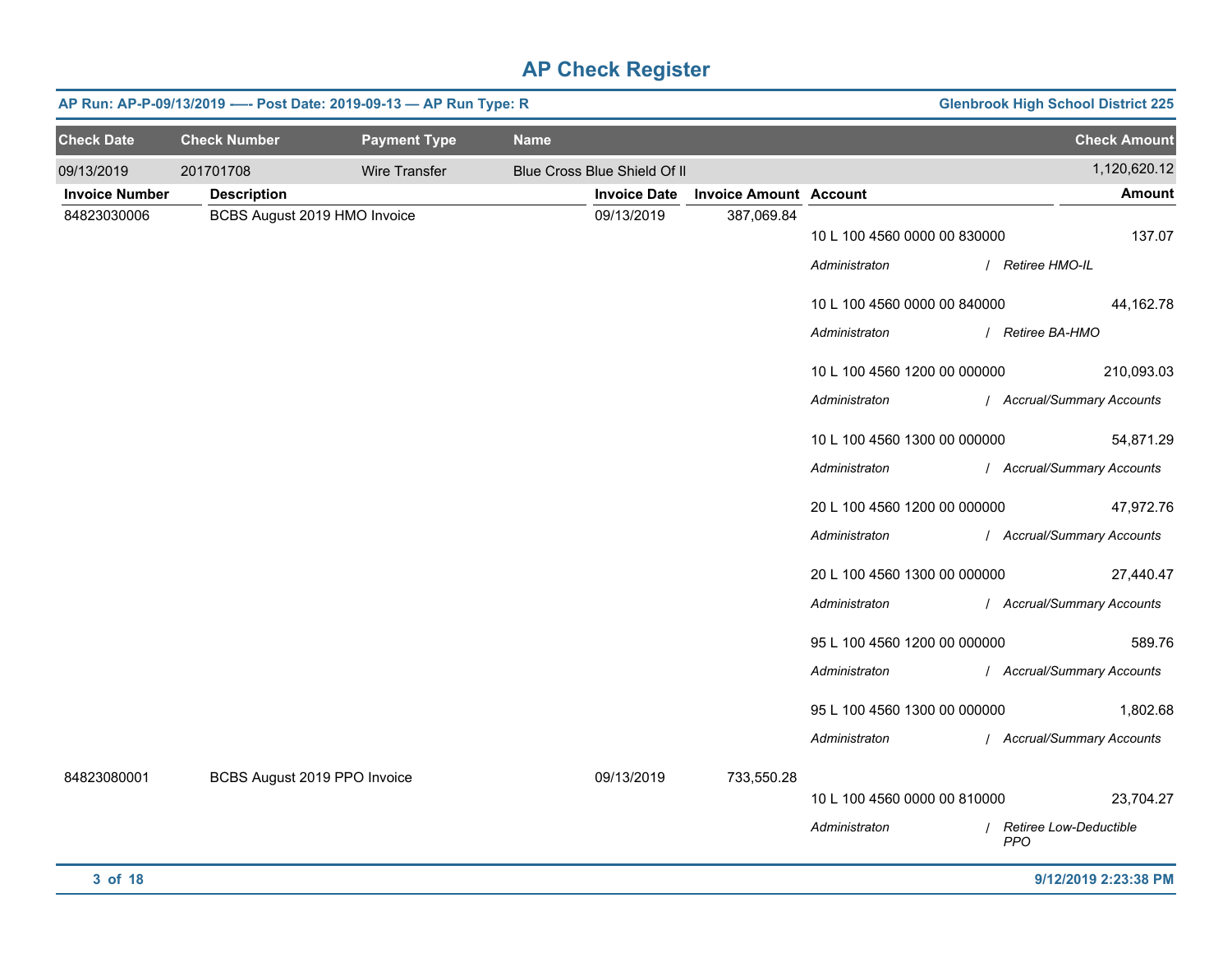|                       | AP Run: AP-P-09/13/2019 ---- Post Date: 2019-09-13 - AP Run Type: R |                      |             | <b>Glenbrook High School District 225</b> |                               |                              |                                         |
|-----------------------|---------------------------------------------------------------------|----------------------|-------------|-------------------------------------------|-------------------------------|------------------------------|-----------------------------------------|
| <b>Check Date</b>     | <b>Check Number</b>                                                 | <b>Payment Type</b>  | <b>Name</b> |                                           |                               |                              | <b>Check Amount</b>                     |
| 09/13/2019            | 201701708                                                           | <b>Wire Transfer</b> |             | Blue Cross Blue Shield Of II              |                               |                              | 1,120,620.12                            |
| <b>Invoice Number</b> | <b>Description</b>                                                  |                      |             | <b>Invoice Date</b>                       | <b>Invoice Amount Account</b> |                              | <b>Amount</b>                           |
|                       |                                                                     |                      |             |                                           |                               | 10 L 100 4560 0000 00 820000 | 5,533.93                                |
|                       |                                                                     |                      |             |                                           |                               | Administraton                | / Retiree High-Deductible<br><b>PPO</b> |
|                       |                                                                     |                      |             |                                           |                               | 10 L 100 4560 0000 00 850000 | 3,181.63                                |
|                       |                                                                     |                      |             |                                           |                               | Administraton                | / Retiree Dental                        |
|                       |                                                                     |                      |             |                                           |                               | 10 L 100 4560 1100 00 000000 | 387,625.67                              |
|                       |                                                                     |                      |             |                                           |                               | Administraton                | / Accrual/Summary Accounts              |
|                       |                                                                     |                      |             |                                           |                               | 10 L 100 4560 1105 00 000000 | 181,513.81                              |
|                       |                                                                     |                      |             |                                           |                               | Administraton                | / Accrual/Summary Accounts              |
|                       |                                                                     |                      |             |                                           |                               | 10 L 100 4560 1106 00 000000 | 3,790.41                                |
|                       |                                                                     |                      |             |                                           |                               | Administraton                | / Accrual/Summary Accounts              |
|                       |                                                                     |                      |             |                                           |                               | 10 L 100 4560 1400 00 000000 | 83,819.50                               |
|                       |                                                                     |                      |             |                                           |                               | Administraton                | / Accrual/Summary Accounts              |
|                       |                                                                     |                      |             |                                           |                               | 20 L 100 4560 1100 00 000000 | 24,566.51                               |
|                       |                                                                     |                      |             |                                           |                               | Administraton                | / Accrual/Summary Accounts              |
|                       |                                                                     |                      |             |                                           |                               | 20 L 100 4560 1105 00 000000 | 8,507.01                                |
|                       |                                                                     |                      |             |                                           |                               | Administraton                | / Accrual/Summary Accounts              |
|                       |                                                                     |                      |             |                                           |                               | 20 L 100 4560 1400 00 000000 | 5,369.68                                |
|                       |                                                                     |                      |             |                                           |                               | Administraton                | / Accrual/Summary Accounts              |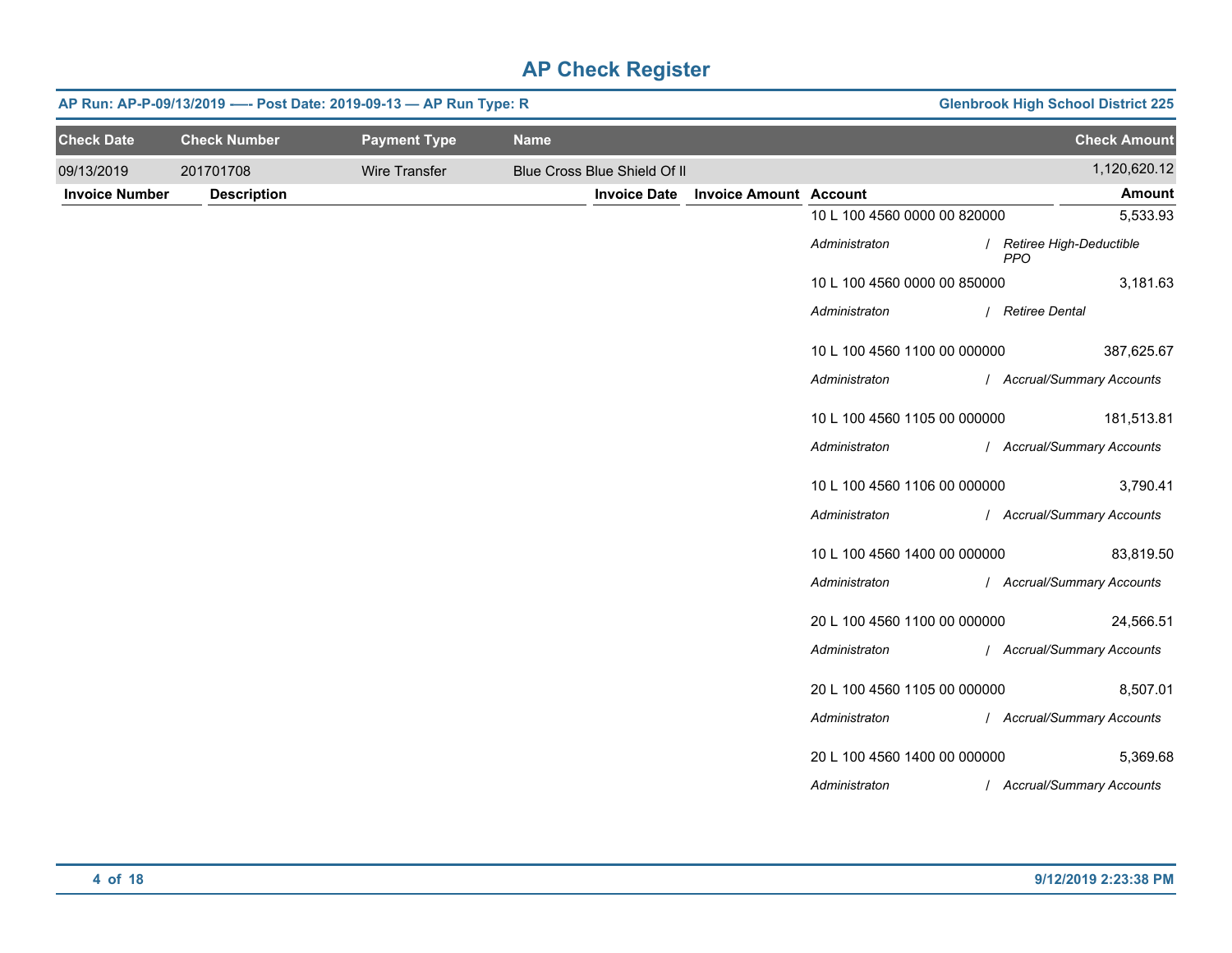|                       |                     | AP Run: AP-P-09/13/2019 ---- Post Date: 2019-09-13 - AP Run Type: R |                   |                              |                               |                              | <b>Glenbrook High School District 225</b> |
|-----------------------|---------------------|---------------------------------------------------------------------|-------------------|------------------------------|-------------------------------|------------------------------|-------------------------------------------|
| <b>Check Date</b>     | <b>Check Number</b> | <b>Payment Type</b>                                                 | <b>Name</b>       |                              |                               |                              | <b>Check Amount</b>                       |
| 09/13/2019            | 201701708           | <b>Wire Transfer</b>                                                |                   | Blue Cross Blue Shield Of II |                               |                              | 1,120,620.12                              |
| <b>Invoice Number</b> | <b>Description</b>  |                                                                     |                   | <b>Invoice Date</b>          | <b>Invoice Amount Account</b> |                              | <b>Amount</b>                             |
|                       |                     |                                                                     |                   |                              |                               | 40 L 100 4560 1100 00 000000 | 1,158.72                                  |
|                       |                     |                                                                     |                   |                              |                               | Administraton                | <b>Accrual/Summary Accounts</b>           |
|                       |                     |                                                                     |                   |                              |                               | 95 L 100 4560 1100 00 000000 | 4,634.96                                  |
|                       |                     |                                                                     |                   |                              |                               | Administraton                | <b>Accrual/Summary Accounts</b>           |
|                       |                     |                                                                     |                   |                              |                               | 95 L 100 4560 1400 00 000000 | 144.18                                    |
|                       |                     |                                                                     |                   |                              |                               | Administraton                | <b>Accrual/Summary Accounts</b>           |
| 09/13/2019            | 201701709           | <b>Wire Transfer</b>                                                | <b>Expert Pay</b> |                              |                               |                              | 2,363.63                                  |
| <b>Invoice Number</b> | <b>Description</b>  |                                                                     |                   | <b>Invoice Date</b>          | <b>Invoice Amount Account</b> |                              | Amount                                    |
| 8W000.09132019.D      |                     | 8W000 - Wage Deduction for PYRL-P-09/13/2019                        |                   | 09/13/2019                   | 2,363.63                      |                              |                                           |
|                       |                     |                                                                     |                   |                              |                               | 10 L 100 4590 0000 00 000000 | 1,408.98                                  |
|                       |                     |                                                                     |                   |                              |                               | Administraton                | <b>Accrual/Summary Accounts</b>           |

*Administraton* / *Accrual/Summary Accounts*

20 L 100 4590 0000 00 000000

| 09/13/2019            | 201701710          | Wire Transfer                               | <b>Fidelity Investments</b> |                               |                              | 30,108.49                       |
|-----------------------|--------------------|---------------------------------------------|-----------------------------|-------------------------------|------------------------------|---------------------------------|
| <b>Invoice Number</b> | <b>Description</b> |                                             | <b>Invoice Date</b>         | <b>Invoice Amount Account</b> |                              | Amount                          |
| 3T030.09132019.D      |                    | 3T030 - Fidelity 403b for PYRL-P-09/13/2019 | 09/13/2019                  | 30,108.49                     |                              |                                 |
|                       |                    |                                             |                             |                               | 10 L 100 4555 0000 00 000000 | 29,693.49                       |
|                       |                    |                                             |                             |                               | Administraton                | <b>Accrual/Summary Accounts</b> |
|                       |                    |                                             |                             |                               | 20 L 100 4555 0000 00 000000 | 415.00                          |
|                       |                    |                                             |                             |                               | Administraton                | <b>Accrual/Summary Accounts</b> |

954.65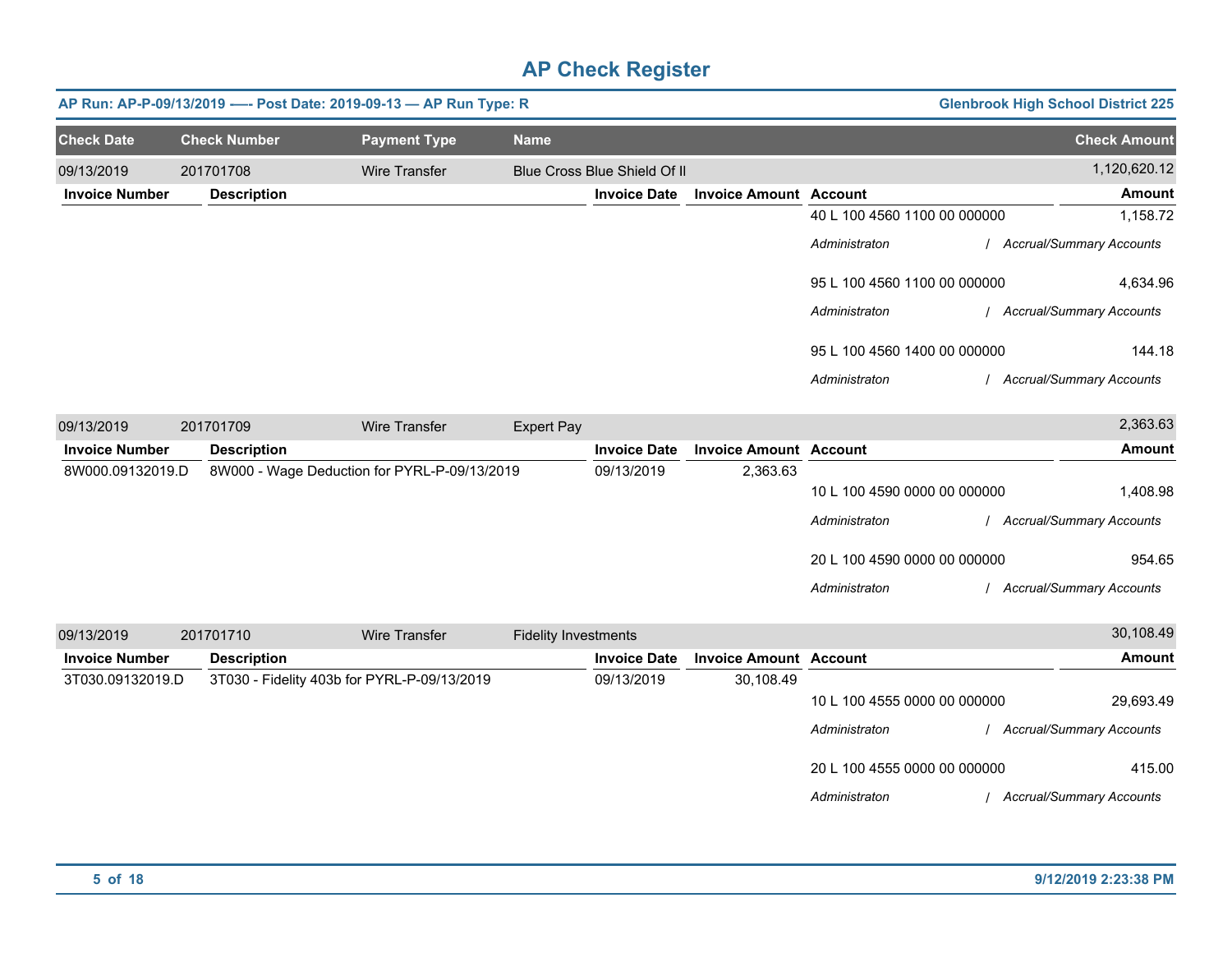|                       |                     | AP Run: AP-P-09/13/2019 ---- Post Date: 2019-09-13 - AP Run Type: R |                      |                                  |                               |                                               | <b>Glenbrook High School District 225</b>   |
|-----------------------|---------------------|---------------------------------------------------------------------|----------------------|----------------------------------|-------------------------------|-----------------------------------------------|---------------------------------------------|
| <b>Check Date</b>     | <b>Check Number</b> | <b>Payment Type</b>                                                 | <b>Name</b>          |                                  |                               |                                               | <b>Check Amount</b>                         |
| 09/13/2019            | 201701711           | Wire Transfer                                                       |                      | Fidelity Investments 457(b)      |                               |                                               | 2,427.14                                    |
| <b>Invoice Number</b> | <b>Description</b>  |                                                                     |                      | <b>Invoice Date</b>              | <b>Invoice Amount Account</b> |                                               | <b>Amount</b>                               |
| 3S030.09132019.D      |                     | 3S030 - Fidelity 457(b) for PYRL-P-09/13/2019                       |                      | 09/13/2019                       | 2,427.14                      | 10 L 100 4555 0000 00 000000<br>Administraton | 2,427.14<br><b>Accrual/Summary Accounts</b> |
| 09/13/2019            | 201701712           | <b>Wire Transfer</b>                                                |                      | <b>Fidelity Investments ROTH</b> |                               |                                               | 7,413.17                                    |
| <b>Invoice Number</b> | <b>Description</b>  |                                                                     |                      | <b>Invoice Date</b>              | <b>Invoice Amount Account</b> |                                               | <b>Amount</b>                               |
| 3R030.09132019.D      |                     | 3R030 - Fidelity 403b Roth for PYRL-P-09/13/2019                    |                      | 09/13/2019                       | 7,413.17                      | 10 L 100 4555 0000 00 000000<br>Administraton | 7,413.17<br><b>Accrual/Summary Accounts</b> |
| 09/13/2019            | 201701713           | Wire Transfer                                                       | First Investors Corp |                                  |                               |                                               | 2,525.00                                    |
| <b>Invoice Number</b> | <b>Description</b>  |                                                                     |                      | <b>Invoice Date</b>              | <b>Invoice Amount Account</b> |                                               | Amount                                      |
| 3T040.09132019.D      |                     | 3T040 - Foresters 403b for PYRL-P-09/13/2019                        |                      | 09/13/2019                       | 2,525.00                      | 10 L 100 4555 0000 00 000000<br>Administraton | 2,525.00<br><b>Accrual/Summary Accounts</b> |
| 09/13/2019            | 201701714           | <b>Wire Transfer</b>                                                |                      | First Investors Corp Roth        |                               |                                               | 1,055.50                                    |
| <b>Invoice Number</b> | <b>Description</b>  |                                                                     |                      | <b>Invoice Date</b>              | <b>Invoice Amount Account</b> |                                               | <b>Amount</b>                               |
| 3R040.09132019.D      |                     | 3R040 - Foresters 403b Roth for PYRL-P-09/13/2019                   |                      | 09/13/2019                       | 1,055.50                      | 10 L 100 4555 0000 00 000000<br>Administraton | 1,055.50<br>/ Accrual/Summary Accounts      |
| 09/13/2019            | 201701715           | Wire Transfer                                                       |                      | Great American Life Insurance Co |                               |                                               | 3,124.00                                    |
| <b>Invoice Number</b> | <b>Description</b>  |                                                                     |                      | <b>Invoice Date</b>              | <b>Invoice Amount Account</b> |                                               | <b>Amount</b>                               |
| 3T050.09132019.D      |                     | 3T050 - GreatAme/Lincoln 403b for PYRL-P-09/13/2019                 |                      | 09/13/2019                       | 3,124.00                      | 10 L 100 4555 0000 00 000000<br>Administraton | 3,074.00<br>/ Accrual/Summary Accounts      |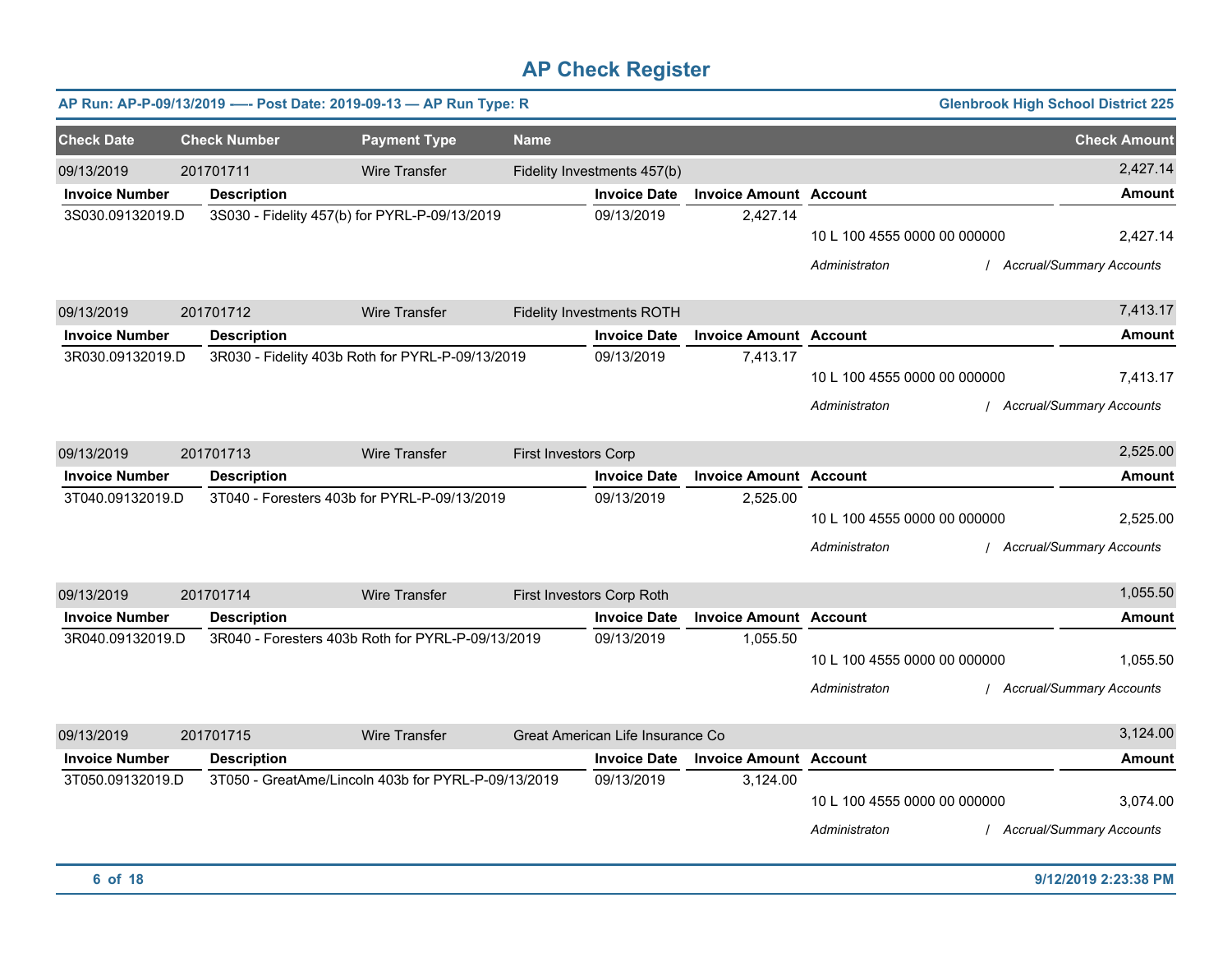|                       |                     | AP Run: AP-P-09/13/2019 ---- Post Date: 2019-09-13 - AP Run Type: R  |                          |                                  |                               |                              | <b>Glenbrook High School District 225</b> |
|-----------------------|---------------------|----------------------------------------------------------------------|--------------------------|----------------------------------|-------------------------------|------------------------------|-------------------------------------------|
| <b>Check Date</b>     | <b>Check Number</b> | <b>Payment Type</b>                                                  | <b>Name</b>              |                                  |                               |                              | <b>Check Amount</b>                       |
| 09/13/2019            | 201701715           | <b>Wire Transfer</b>                                                 |                          | Great American Life Insurance Co |                               |                              | 3,124.00                                  |
| <b>Invoice Number</b> | <b>Description</b>  |                                                                      |                          | <b>Invoice Date</b>              | <b>Invoice Amount Account</b> |                              | <b>Amount</b>                             |
|                       |                     |                                                                      |                          |                                  |                               | 20 L 100 4555 0000 00 000000 | 50.00                                     |
|                       |                     |                                                                      |                          |                                  |                               | Administraton                | / Accrual/Summary Accounts                |
| 09/13/2019            | 201701716           | <b>Wire Transfer</b>                                                 |                          | Horace Mann Insurance Company    |                               |                              | 562.50                                    |
| <b>Invoice Number</b> | <b>Description</b>  |                                                                      |                          | <b>Invoice Date</b>              | <b>Invoice Amount Account</b> |                              | Amount                                    |
| 3T060.09132019.D      |                     | 3T060 - Horace Mann 403b for PYRL-P-09/13/2019                       |                          | 09/13/2019                       | 562.50                        |                              |                                           |
|                       |                     |                                                                      |                          |                                  |                               | 10 L 100 4555 0000 00 000000 | 562.50                                    |
|                       |                     |                                                                      |                          |                                  |                               | Administraton                | / Accrual/Summary Accounts                |
| 09/13/2019            | 201701717           | Wire Transfer                                                        | Illinois Dept Of Revenue |                                  |                               |                              | 142,899.01                                |
| <b>Invoice Number</b> | <b>Description</b>  |                                                                      |                          | <b>Invoice Date</b>              | <b>Invoice Amount Account</b> |                              | <b>Amount</b>                             |
| 9SIT0.09132019.D      |                     | 9SIT0 - Illinois Stat Tax for PYRL-P-09/13/2019                      |                          | 09/13/2019                       | 142,069.88                    |                              |                                           |
|                       |                     |                                                                      |                          |                                  |                               | 10 L 100 4530 0000 00 000000 | 133,102.14                                |
|                       |                     |                                                                      |                          |                                  |                               | Administraton                | / Accrual/Summary Accounts                |
|                       |                     |                                                                      |                          |                                  |                               | 20 L 100 4530 0000 00 000000 | 8,352.07                                  |
|                       |                     |                                                                      |                          |                                  |                               | Administraton                | / Accrual/Summary Accounts                |
|                       |                     |                                                                      |                          |                                  |                               | 40 L 100 4530 0000 00 000000 | 76.11                                     |
|                       |                     |                                                                      |                          |                                  |                               | Administraton                | / Accrual/Summary Accounts                |
|                       |                     |                                                                      |                          |                                  |                               | 95 L 100 4530 0000 00 000000 | 539.56                                    |
|                       |                     |                                                                      |                          |                                  |                               | Administraton                | / Accrual/Summary Accounts                |
| 9SITA.09132019.D      |                     | 9SITA - Additional IL State Tax Amt for PYRL-P-09/13/2019 09/13/2019 |                          |                                  | 829.13                        |                              |                                           |
|                       |                     |                                                                      |                          |                                  |                               | 10 L 100 4530 0000 00 000000 | 829.13                                    |
|                       |                     |                                                                      |                          |                                  |                               | Administraton                | / Accrual/Summary Accounts                |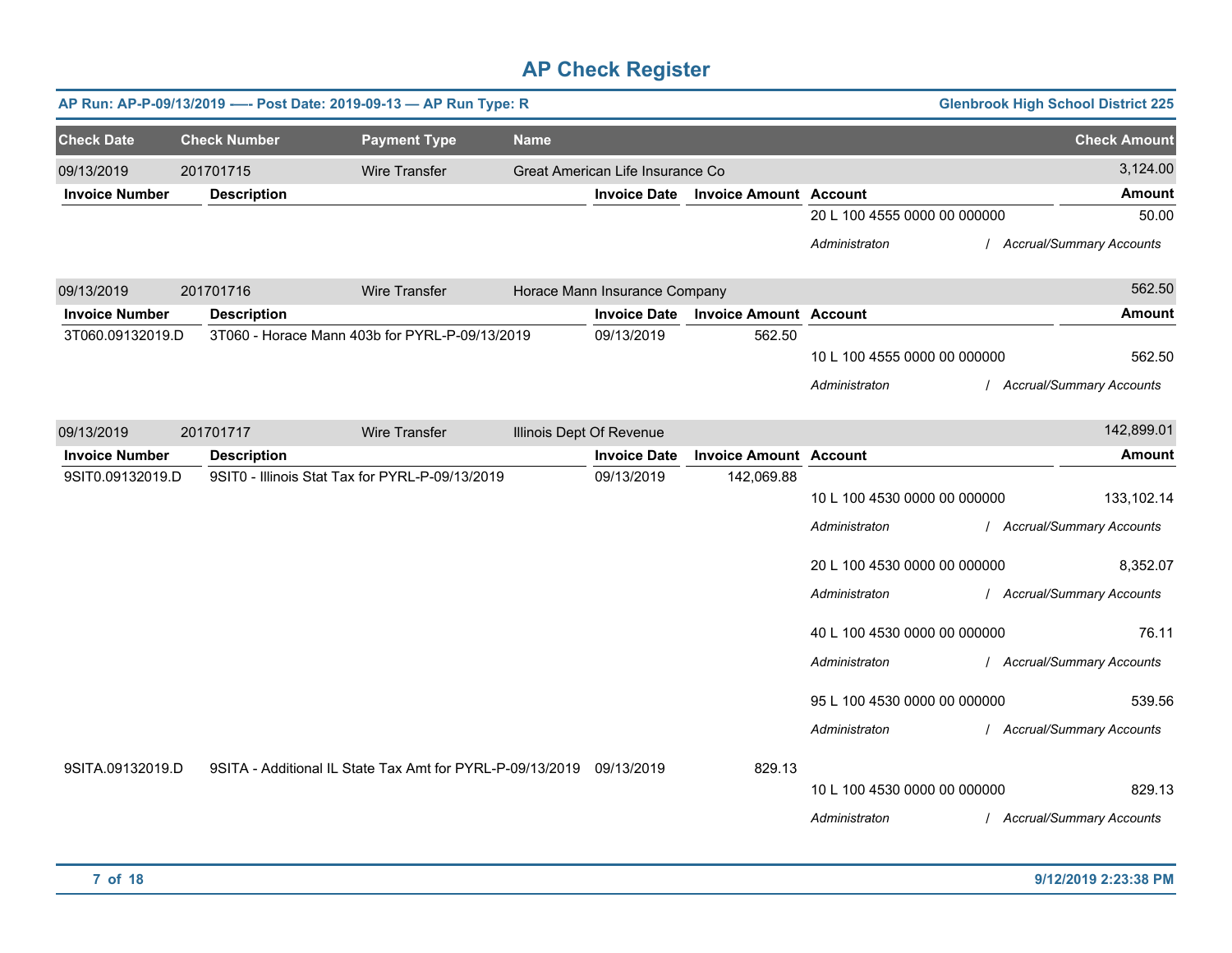|                       |                     |                                    | AP Run: AP-P-09/13/2019 ---- Post Date: 2019-09-13 - AP Run Type: R |                          |                                      |                               |                              | <b>Glenbrook High School District 225</b> |
|-----------------------|---------------------|------------------------------------|---------------------------------------------------------------------|--------------------------|--------------------------------------|-------------------------------|------------------------------|-------------------------------------------|
| <b>Check Date</b>     | <b>Check Number</b> |                                    | <b>Payment Type</b>                                                 | <b>Name</b>              |                                      |                               |                              | <b>Check Amount</b>                       |
| 09/13/2019            | 201701718           |                                    | Wire Transfer                                                       |                          | Illinois Municipal Retirement Fund   |                               |                              | 97,507.11                                 |
| <b>Invoice Number</b> |                     | <b>Description</b>                 |                                                                     |                          | <b>Invoice Date</b>                  | <b>Invoice Amount Account</b> |                              | <b>Amount</b>                             |
| 21500.09132019.D      |                     | 09/13/2019                         | 21500 - IMRF Voluntary Addt'l Contrib for PYRL-P-                   |                          | 09/13/2019                           | 8,227.07                      |                              |                                           |
|                       |                     |                                    |                                                                     |                          |                                      |                               | 10 L 100 4540 0000 00 000000 | 5,715.85                                  |
|                       |                     |                                    |                                                                     |                          |                                      |                               | Administraton                | / Accrual/Summary Accounts                |
|                       |                     |                                    |                                                                     |                          |                                      |                               | 20 L 100 4540 0000 00 000000 | 2,511.22                                  |
|                       |                     |                                    |                                                                     |                          |                                      |                               | Administraton                | / Accrual/Summary Accounts                |
| 2IE00.09132019.D      |                     | 2IE00 - IMRF for PYRL-P-09/13/2019 |                                                                     |                          | 09/13/2019                           | 32,478.60                     |                              |                                           |
|                       |                     |                                    |                                                                     |                          |                                      |                               | 50 L 100 4540 0000 00 000000 | 32,478.60                                 |
|                       |                     |                                    |                                                                     |                          |                                      |                               | Administraton                | / Accrual/Summary Accounts                |
| 2IR00.09132019.B      |                     | 2IR00 - IMRF for PYRL-P-09/13/2019 |                                                                     |                          | 09/13/2019                           | 56,801.44                     |                              |                                           |
|                       |                     |                                    |                                                                     |                          |                                      |                               | 50 L 100 4540 0000 00 000000 | 56,801.44                                 |
|                       |                     |                                    |                                                                     |                          |                                      |                               | Administraton                | / Accrual/Summary Accounts                |
| 09/13/2019            | 201701719           |                                    | <b>Wire Transfer</b>                                                |                          | ING Retirement Plans / Northern Life |                               |                              | 1,876.00                                  |
| <b>Invoice Number</b> |                     | <b>Description</b>                 |                                                                     |                          | <b>Invoice Date</b>                  | <b>Invoice Amount Account</b> |                              | <b>Amount</b>                             |
| 3T070.09132019.D      |                     |                                    | 3T070 - VOYA/ING 403b for PYRL-P-09/13/2019                         |                          | 09/13/2019                           | 1,876.00                      | 10 L 100 4555 0000 00 000000 | 1,876.00                                  |
|                       |                     |                                    |                                                                     |                          |                                      |                               | Administraton                | / Accrual/Summary Accounts                |
| 09/13/2019            | 201701720           |                                    | <b>Wire Transfer</b>                                                | <b>ING Windsor ILIAC</b> |                                      |                               |                              | 35.00                                     |
| <b>Invoice Number</b> |                     | <b>Description</b>                 |                                                                     |                          | <b>Invoice Date</b>                  | <b>Invoice Amount Account</b> |                              | <b>Amount</b>                             |
| 3T075.09132019.D      |                     |                                    | 3T075 - ING/Windsor 403b for PYRL-P-09/13/2019                      |                          | 09/13/2019                           | 35.00                         |                              |                                           |
|                       |                     |                                    |                                                                     |                          |                                      |                               | 20 L 100 4555 0000 00 000000 | 35.00                                     |
|                       |                     |                                    |                                                                     |                          |                                      |                               | Administraton                | / Accrual/Summary Accounts                |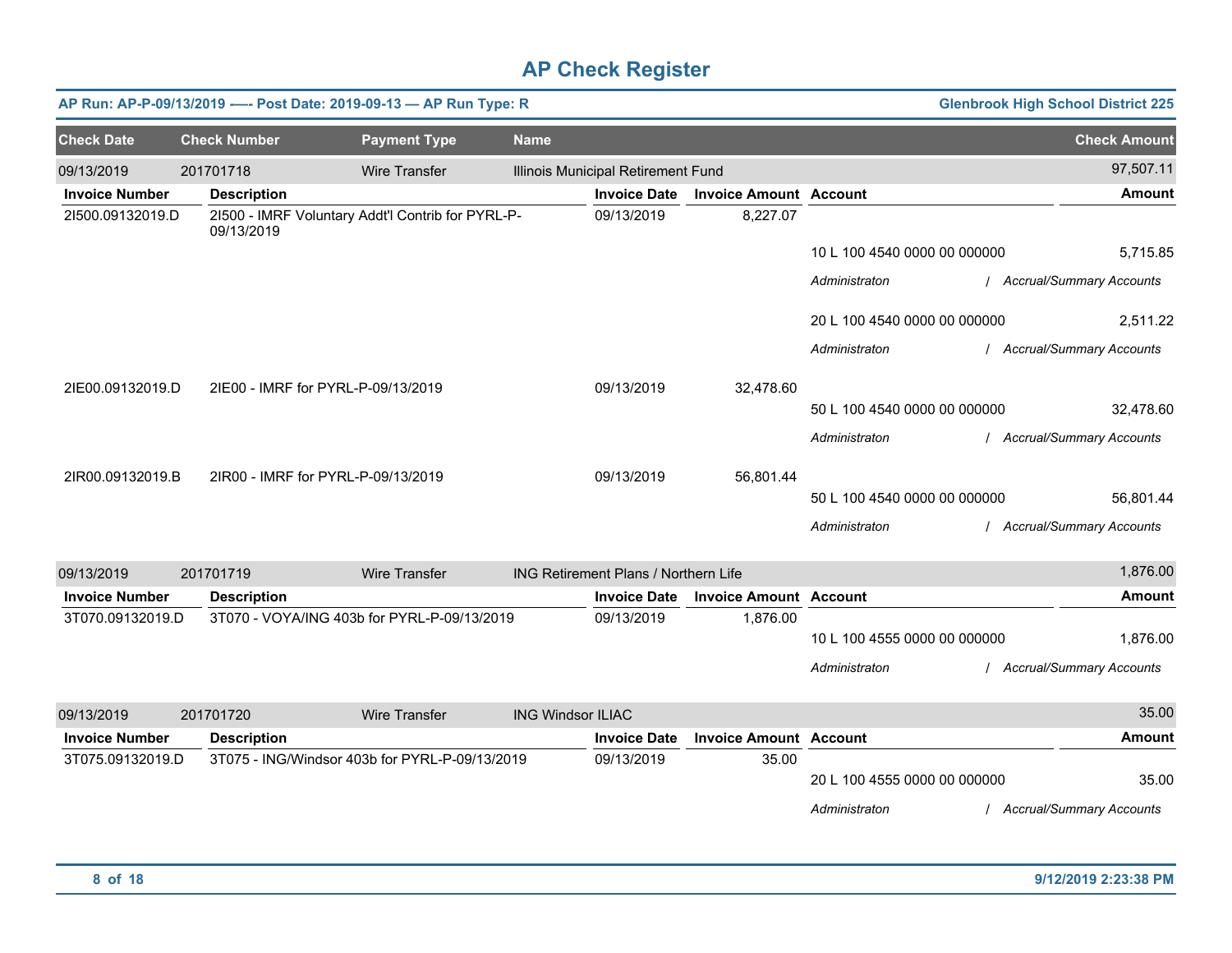|                       | AP Run: AP-P-09/13/2019 ---- Post Date: 2019-09-13 - AP Run Type: R |                                                                     |             |                                 |                               |                              | <b>Glenbrook High School District 225</b> |
|-----------------------|---------------------------------------------------------------------|---------------------------------------------------------------------|-------------|---------------------------------|-------------------------------|------------------------------|-------------------------------------------|
| <b>Check Date</b>     | <b>Check Number</b>                                                 | <b>Payment Type</b>                                                 | <b>Name</b> |                                 |                               |                              | <b>Check Amount</b>                       |
| 09/13/2019            | 201701721                                                           | <b>Wire Transfer</b>                                                |             | Internal Revenue Service Center |                               |                              | 568,088.11                                |
| <b>Invoice Number</b> | <b>Description</b>                                                  |                                                                     |             | <b>Invoice Date</b>             | <b>Invoice Amount Account</b> |                              | <b>Amount</b>                             |
| 9FICA.09132019.B      |                                                                     | 9FICA - Social Security Tax for PYRL-P-09/13/2019                   |             | 09/13/2019                      | 47,189.77                     | 51 L 100 4570 0000 00 000000 | 47,189.77                                 |
| 9FICA.09132019.D      |                                                                     | 9FICA - Social Security Tax for PYRL-P-09/13/2019                   |             | 09/13/2019                      | 47,189.77                     | Administraton                | / Accrual/Summary Accounts                |
|                       |                                                                     |                                                                     |             |                                 |                               | 51 L 100 4570 0000 00 000000 | 47,189.77                                 |
|                       |                                                                     |                                                                     |             |                                 |                               | Administraton                | / Accrual/Summary Accounts                |
| 9FIT%.09132019.D      | 9FIT% - Add Fed Tax % for PYRL-P-09/13/2019                         |                                                                     |             | 09/13/2019                      | 162.57                        |                              |                                           |
|                       |                                                                     |                                                                     |             |                                 |                               | 10 L 100 4520 0000 00 000000 | 162.57                                    |
|                       |                                                                     |                                                                     |             |                                 |                               | Administraton                | / Accrual/Summary Accounts                |
| 9FIT0.09132019.D      | 9FIT0 - Federal Tax for PYRL-P-09/13/2019                           |                                                                     |             | 09/13/2019                      | 364,262.04                    | 10 L 100 4520 0000 00 000000 | 346,744.39                                |
|                       |                                                                     |                                                                     |             |                                 |                               | Administraton                | / Accrual/Summary Accounts                |
|                       |                                                                     |                                                                     |             |                                 |                               | 20 L 100 4520 0000 00 000000 | 16,173.33                                 |
|                       |                                                                     |                                                                     |             |                                 |                               | Administraton                | / Accrual/Summary Accounts                |
|                       |                                                                     |                                                                     |             |                                 |                               | 40 L 100 4520 0000 00 000000 | 202.10                                    |
|                       |                                                                     |                                                                     |             |                                 |                               | Administraton                | / Accrual/Summary Accounts                |
|                       |                                                                     |                                                                     |             |                                 |                               | 95 L 100 4520 0000 00 000000 | 1,142.22                                  |
|                       |                                                                     |                                                                     |             |                                 |                               | Administraton                | / Accrual/Summary Accounts                |
| 9FITA.09132019.D      |                                                                     | 9FITA - Additional Federal Tax Amt for PYRL-P-09/13/2019 09/13/2019 |             |                                 | 11,351.34                     | 10 L 100 4520 0000 00 000000 | 10,936.34                                 |
|                       |                                                                     |                                                                     |             |                                 |                               | Administraton                | / Accrual/Summary Accounts                |
|                       |                                                                     |                                                                     |             |                                 |                               |                              |                                           |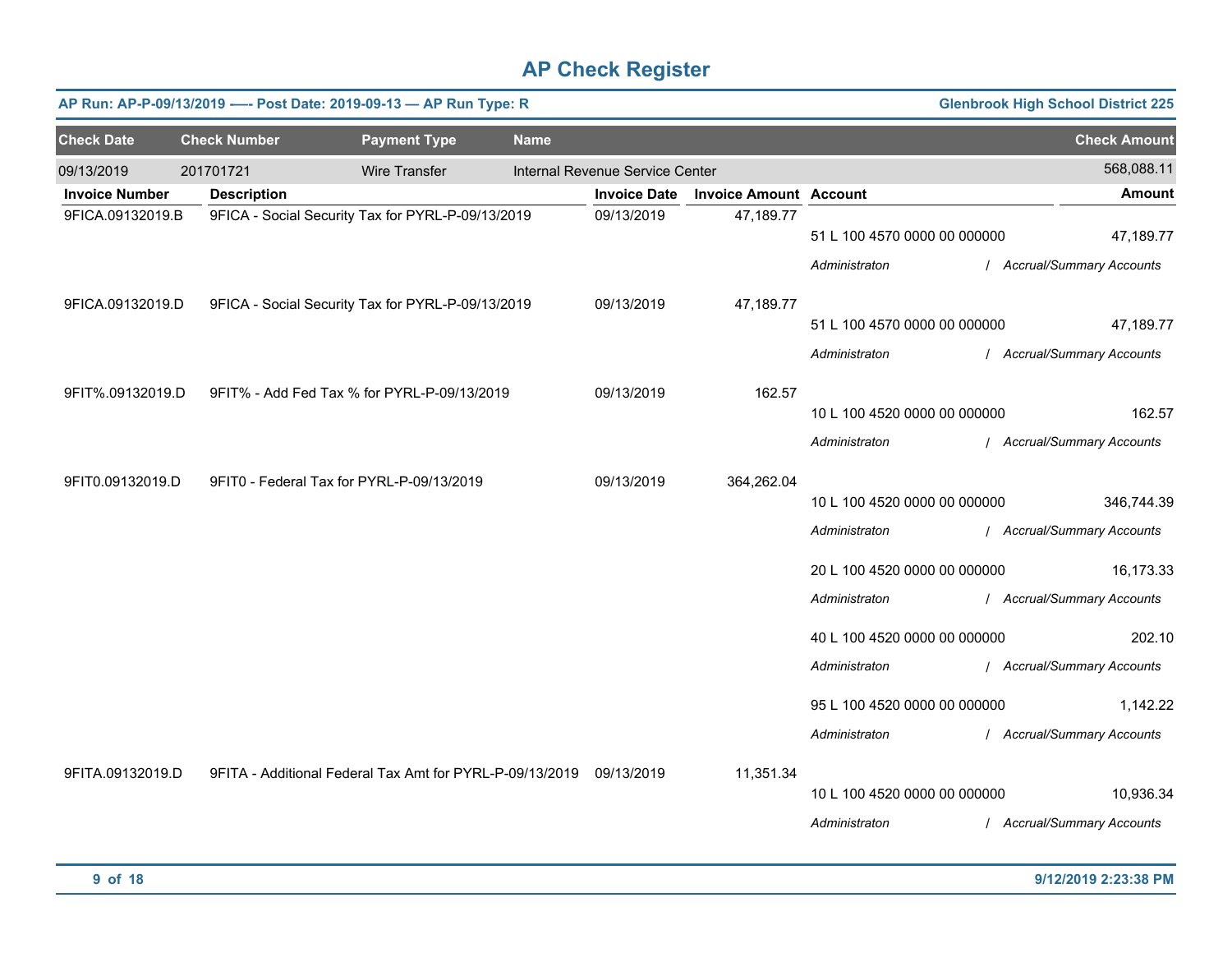|                       |                     | AP Run: AP-P-09/13/2019 ---- Post Date: 2019-09-13 - AP Run Type: R |             |                                 |                               |                              | <b>Glenbrook High School District 225</b> |
|-----------------------|---------------------|---------------------------------------------------------------------|-------------|---------------------------------|-------------------------------|------------------------------|-------------------------------------------|
| <b>Check Date</b>     | <b>Check Number</b> | <b>Payment Type</b>                                                 | <b>Name</b> |                                 |                               |                              | <b>Check Amount</b>                       |
| 09/13/2019            | 201701721           | <b>Wire Transfer</b>                                                |             | Internal Revenue Service Center |                               |                              | 568,088.11                                |
| <b>Invoice Number</b> | <b>Description</b>  |                                                                     |             | <b>Invoice Date</b>             | <b>Invoice Amount Account</b> |                              | <b>Amount</b>                             |
|                       |                     |                                                                     |             |                                 |                               | 20 L 100 4520 0000 00 000000 | 415.00                                    |
|                       |                     |                                                                     |             |                                 |                               | Administraton                | / Accrual/Summary Accounts                |
| 9MEDI.09132019.B      |                     | 9MEDI - Medicare Tax for PYRL-P-09/13/2019                          |             | 09/13/2019                      | 48,966.31                     |                              |                                           |
|                       |                     |                                                                     |             |                                 |                               | 51 L 100 4580 0000 00 000000 | 48,966.31                                 |
|                       |                     |                                                                     |             |                                 |                               | Administraton                | <b>Accrual/Summary Accounts</b>           |
| 9MEDI.09132019.D      |                     | 9MEDI - Medicare Tax for PYRL-P-09/13/2019                          |             | 09/13/2019                      | 48,966.31                     |                              |                                           |
|                       |                     |                                                                     |             |                                 |                               | 51 L 100 4580 0000 00 000000 | 48,966.31                                 |
|                       |                     |                                                                     |             |                                 |                               | Administraton                | / Accrual/Summary Accounts                |
| 09/13/2019            | 201701722           | <b>Wire Transfer</b>                                                |             | Lincoln Investment Planning Inc |                               |                              | 9,366.95                                  |
| <b>Invoice Number</b> | <b>Description</b>  |                                                                     |             | <b>Invoice Date</b>             | <b>Invoice Amount Account</b> |                              | <b>Amount</b>                             |
| 3T080.09132019.D      |                     | 3T080 - Lincoln Investment 403b for PYRL-P-09/13/2019               |             | 09/13/2019                      | 9,366.95                      | 10 L 100 4555 0000 00 000000 | 9,156.95                                  |
|                       |                     |                                                                     |             |                                 |                               | Administraton                | / Accrual/Summary Accounts                |
|                       |                     |                                                                     |             |                                 |                               | 20 L 100 4555 0000 00 000000 | 185.00                                    |
|                       |                     |                                                                     |             |                                 |                               | Administraton                | / Accrual/Summary Accounts                |
|                       |                     |                                                                     |             |                                 |                               | 95 L 100 4555 0000 00 000000 | 25.00                                     |
|                       |                     |                                                                     |             |                                 |                               | Administraton                | / Accrual/Summary Accounts                |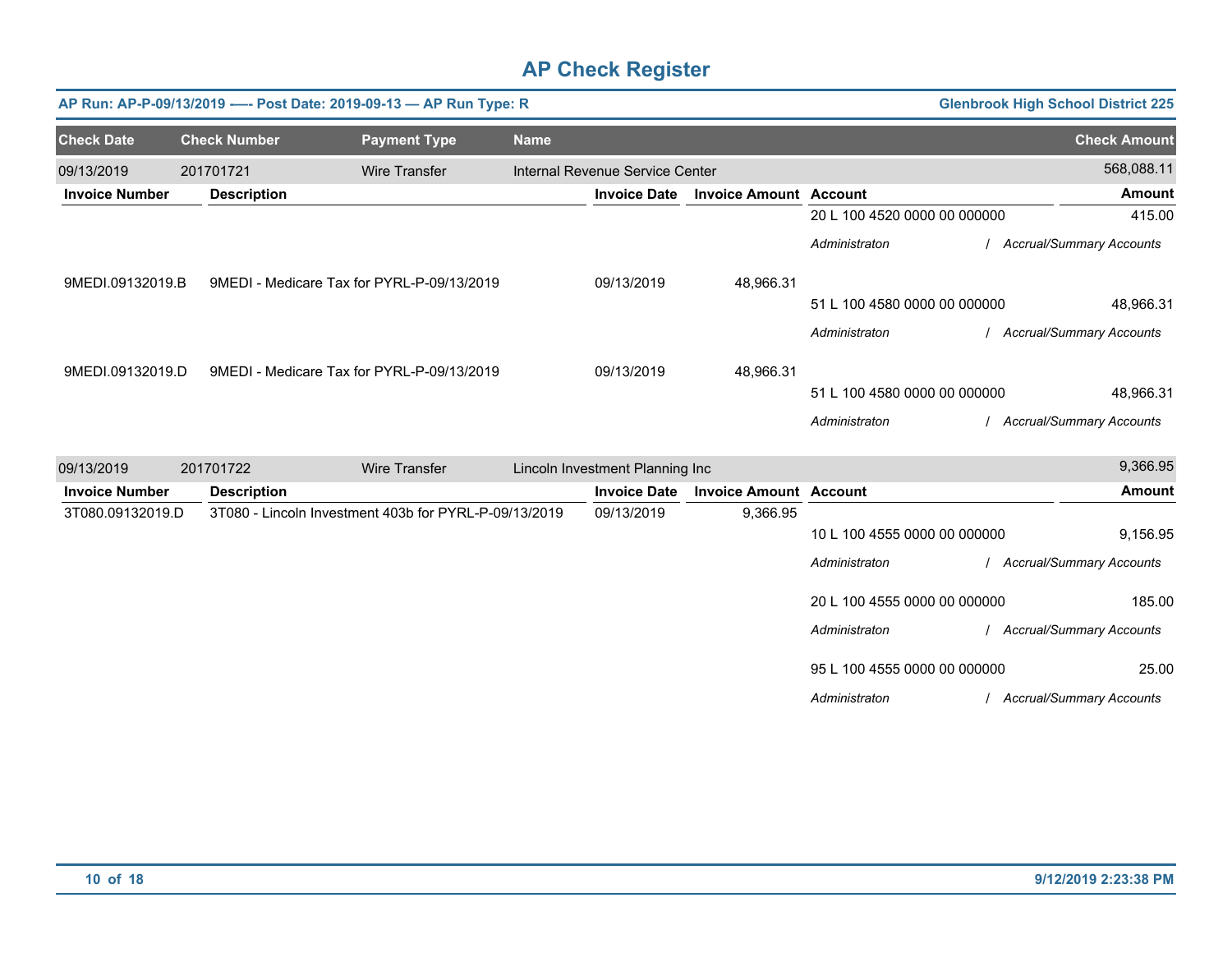|                       |                     |                    | AP Run: AP-P-09/13/2019 ---- Post Date: 2019-09-13 - AP Run Type: R |                          |                                               |                               |                                               | <b>Glenbrook High School District 225</b>   |
|-----------------------|---------------------|--------------------|---------------------------------------------------------------------|--------------------------|-----------------------------------------------|-------------------------------|-----------------------------------------------|---------------------------------------------|
| <b>Check Date</b>     | <b>Check Number</b> |                    | <b>Payment Type</b>                                                 | <b>Name</b>              |                                               |                               |                                               | <b>Check Amount</b>                         |
| 09/13/2019            | 201701723           |                    | Wire Transfer                                                       |                          | Lincoln Investment Planning Inc 457           |                               |                                               | 5,109.45                                    |
| <b>Invoice Number</b> |                     | <b>Description</b> |                                                                     |                          | <b>Invoice Date</b>                           | <b>Invoice Amount Account</b> |                                               | <b>Amount</b>                               |
| 3S085.09132019.D      |                     |                    | 3S085 - Lincoln Investment 457(b) for PYRL-P-09/13/2019             |                          | 09/13/2019                                    | 5,109.45                      | 10 L 100 4555 0000 00 000000<br>Administraton | 5,109.45<br><b>Accrual/Summary Accounts</b> |
| 09/13/2019            | 201701724           |                    | Wire Transfer                                                       |                          | Lincoln Investment Planning Inc ROTH          |                               |                                               | 400.00                                      |
| <b>Invoice Number</b> |                     | <b>Description</b> |                                                                     |                          | <b>Invoice Date</b>                           | <b>Invoice Amount Account</b> |                                               | <b>Amount</b>                               |
| 3R080.09132019.D      |                     |                    | 3R080 - Lincoln Invest 403b Roth for PYRL-P-09/13/2019              |                          | 09/13/2019                                    | 400.00                        | 10 L 100 4555 0000 00 000000<br>Administraton | 400.00<br><b>Accrual/Summary Accounts</b>   |
| 09/13/2019            | 201701725           |                    | Wire Transfer                                                       |                          | Lincoln National Life / Lincoln Financial Gro |                               |                                               | 35.00                                       |
| <b>Invoice Number</b> |                     | <b>Description</b> |                                                                     |                          | <b>Invoice Date</b>                           | <b>Invoice Amount Account</b> |                                               | <b>Amount</b>                               |
| 3T090.09132019.D      |                     |                    | 3T090 - Lincoln National 403b for PYRL-P-09/13/2019                 |                          | 09/13/2019                                    | 35.00                         | 10 L 100 4555 0000 00 000000<br>Administraton | 35.00<br><b>Accrual/Summary Accounts</b>    |
| 09/13/2019            | 201701726           |                    | <b>Wire Transfer</b>                                                | MetLife Resources        |                                               |                               |                                               | 800.00                                      |
| <b>Invoice Number</b> |                     | <b>Description</b> |                                                                     |                          | <b>Invoice Date</b>                           | <b>Invoice Amount Account</b> |                                               | Amount                                      |
| 3T100.09132019.D      |                     |                    | 3T100 - MetLife 403b for PYRL-P-09/13/2019                          |                          | 09/13/2019                                    | 800.00                        | 10 L 100 4555 0000 00 000000<br>Administraton | 800.00<br><b>Accrual/Summary Accounts</b>   |
| 09/13/2019            | 201701727           |                    | <b>Wire Transfer</b>                                                | <b>Oppenheimer Funds</b> |                                               |                               |                                               | 5,387.50                                    |
| <b>Invoice Number</b> |                     | <b>Description</b> |                                                                     |                          | <b>Invoice Date</b>                           | <b>Invoice Amount Account</b> |                                               | Amount                                      |
| 3T110.09132019.D      |                     |                    | 3T110 - Oppenheimer 403b for PYRL-P-09/13/2019                      |                          | 09/13/2019                                    | 5,387.50                      | 10 L 100 4555 0000 00 000000<br>Administraton | 5,387.50<br><b>Accrual/Summary Accounts</b> |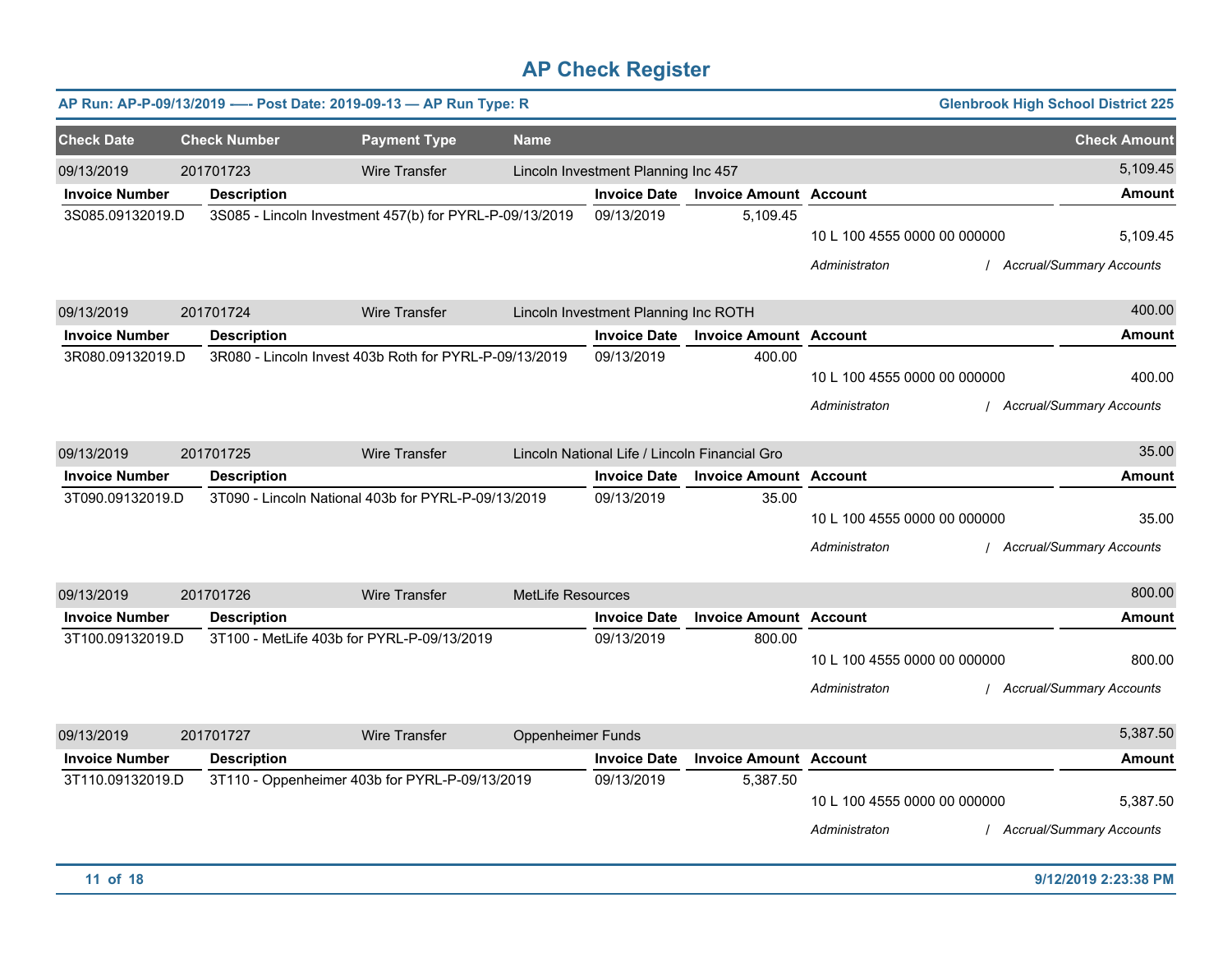|                       |                     | AP Run: AP-P-09/13/2019 ---- Post Date: 2019-09-13 - AP Run Type: R |             |                                  |                               |                              | <b>Glenbrook High School District 225</b> |
|-----------------------|---------------------|---------------------------------------------------------------------|-------------|----------------------------------|-------------------------------|------------------------------|-------------------------------------------|
| <b>Check Date</b>     | <b>Check Number</b> | <b>Payment Type</b>                                                 | <b>Name</b> |                                  |                               |                              | <b>Check Amount</b>                       |
| 09/13/2019            | 201701728           | <b>Wire Transfer</b>                                                |             | Oppenheimer Funds ROTH           |                               |                              | 1,050.00                                  |
| <b>Invoice Number</b> | <b>Description</b>  |                                                                     |             | <b>Invoice Date</b>              | <b>Invoice Amount Account</b> |                              | <b>Amount</b>                             |
| 3R110.09132019.D      |                     | 3R110 - Oppenheimer 403b Roth for PYRL-P-09/13/2019                 |             | 09/13/2019                       | 1,050.00                      | 10 L 100 4555 0000 00 000000 | 1,050.00                                  |
|                       |                     |                                                                     |             |                                  |                               | Administraton                | / Accrual/Summary Accounts                |
|                       |                     |                                                                     |             |                                  |                               |                              |                                           |
| 09/13/2019            | 201701729           | Wire Transfer                                                       |             | <b>Teachers Health Insurance</b> |                               |                              | 55,947.81                                 |
| <b>Invoice Number</b> | <b>Description</b>  |                                                                     |             | <b>Invoice Date</b>              | <b>Invoice Amount Account</b> |                              | <b>Amount</b>                             |
| 1HBAD.09132019.B      | 09/13/2019          | 1HBAD - Teachers' Health Insurance4 for PYRL-P-                     |             | 09/13/2019                       | 141.94                        |                              |                                           |
|                       |                     |                                                                     |             |                                  |                               | 10 L 100 4510 0000 00 000000 | 141.94                                    |
|                       |                     |                                                                     |             |                                  |                               | Administraton                | / Accrual/Summary Accounts                |
| 1HE00.09132019.D      |                     | 1HE00 - Teachers' Health Insurance for PYRL-P-                      |             | 09/13/2019                       | 33,489.92                     |                              |                                           |
|                       | 09/13/2019          |                                                                     |             |                                  |                               |                              |                                           |
|                       |                     |                                                                     |             |                                  |                               | 10 L 100 4510 0000 00 000000 | 33,430.47                                 |
|                       |                     |                                                                     |             |                                  |                               | Administraton                | / Accrual/Summary Accounts                |
|                       |                     |                                                                     |             |                                  |                               | 20 L 100 4510 0000 00 000000 | 37.96                                     |
|                       |                     |                                                                     |             |                                  |                               | Administraton                | / Accrual/Summary Accounts                |
|                       |                     |                                                                     |             |                                  |                               | 95 L 100 4510 0000 00 000000 | 21.49                                     |
|                       |                     |                                                                     |             |                                  |                               | Administraton                | / Accrual/Summary Accounts                |
|                       |                     |                                                                     |             |                                  |                               |                              |                                           |
| 1HR00.09132019.B      |                     | 1HR00 - Teachers Health Insurance for PYRL-P-09/13/2019 09/13/2019  |             |                                  | 22,210.64                     | 10 L 100 4510 0000 00 000000 | 22,194.69                                 |
|                       |                     |                                                                     |             |                                  |                               | Administraton                | / Accrual/Summary Accounts                |
|                       |                     |                                                                     |             |                                  |                               |                              |                                           |
|                       |                     |                                                                     |             |                                  |                               | 95 L 100 4510 0000 00 000000 | 15.95                                     |
|                       |                     |                                                                     |             |                                  |                               | Administraton                | / Accrual/Summary Accounts                |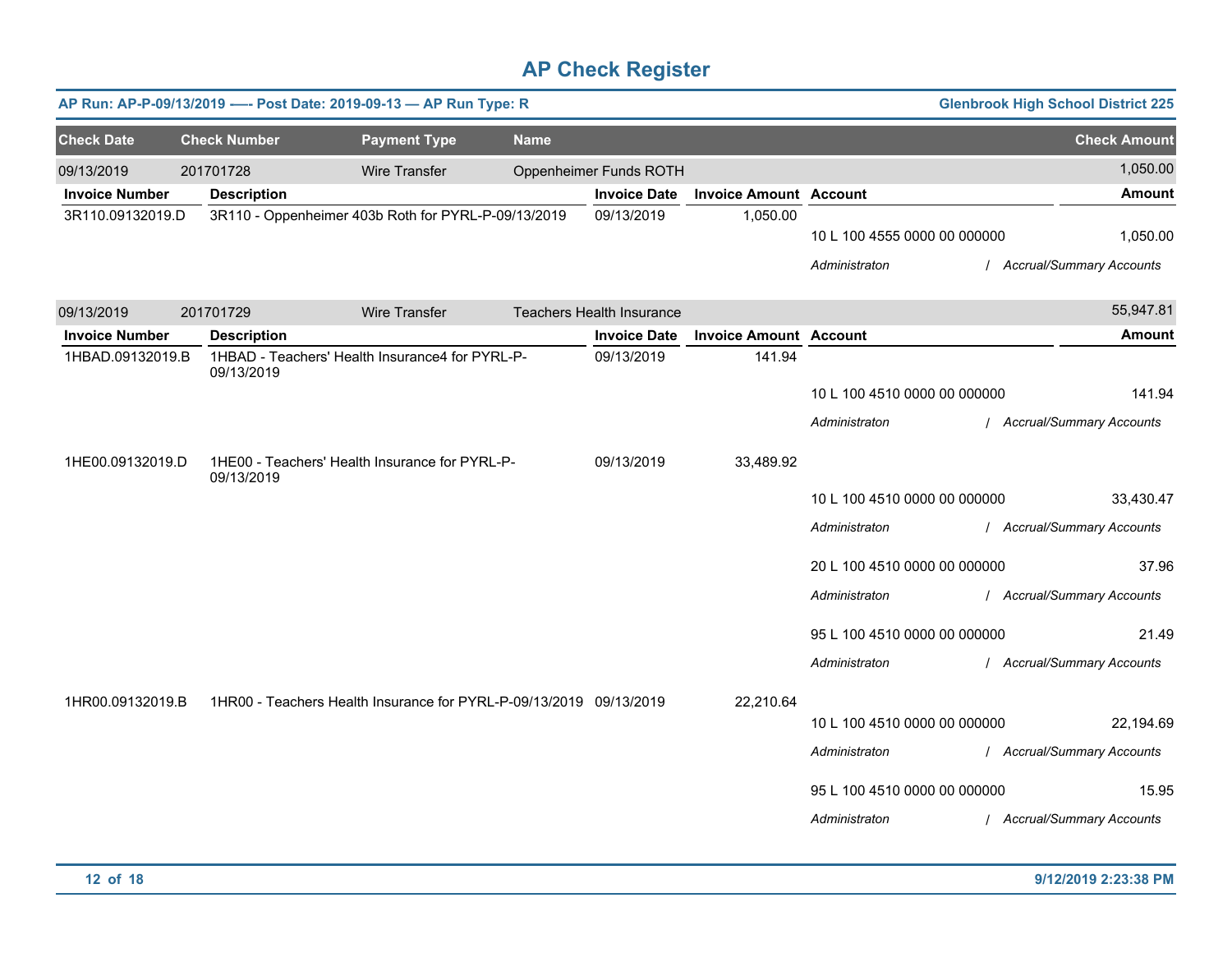|                       |                     | AP Run: AP-P-09/13/2019 ---- Post Date: 2019-09-13 - AP Run Type: R |                      |             |                                   |                               |                                                                                                                                                 | <b>Glenbrook High School District 225</b>                                                                                |
|-----------------------|---------------------|---------------------------------------------------------------------|----------------------|-------------|-----------------------------------|-------------------------------|-------------------------------------------------------------------------------------------------------------------------------------------------|--------------------------------------------------------------------------------------------------------------------------|
| <b>Check Date</b>     | <b>Check Number</b> |                                                                     | <b>Payment Type</b>  | <b>Name</b> |                                   |                               |                                                                                                                                                 | <b>Check Amount</b>                                                                                                      |
| 09/13/2019            | 201701729           |                                                                     | <b>Wire Transfer</b> |             | Teachers Health Insurance         |                               |                                                                                                                                                 | 55,947.81                                                                                                                |
| <b>Invoice Number</b> | <b>Description</b>  |                                                                     |                      |             | <b>Invoice Date</b>               | <b>Invoice Amount Account</b> |                                                                                                                                                 | <b>Amount</b>                                                                                                            |
| 1HRAD.09132019.B      | 09/13/2019          | 1HRAD - Teachers Health Insurance3 for PYRL-P-                      |                      |             | 09/13/2019                        | 105.31                        | 10 L 100 4510 0000 00 000000<br>Administraton                                                                                                   | 105.31<br>/ Accrual/Summary Accounts                                                                                     |
| 09/13/2019            | 201701730           |                                                                     | Wire Transfer        |             | <b>Teachers Retirement System</b> |                               |                                                                                                                                                 | 265,984.44                                                                                                               |
| <b>Invoice Number</b> | <b>Description</b>  |                                                                     |                      |             | <b>Invoice Date</b>               | <b>Invoice Amount Account</b> |                                                                                                                                                 | <b>Amount</b>                                                                                                            |
| 1TBAD.09132019.B      |                     | 1TBAD - Teachers' Retirement4 for PYRL-P-09/13/2019                 |                      |             | 09/13/2019                        | 1,030.22                      | 10 L 100 4510 0000 00 000000<br>Administraton                                                                                                   | 1,030.22<br>/ Accrual/Summary Accounts                                                                                   |
| 1TE00.09132019.D      |                     | 1TE00 - Teachers' Retirement for PYRL-P-09/13/2019                  |                      |             | 09/13/2019                        | 243,069.44                    | 10 L 100 4510 0000 00 000000<br>Administraton<br>20 L 100 4510 0000 00 000000<br>Administraton<br>95 L 100 4510 0000 00 000000<br>Administraton | 242,638.00<br>/ Accrual/Summary Accounts<br>275.47<br>/ Accrual/Summary Accounts<br>155.97<br>/ Accrual/Summary Accounts |
| 1TG00.09132019.B      |                     | 1TG00 - TRS Grant Contribution for PYRL-P-09/13/2019                |                      |             | 09/13/2019                        | 374.73                        | 10 L 100 4510 0000 00 000000<br>Administraton                                                                                                   | 374.73<br>/ Accrual/Summary Accounts                                                                                     |
| 1TR00.09132019.B      |                     | 1TR00 - Teachers' Retirement for PYRL-P-09/13/2019                  |                      |             | 09/13/2019                        | 14,002.42                     | 10 L 100 4510 0000 00 000000<br>Administraton                                                                                                   | 13,992.37<br>/ Accrual/Summary Accounts                                                                                  |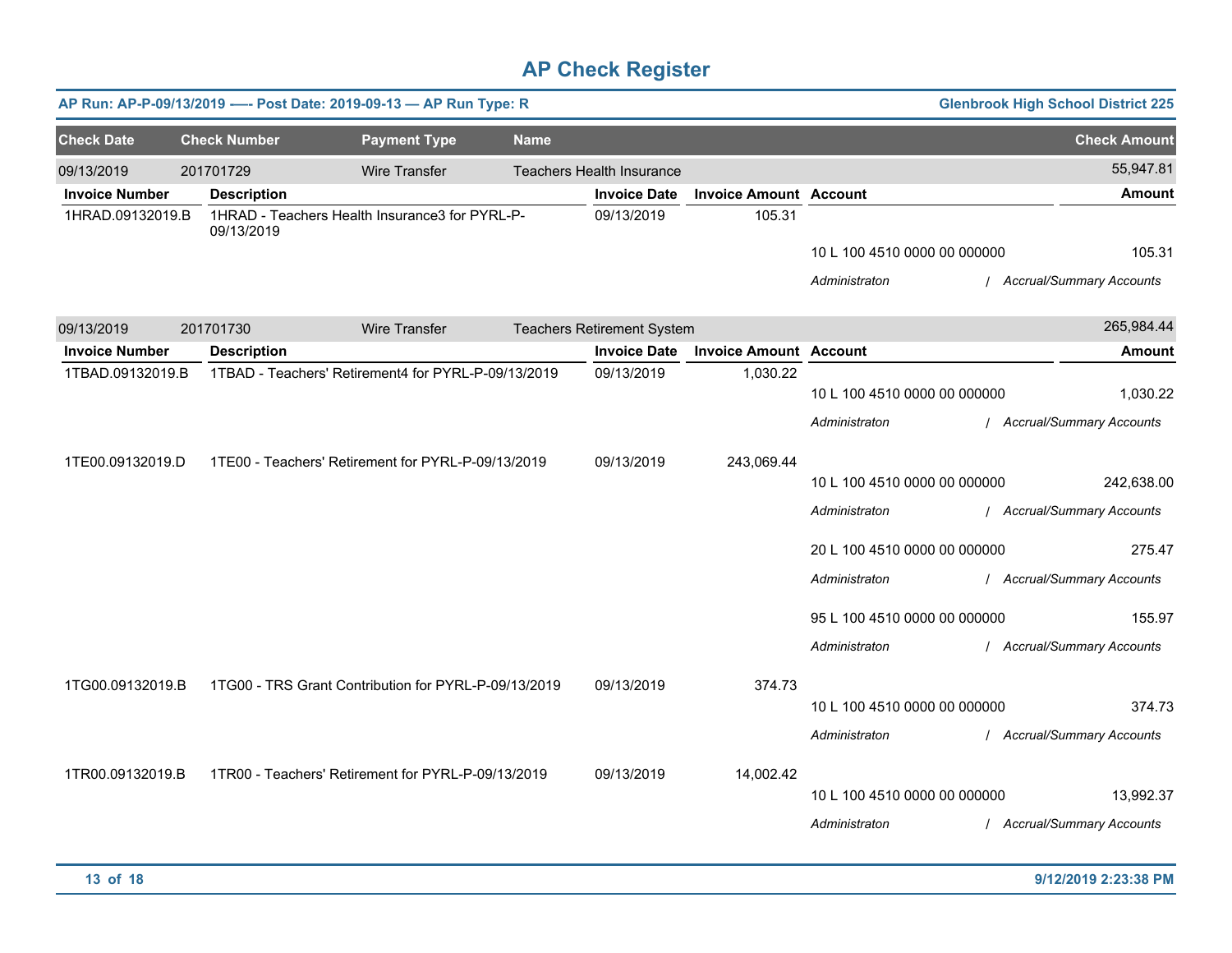|                       |                                 | AP Run: AP-P-09/13/2019 ---- Post Date: 2019-09-13 - AP Run Type: R |             |                                     |                               |                              | <b>Glenbrook High School District 225</b> |                            |
|-----------------------|---------------------------------|---------------------------------------------------------------------|-------------|-------------------------------------|-------------------------------|------------------------------|-------------------------------------------|----------------------------|
| <b>Check Date</b>     | <b>Check Number</b>             | <b>Payment Type</b>                                                 | <b>Name</b> |                                     |                               |                              |                                           | <b>Check Amount</b>        |
| 09/13/2019            | 201701730                       | <b>Wire Transfer</b>                                                |             | <b>Teachers Retirement System</b>   |                               |                              |                                           | 265,984.44                 |
| <b>Invoice Number</b> | <b>Description</b>              |                                                                     |             | <b>Invoice Date</b>                 | <b>Invoice Amount Account</b> |                              |                                           | <b>Amount</b>              |
|                       |                                 |                                                                     |             |                                     |                               | 95 L 100 4510 0000 00 000000 |                                           | 10.05                      |
|                       |                                 |                                                                     |             |                                     |                               | Administraton                |                                           | / Accrual/Summary Accounts |
| 1TRAD.09132019.B      |                                 | 1TRAD - Teachers' Retirement3 for PYRL-P-09/13/2019                 |             | 09/13/2019                          | 66.40                         |                              |                                           |                            |
|                       |                                 |                                                                     |             |                                     |                               | 10 L 100 4510 0000 00 000000 |                                           | 66.40                      |
|                       |                                 |                                                                     |             |                                     |                               | Administraton                |                                           | / Accrual/Summary Accounts |
| 249047                | August 2019 TRIP premium        |                                                                     |             | 09/13/2019                          | 258.44                        |                              |                                           |                            |
|                       |                                 |                                                                     |             |                                     |                               | 10 E 100 1130 2118 00 001000 |                                           | 258.44                     |
|                       |                                 |                                                                     |             |                                     |                               | Administraton                | <b>General Instruction</b>                |                            |
| 249047-2              | <b>TRS Retirement Penalties</b> |                                                                     |             | 09/13/2019                          | 7,182.79                      |                              |                                           |                            |
|                       |                                 |                                                                     |             |                                     |                               | 10 E 100 2640 2150 00 002645 |                                           | 7,182.79                   |
|                       |                                 |                                                                     |             |                                     |                               | Administraton                | <b>Employee Benefits</b>                  |                            |
| 09/13/2019            | 201701731                       | <b>Wire Transfer</b>                                                |             | Wisconsin Dept of Revenue           |                               |                              |                                           | 536.35                     |
| <b>Invoice Number</b> | <b>Description</b>              |                                                                     |             | <b>Invoice Date</b>                 | <b>Invoice Amount Account</b> |                              |                                           | <b>Amount</b>              |
| 9WIT0.09132019.D      |                                 | 9WIT0 - Wisconsin State Tax for PYRL-P-09/13/2019                   |             | 09/13/2019                          | 536.35                        |                              |                                           |                            |
|                       |                                 |                                                                     |             |                                     |                               | 10 L 100 4530 0000 00 000000 |                                           | 536.35                     |
|                       |                                 |                                                                     |             |                                     |                               | Administraton                |                                           | / Accrual/Summary Accounts |
| 09/13/2019            | 9000100556                      | <b>ACH</b>                                                          |             | <b>BenefitWallet HSA Operations</b> |                               |                              |                                           | 18,464.92                  |
| <b>Invoice Number</b> | <b>Description</b>              |                                                                     |             | <b>Invoice Date</b>                 | <b>Invoice Amount Account</b> |                              |                                           | Amount                     |
| 0HSA0.09132019.B      |                                 | 0HSA0 - Health Savings Account for PYRL-P-09/13/2019                |             | 09/13/2019                          | 2,985.09                      |                              |                                           |                            |
|                       |                                 |                                                                     |             |                                     |                               | 10 L 100 4560 1700 00 000000 |                                           | 2,985.09                   |
|                       |                                 |                                                                     |             |                                     |                               | Administraton                |                                           | / Accrual/Summary Accounts |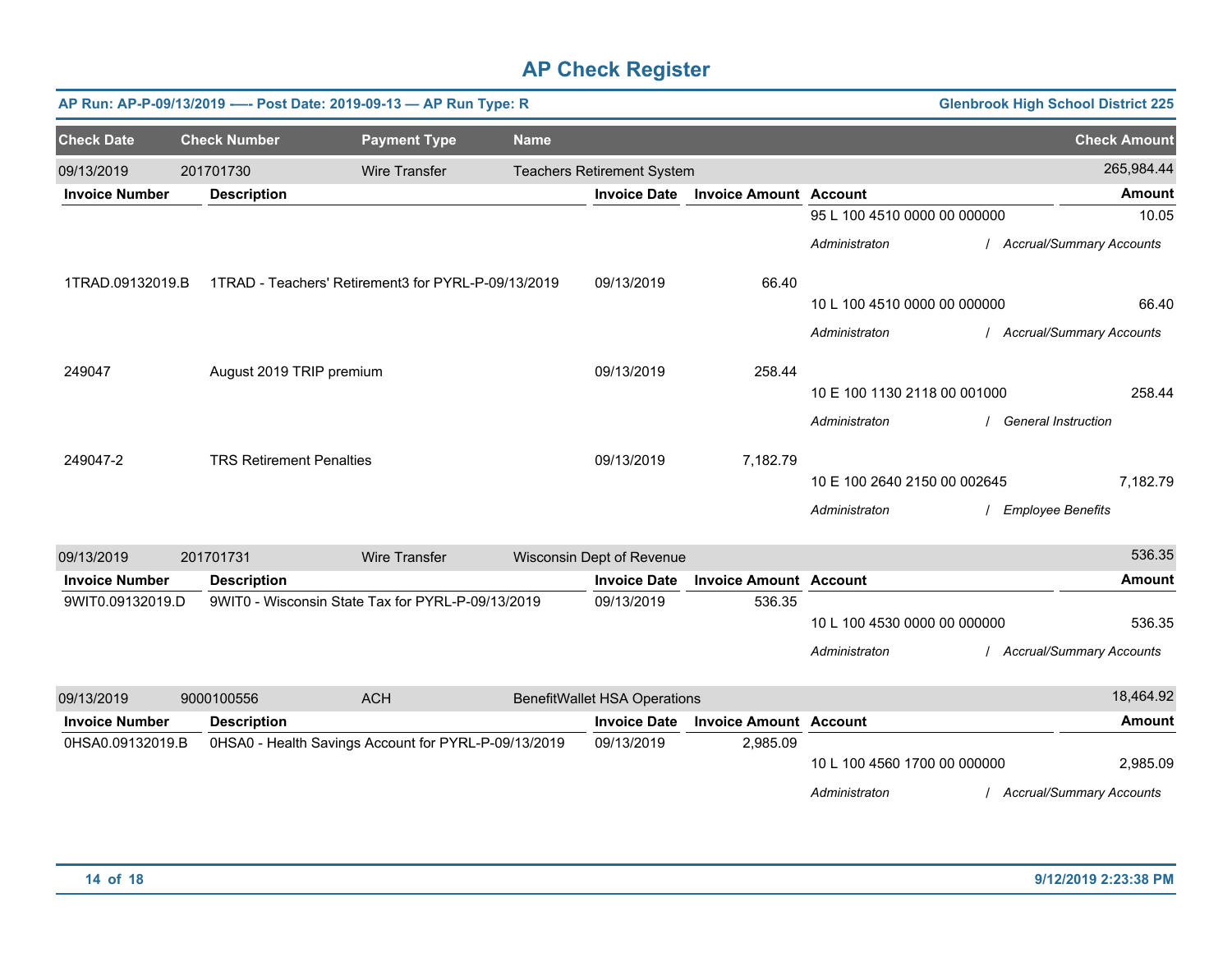|                       |                           | AP Run: AP-P-09/13/2019 ---- Post Date: 2019-09-13 - AP Run Type: R |                    |                                      |                               |                              | <b>Glenbrook High School District 225</b> |
|-----------------------|---------------------------|---------------------------------------------------------------------|--------------------|--------------------------------------|-------------------------------|------------------------------|-------------------------------------------|
| <b>Check Date</b>     | <b>Check Number</b>       | <b>Payment Type</b>                                                 | <b>Name</b>        |                                      |                               |                              | <b>Check Amount</b>                       |
| 09/13/2019            | 9000100556                | <b>ACH</b>                                                          |                    | <b>BenefitWallet HSA Operations</b>  |                               |                              | 18,464.92                                 |
| <b>Invoice Number</b> | <b>Description</b>        |                                                                     |                    | <b>Invoice Date</b>                  | <b>Invoice Amount Account</b> |                              | <b>Amount</b>                             |
| 0HSA0.09132019.D      |                           | 0HSA0 - Health Savings Account for PYRL-P-09/13/2019                |                    | 09/13/2019                           | 15,479.83                     |                              |                                           |
|                       |                           |                                                                     |                    |                                      |                               | 10 L 100 4560 1700 00 000000 | 15,479.83                                 |
|                       |                           |                                                                     |                    |                                      |                               | Administraton                | <b>Accrual/Summary Accounts</b>           |
|                       |                           |                                                                     |                    |                                      |                               | 20 L 100 4560 1700 00 000000 | 0.00                                      |
|                       |                           |                                                                     |                    |                                      |                               | Administraton                | <b>Accrual/Summary Accounts</b>           |
| 09/13/2019            | 9000100557                | <b>ACH</b>                                                          | Duffy, Peter       |                                      |                               |                              | 1,663.31                                  |
| <b>Invoice Number</b> | <b>Description</b>        |                                                                     |                    | <b>Invoice Date</b>                  | <b>Invoice Amount Account</b> |                              | <b>Amount</b>                             |
| 8W018.09132019.D      | Duffy Maintenance Payment |                                                                     |                    | 09/13/2019                           | 1,663.31                      |                              |                                           |
|                       |                           |                                                                     |                    |                                      |                               | 10 L 100 4590 0000 00 000000 | 1,663.31                                  |
|                       |                           |                                                                     |                    |                                      |                               | Administraton                | <b>Accrual/Summary Accounts</b>           |
| 09/13/2019            | 9000100558                | <b>ACH</b>                                                          |                    | <b>Employee Benefits Corporation</b> |                               |                              | 42,525.32                                 |
| <b>Invoice Number</b> | <b>Description</b>        |                                                                     |                    | <b>Invoice Date</b>                  | <b>Invoice Amount Account</b> |                              | <b>Amount</b>                             |
| 2649802               | Payroll Date 9/13/19      |                                                                     |                    | 09/13/2019                           | 42,525.32                     |                              |                                           |
|                       |                           |                                                                     |                    |                                      |                               | 10 L 100 4560 1500 00 000000 | 42,525.32                                 |
|                       |                           |                                                                     |                    |                                      |                               | Administraton                | <b>Accrual/Summary Accounts</b>           |
| 09/13/2019            | 9000100559                | <b>ACH</b>                                                          | Newberry, Jennifer |                                      |                               |                              | 1,553.00                                  |
| <b>Invoice Number</b> | <b>Description</b>        |                                                                     |                    | <b>Invoice Date</b>                  | <b>Invoice Amount Account</b> |                              | <b>Amount</b>                             |
| 8W021.09132019.D      |                           | S. Nemecek Maintenance Payment # 2017 D 1149                        |                    | 09/13/2019                           | 1,553.00                      |                              |                                           |
|                       |                           |                                                                     |                    |                                      |                               | 10 L 100 4590 0000 00 000000 | 1,553.00                                  |
|                       |                           |                                                                     |                    |                                      |                               | Administraton                | <b>Accrual/Summary Accounts</b>           |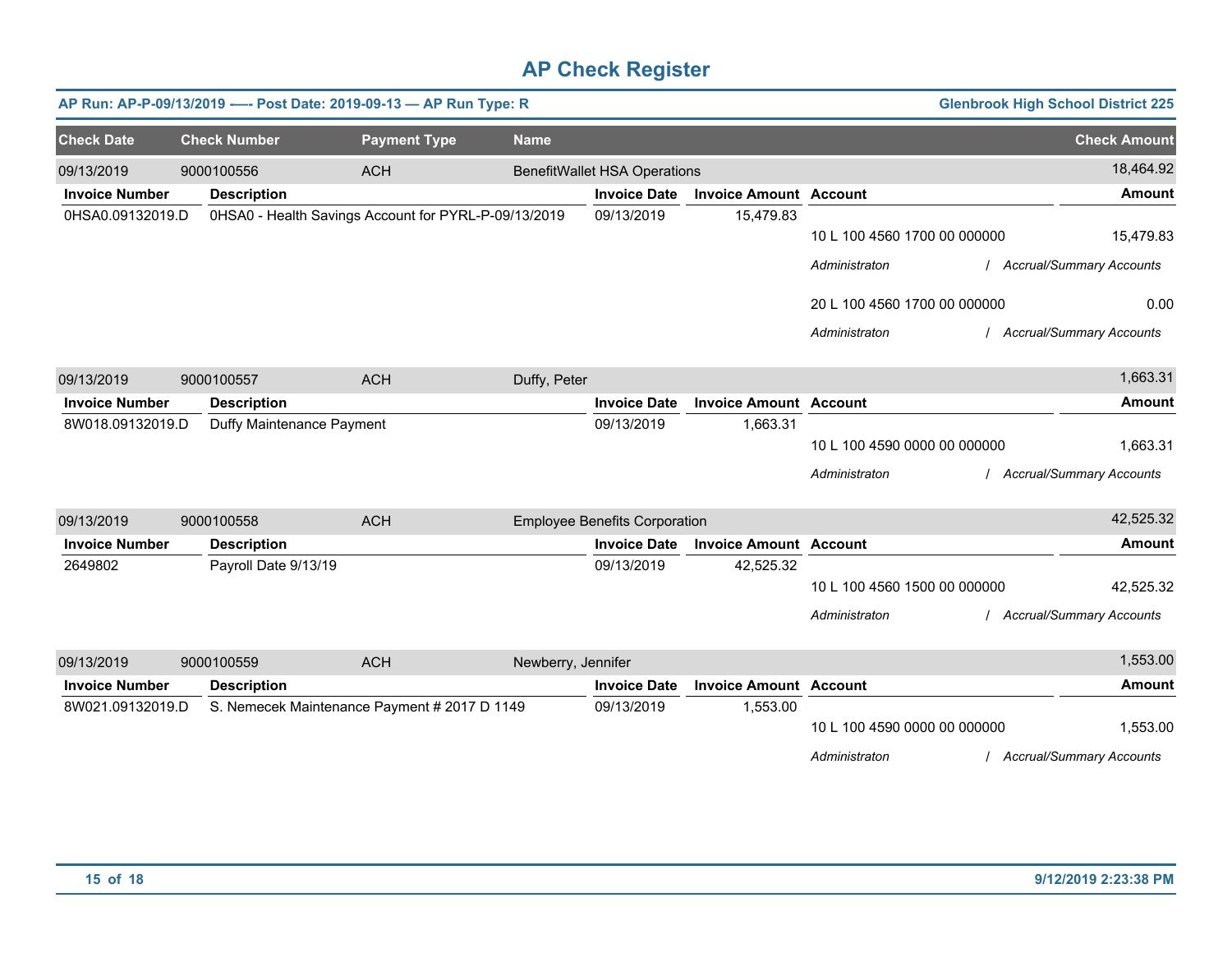| AP Run: AP-P-09/13/2019 ---- Post Date: 2019-09-13 - AP Run Type: R<br><b>Glenbrook High School District 225</b> |                           |                     |                   |                                   |                               |                              |                            |
|------------------------------------------------------------------------------------------------------------------|---------------------------|---------------------|-------------------|-----------------------------------|-------------------------------|------------------------------|----------------------------|
| <b>Check Date</b>                                                                                                | <b>Check Number</b>       | <b>Payment Type</b> | <b>Name</b>       |                                   |                               |                              | <b>Check Amount</b>        |
| 09/13/2019                                                                                                       | 9000100560                | <b>ACH</b>          | <b>RxBenefits</b> |                                   |                               |                              | 99,527.63                  |
| <b>Invoice Number</b>                                                                                            | <b>Description</b>        |                     |                   | <b>Invoice Date</b>               | <b>Invoice Amount Account</b> |                              | <b>Amount</b>              |
| <b>INV66626</b>                                                                                                  | Cycle Ending: 8/23/2019   |                     |                   | 09/13/2019                        | 98,548.36                     | 10 L 100 4560 1100 00 000000 | 98,548.36                  |
|                                                                                                                  |                           |                     |                   |                                   |                               | Administraton                | / Accrual/Summary Accounts |
| <b>INV67878</b>                                                                                                  | 9/13/19 CCS-Unit          |                     |                   | 09/13/2019                        | 196.50                        |                              |                            |
|                                                                                                                  |                           |                     |                   |                                   |                               | 10 L 100 4560 1100 00 000000 | 196.50                     |
|                                                                                                                  |                           |                     |                   |                                   |                               | Administraton                | / Accrual/Summary Accounts |
| <b>INV68328</b>                                                                                                  | 9/13/19 Fees              |                     |                   | 09/13/2019                        | 782.77                        |                              |                            |
|                                                                                                                  |                           |                     |                   |                                   |                               | 10 L 100 4560 1100 00 000000 | 782.77                     |
|                                                                                                                  |                           |                     |                   |                                   |                               | Administraton                | / Accrual/Summary Accounts |
| 09/13/2019                                                                                                       | 9000100561                | <b>ACH</b>          |                   | <b>Standard Insurance Company</b> |                               |                              | 20,842.92                  |
| <b>Invoice Number</b>                                                                                            | <b>Description</b>        |                     |                   | <b>Invoice Date</b>               | <b>Invoice Amount Account</b> |                              | <b>Amount</b>              |
| 7570770001                                                                                                       | Premium Date: August 2019 |                     |                   | 09/13/2019                        | 19,775.88                     |                              |                            |
|                                                                                                                  |                           |                     |                   |                                   |                               | 10 L 100 4560 2000 00 000000 | 17,724.10                  |
|                                                                                                                  |                           |                     |                   |                                   |                               | Administraton                | / Accrual/Summary Accounts |
|                                                                                                                  |                           |                     |                   |                                   |                               | 20 L 100 4560 2000 00 000000 | 1,971.36                   |
|                                                                                                                  |                           |                     |                   |                                   |                               | Administraton                | / Accrual/Summary Accounts |
|                                                                                                                  |                           |                     |                   |                                   |                               | 40 L 100 4560 2000 00 000000 | 7.48                       |
|                                                                                                                  |                           |                     |                   |                                   |                               | Administraton                | / Accrual/Summary Accounts |
|                                                                                                                  |                           |                     |                   |                                   |                               | 95 L 100 4560 2000 00 000000 | 72.94                      |
|                                                                                                                  |                           |                     |                   |                                   |                               | Administraton                | / Accrual/Summary Accounts |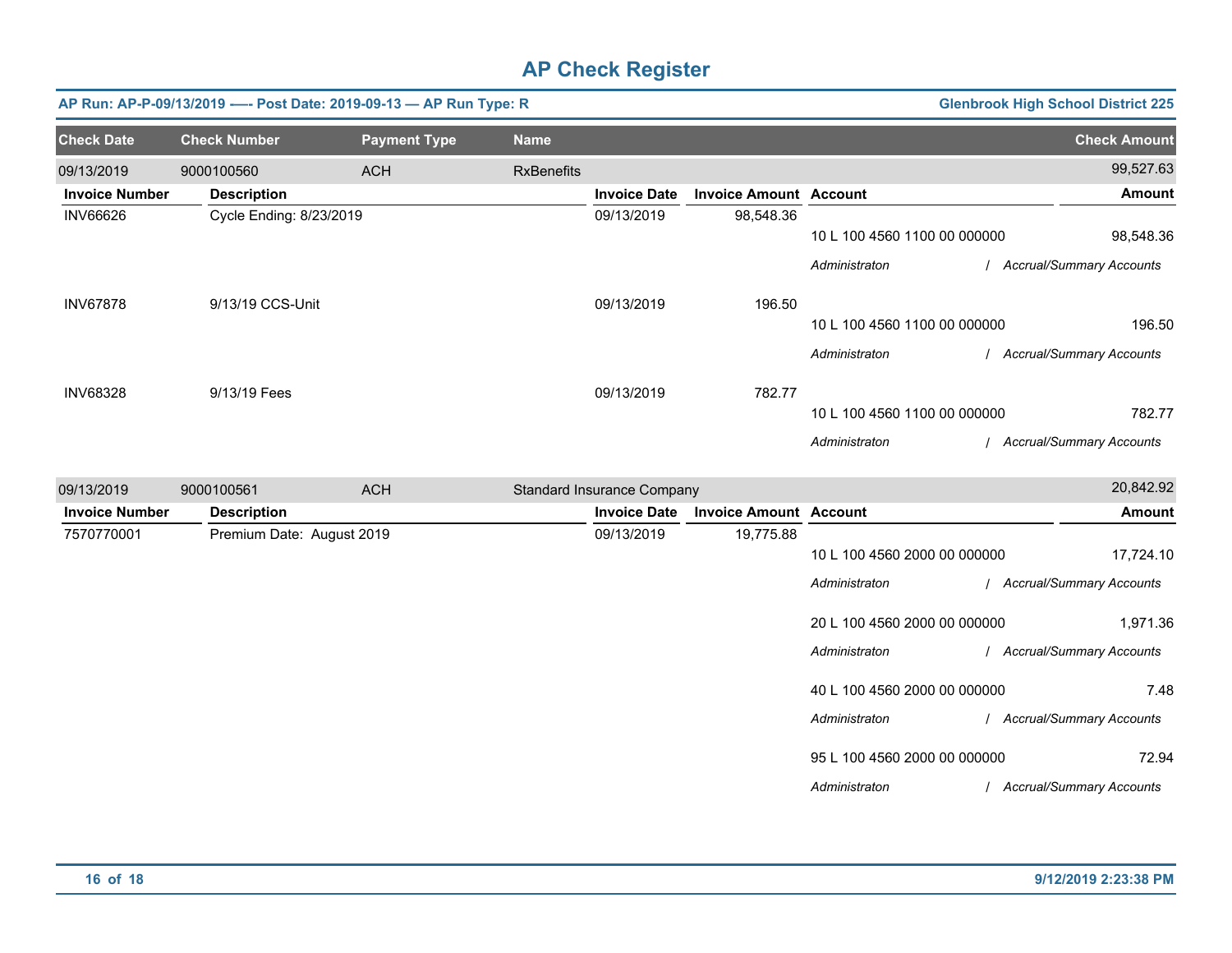| AP Run: AP-P-09/13/2019 ---- Post Date: 2019-09-13 - AP Run Type: R<br><b>Glenbrook High School District 225</b> |                     |                                     |             |                            |                               |                              |                          |                     |
|------------------------------------------------------------------------------------------------------------------|---------------------|-------------------------------------|-------------|----------------------------|-------------------------------|------------------------------|--------------------------|---------------------|
| <b>Check Date</b>                                                                                                | <b>Check Number</b> | <b>Payment Type</b>                 | <b>Name</b> |                            |                               |                              |                          | <b>Check Amount</b> |
| 09/13/2019                                                                                                       | 9000100561          | <b>ACH</b>                          |             | Standard Insurance Company |                               |                              |                          | 20,842.92           |
| <b>Invoice Number</b>                                                                                            | <b>Description</b>  |                                     |             | <b>Invoice Date</b>        | <b>Invoice Amount Account</b> |                              |                          | <b>Amount</b>       |
| 7570770002                                                                                                       |                     | Premium Date: August 2019 (RETIREE) |             | 09/13/2019                 | 1,067.04                      |                              |                          |                     |
|                                                                                                                  |                     |                                     |             |                            |                               | 10 E 100 2640 8210 10 002645 |                          | 1,067.04            |
|                                                                                                                  |                     |                                     |             |                            |                               | Administraton                | <b>Employee Benefits</b> |                     |
|                                                                                                                  |                     |                                     |             |                            |                               |                              | Total:                   | \$2,558,473.57      |
|                                                                                                                  |                     |                                     |             |                            |                               |                              | AP-P-09/13/2019 Summary  |                     |
|                                                                                                                  |                     |                                     |             |                            |                               | Type                         | Count                    | Amount              |
|                                                                                                                  |                     |                                     |             |                            |                               | Regular                      | 3                        | 892.11              |
|                                                                                                                  |                     |                                     |             |                            |                               | <b>ACH Checks:</b>           | 6                        | 184,577.10          |
|                                                                                                                  |                     |                                     |             |                            |                               | Wire Transfers:              | 29                       | 2,373,004.36        |

**Total: 38 \$2,558,473.57**